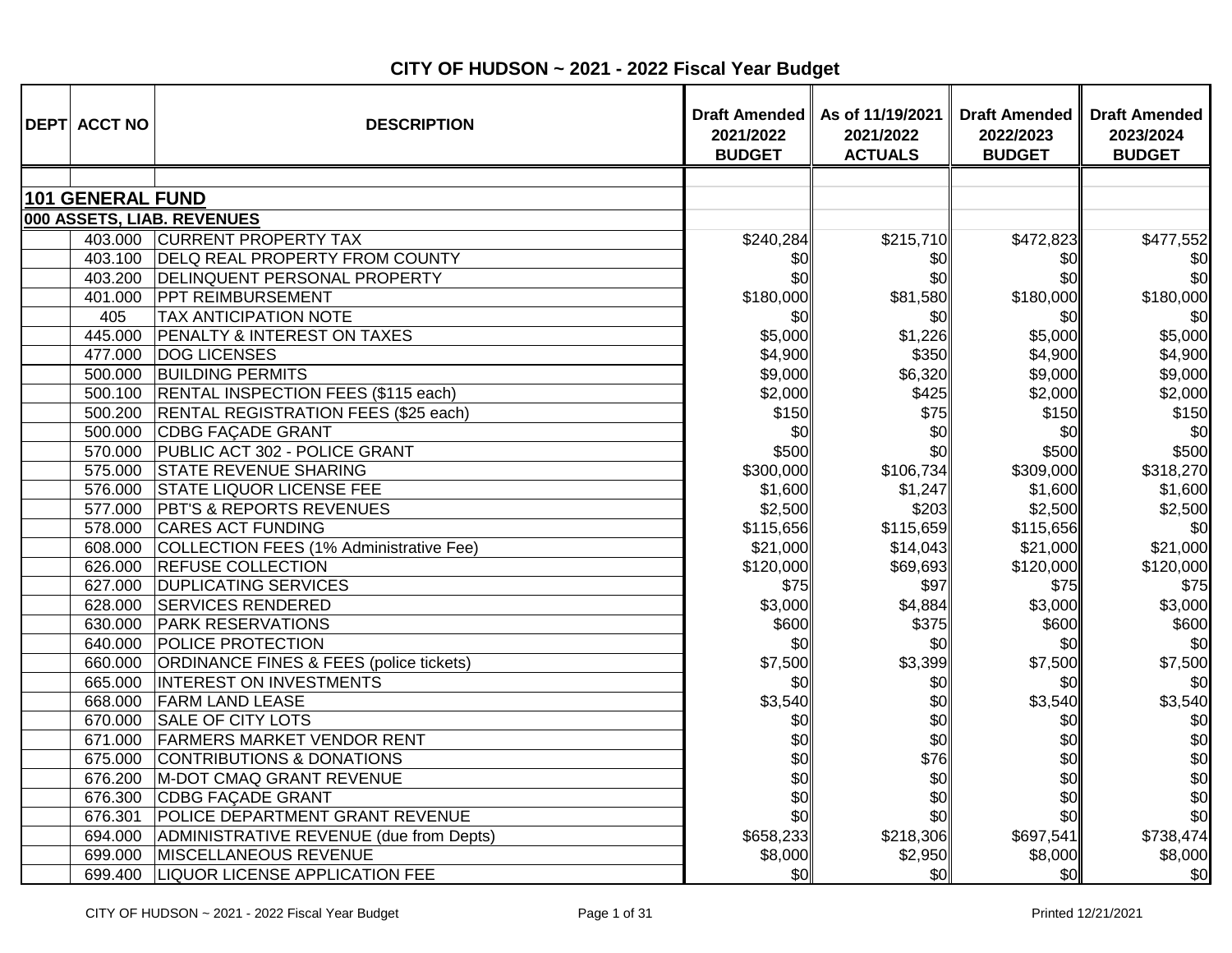| <b>DEPT ACCT NO</b>     | <b>DESCRIPTION</b>                                                                                                                                            | 2021/2022<br><b>BUDGET</b>          | Draft Amended   As of 11/19/2021<br>2021/2022<br><b>ACTUALS</b> | <b>Draft Amended</b><br>2022/2023<br><b>BUDGET</b> | <b>Draft Amended</b><br>2023/2024<br><b>BUDGET</b> |
|-------------------------|---------------------------------------------------------------------------------------------------------------------------------------------------------------|-------------------------------------|-----------------------------------------------------------------|----------------------------------------------------|----------------------------------------------------|
| 676.390<br>977.100      | <b>DUE FROM GENERAL FUND BALANCE</b><br>CAPITAL OUTLAY (Deq LSL Grant)<br><b>TOTAL GENERAL FUND</b>                                                           | \$0<br>\$0<br>\$1,683,538           | \$0<br>\$0<br>\$843,352                                         | \$0<br>\$0<br>\$1,964,385                          | \$0<br>\$0<br>\$1,903,661                          |
| <b>202 MAJOR STREET</b> |                                                                                                                                                               |                                     |                                                                 |                                                    |                                                    |
|                         | 000 ASSETS, LIAB. REVENUE                                                                                                                                     |                                     |                                                                 |                                                    |                                                    |
|                         | 579.000   WEIGHT & GAS TAX (State of Michigan)<br>665.000  INTEREST ON INVESTMENTS<br>676.704   DUE FROM INCOME TAX (for Prevent Maint)                       | \$245,455<br>\$300<br>\$15,000      | \$109,959<br>\$0<br>\$5,000                                     | \$252,819<br>\$300<br>\$15,000                     | \$260,403<br>\$300<br>\$15,000                     |
|                         | 676.704   DUE FROM INCOME TAX (N Maple Grove)<br>676.390 DUE FROM MAJOR STREET FUND BALANCE<br>676.400 DUE FROM LOCAL STREET<br>692.000 TRUNKLINE MAINTENANCE | \$0<br>\$0<br>\$0<br>\$3,600        | \$0<br>\$0<br>\$0<br>\$1,329                                    | \$0<br>\$0<br>\$0<br>\$3,600                       | \$0<br>\$0<br>\$0<br>\$3,600                       |
| 699.200                 | 699.000 MISCELLANEOUS REVENUE (from M-DOT)<br>699.100 MICH MAJOR ROAD PROGRAM (State)<br>MDOT GRANT REVENUE (Local Bridge Project)                            | \$0<br>\$4,635<br>\$0               | \$0<br>\$1,932<br>\$0                                           | \$0<br>\$4,635<br>\$0                              | \$0<br>\$4,635<br>\$0                              |
|                         | <b>TOTAL MAJOR STREET FUND</b>                                                                                                                                | \$268,990                           | \$118,221                                                       | \$276,354                                          | \$283,938                                          |
|                         | <b>203 LOCAL STREET FUND</b><br>000 ASSET, LIAB. & REVENUE                                                                                                    |                                     |                                                                 |                                                    |                                                    |
|                         | 440.000 METRO ACT MONIES<br>579.000   WEIGHT & GAS TAX (State of Michigan)<br>665.000  INTEREST ON INVESTMENTS<br>676.202 25% FROM MAJOR STREET FUND          | \$10,000<br>\$89,400<br>\$20<br>\$0 | \$0<br>\$37,746<br>\$0<br>\$0                                   | \$10,000<br>\$92,082<br>\$20<br>\$0                | \$10,000<br>\$94,844<br>\$20<br>\$0                |
|                         | 676.390 DUE FROM LOCAL ST FUND BALANCE                                                                                                                        | \$0                                 | \$0                                                             | \$0                                                | \$0                                                |
|                         | 676.704   DUE FROM INCOME TAX (for Prevent Maint)<br>676.704   DUE FROM INCOME TAX (for Pleasant St II)<br>699.000 MISCELLANEOUS REVENUE (from M-DOT)         | \$18,000<br>\$0<br>\$0              | \$6,000<br>\$0<br>\$0                                           | \$18,000<br>\$0<br>\$0                             | \$18,000<br>\$0<br>\$0                             |
| 699.100                 | 699.100 MICH LOCAL ROADS PROGRAM (State)<br>LPR LOCAL AGENCY DISTRIBUTION (State)                                                                             | \$1,600<br>\$0                      | \$663<br>\$0                                                    | \$1,600<br>\$0                                     | \$1,600<br>\$0                                     |
| 676.418                 | <b>DUE FROM L.D.F.A.</b><br><b>TOTAL LOCAL STREETS</b>                                                                                                        | \$0<br>\$119,020                    | \$0<br>\$44,409                                                 | \$0<br>\$121,702                                   | \$0<br>\$124,464                                   |
| 206 FIRE DEPT. FUND     | 000 ASSETS, LIAB. REVENUE                                                                                                                                     |                                     |                                                                 |                                                    |                                                    |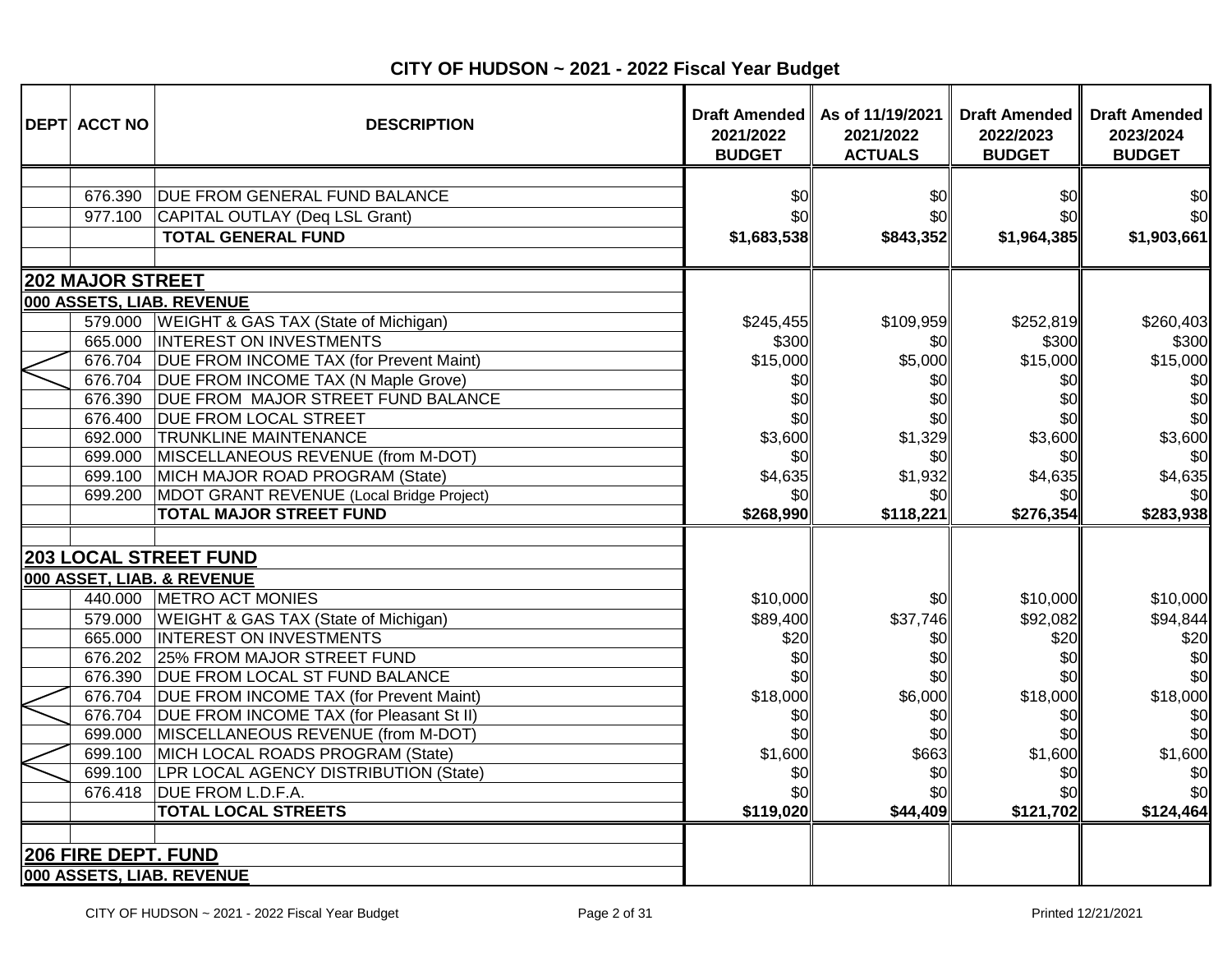| <b>DEPT ACCT NO</b>                                                                                                                                    | <b>DESCRIPTION</b>                                                                                                                                                                                                                                                                                                                                                                                                                                                                                                                                                                                                                           | 2021/2022<br><b>BUDGET</b>                                                                                                                | Draft Amended   As of 11/19/2021<br>2021/2022<br><b>ACTUALS</b>                                                                | <b>Draft Amended</b><br>2022/2023<br><b>BUDGET</b>                                                                                        | <b>Draft Amended</b><br>2023/2024<br><b>BUDGET</b>                                                                                        |
|--------------------------------------------------------------------------------------------------------------------------------------------------------|----------------------------------------------------------------------------------------------------------------------------------------------------------------------------------------------------------------------------------------------------------------------------------------------------------------------------------------------------------------------------------------------------------------------------------------------------------------------------------------------------------------------------------------------------------------------------------------------------------------------------------------------|-------------------------------------------------------------------------------------------------------------------------------------------|--------------------------------------------------------------------------------------------------------------------------------|-------------------------------------------------------------------------------------------------------------------------------------------|-------------------------------------------------------------------------------------------------------------------------------------------|
| 632.000<br>633.000<br>634.000<br>665.000<br>670.000<br>675.100<br>675.200<br>676.020<br>676.030<br>676.101<br>676.418<br>676.704<br>699.000<br>699.500 | <b>MEDINA TOWNSHIP FIRE CONTRACT</b><br>632.100 FIRE INSURANCE RECEIVABLES<br><b>PITTSFORD TOWNSHIP FIRE CONTRACT</b><br><b>HUDSON TOWNSHIP FIRE CONTRACT</b><br><b>INTEREST ON INVESTMENTS</b><br><b>DONATIONS FOR EQUIPMENT</b><br><b>BUILDING FUND DONATIONS</b><br><b>GENERAL DONATIONS</b><br>DUE FROM HFD BENEFIT FUND (Expenses)<br>DUE FROM HFD BLDG FUND (Improvement)<br>DUE FROM GENERAL FUND (to bal expenses)<br>676.390 DUE FROM HFD FUND BALANCE (to bal exp)<br>DUE FROM L.D.F.A. (fire/hydrants)<br>DUE FROM INCOME TAX (fire truck pymt + operating cash)<br>MISCELLANEOUS REVENUE<br><b>LOAN &amp; DONATION FROM LDFA</b> | \$7,234<br>\$3,000<br>\$38,400<br>\$29,682<br>\$10<br>\$100<br>\$0<br>\$100<br>\$0<br>\$0<br>\$0<br>\$0<br>\$0<br>\$62,480<br>\$50<br>\$0 | \$3,689<br>\$2,800<br>\$9,792<br>\$7,421<br>\$0<br>\$500<br>\$0<br>\$0<br>\$0<br>\$0<br>\$0<br>\$0<br>\$0<br>\$0<br>\$0<br>\$0 | \$7,234<br>\$3,000<br>\$38,400<br>\$29,682<br>\$10<br>\$100<br>\$0<br>\$100<br>\$0<br>\$0<br>\$0<br>\$0<br>\$0<br>\$82,480<br>\$50<br>\$0 | \$7,234<br>\$3,000<br>\$38,400<br>\$29,682<br>\$10<br>\$100<br>\$0<br>\$100<br>\$0<br>\$0<br>\$0<br>\$0<br>\$0<br>\$82,480<br>\$50<br>\$0 |
|                                                                                                                                                        | <b>TOTAL FIRE DEPT FUND</b>                                                                                                                                                                                                                                                                                                                                                                                                                                                                                                                                                                                                                  | \$141,056                                                                                                                                 | \$24,202                                                                                                                       | \$161,056                                                                                                                                 | \$161,056                                                                                                                                 |
| 651.030<br>651.040<br>651.050<br>675.000<br>676.101<br>676.390<br>699.000                                                                              | <b>208 RECREATION FUND</b><br>000 ASSETS, LIAB. REVENUE<br><b>SWIMMING &amp; LESSONS</b><br>MEN'S SOFTBALL<br><b>T-BALL FEES</b><br>665.000  INTEREST ON INVESTMENTS<br>UNITED WAY CONTRIBUTIONS<br>DUE FROM GENERAL FUND (to balance exp)<br><b>DUE FROM REC DEPT FUND BALANCE</b><br>MISC REVENUE (from Field Trips)<br><b>TOTAL RECREATION FUND</b>                                                                                                                                                                                                                                                                                       | \$0<br>\$0<br>\$0<br>\$0<br>\$0<br>\$650<br>\$0<br>\$1,100<br>\$1,750                                                                     | \$0<br>\$0<br>\$0<br>\$0<br>\$0<br>\$0<br>\$0<br>\$0<br>\$0                                                                    | \$0<br>\$0<br>\$0<br>\$0<br>\$0<br>\$650<br>\$0<br>\$1,100<br>\$1,750                                                                     | \$0<br>\$0<br>\$0<br>\$0<br>\$0<br>\$650<br>\$0<br>\$1,100<br>\$1,750                                                                     |
| 634.000<br>665.000                                                                                                                                     | <b>209 CEMETERY FOUNDATION</b><br>000 ASSETS, LIAB. REVENUE<br>674.704 DUE FROM INCOME TAX (Cemetery Software)<br>633.000 CEMETERY FOUNDATIONS<br><b>CEMETERY BURIAL FEES</b><br><b>INTEREST ON INVESTMENTS</b>                                                                                                                                                                                                                                                                                                                                                                                                                              | \$0<br>\$4,000<br>\$8,000<br>\$40                                                                                                         | \$0<br>\$675<br>\$5,450<br>\$0                                                                                                 | \$0<br>\$3,500<br>\$8,000<br>\$40                                                                                                         | \$0<br>\$3,500<br>\$8,000<br>\$40                                                                                                         |

**CITY OF HUDSON ~ 2021 - 2022 Fiscal Year Budget**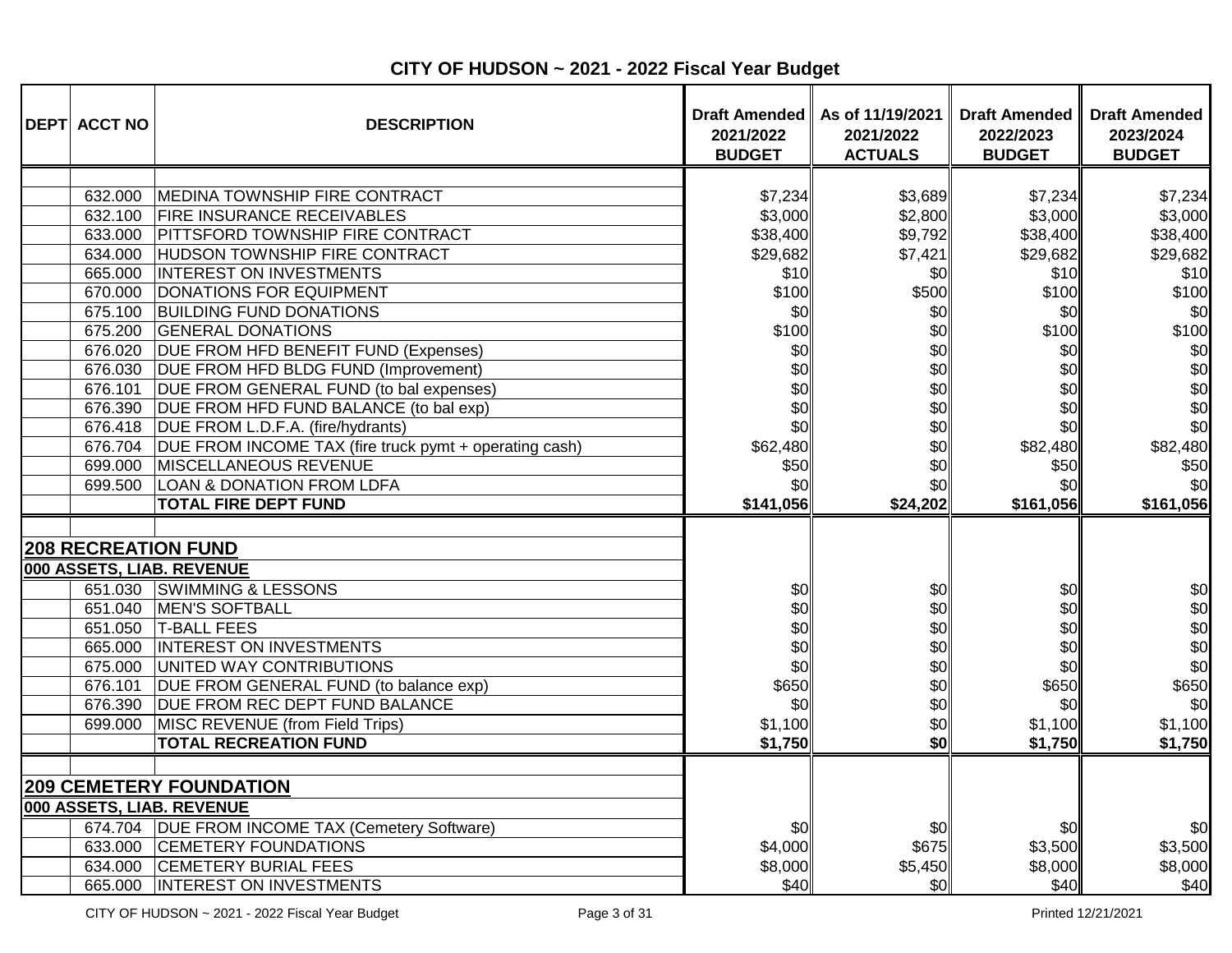| <b>DEPT ACCT NO</b>  | <b>DESCRIPTION</b>                                                       | 2021/2022<br><b>BUDGET</b> | Draft Amended   As of 11/19/2021<br>2021/2022<br><b>ACTUALS</b> | <b>Draft Amended</b><br>2022/2023<br><b>BUDGET</b> | <b>Draft Amended</b><br>2023/2024<br><b>BUDGET</b> |
|----------------------|--------------------------------------------------------------------------|----------------------------|-----------------------------------------------------------------|----------------------------------------------------|----------------------------------------------------|
|                      |                                                                          |                            |                                                                 |                                                    |                                                    |
|                      | 675.100 PERPETUAL CARE<br>676.101 DUE FROM GENERAL FUND (to balance exp) | \$0<br>\$0                 | \$0<br>\$0                                                      | \$0<br>\$25,000                                    | \$0<br>\$32,000                                    |
|                      | 676.390 DUE FROM CEMETERY FUND BAL (to bal exp)                          | \$0                        | \$0                                                             | \$0                                                | \$0                                                |
|                      | 681.000 SALE OF CEMETERY LOTS                                            | \$9,500                    | \$5,325                                                         | \$9,500                                            | \$9,500                                            |
| 699.000              | INSURANCE PYMTS (Headstones Exp#818.1)                                   | \$0                        | \$0                                                             | \$0                                                | \$0                                                |
|                      | <b>TOTAL CEMETERY FUND</b>                                               | \$21,540                   | \$11,450                                                        | \$46,040                                           | \$53,040                                           |
| <b>210 AMBULANCE</b> |                                                                          |                            |                                                                 |                                                    |                                                    |
|                      | 000 ASSETS, LIAB. REVENUE                                                |                            |                                                                 |                                                    |                                                    |
|                      | 216.418   DUE FROM L.D.F.A.                                              | \$0                        | \$0                                                             | \$0                                                | \$0                                                |
|                      | 404.000   LCSA ALS PORTION                                               | \$8,117                    | \$7,821                                                         | \$8,117                                            | \$8,117                                            |
|                      | 582.000 1% TAX LEVY (City Property Tax)                                  | \$47,000                   | \$43,082                                                        | \$47,000                                           | \$47,000                                           |
|                      | 629.000 A.L.S. INSURANCE RECEIVABLES                                     | \$290,000                  | \$133,756                                                       | \$290,000                                          | \$290,000                                          |
|                      | 629.100 WRITE OFF UNCOLLECTIBLE A/R                                      | \$0                        | \$0                                                             | \$0                                                | \$0                                                |
| 630.000              | Hillsdale County ALS TAX MILLS                                           | \$130,000                  | \$67,748                                                        | \$130,000                                          | \$130,000                                          |
| 630.100              | Wright Twp / Waldron ALS Contract                                        | \$18,000                   | \$4,500                                                         | \$18,000                                           | \$18,000                                           |
| 631.000              | Dover Township ALS TAX MILLS                                             | \$25,000                   | \$16,052                                                        | \$25,000                                           | \$25,000                                           |
| 632.000              | Medina Township ALS TAX MILLS                                            | \$11,300                   | \$0                                                             | \$11,300                                           | \$11,300                                           |
| 633.000              | Hudson Township ALS 1% TAX MILLAGE                                       | \$54,500                   | \$3,034                                                         | \$54,500                                           | \$54,500                                           |
| 634.000              | <b>OUTSIDE CONTRACT BILLING SERVICES</b>                                 | \$6,700                    | \$2,193                                                         | \$6,700                                            | \$6,700                                            |
| 665.000              | <b>INTEREST ON INVESTMENTS</b>                                           | \$11]                      | \$0                                                             | \$11                                               | \$11                                               |
| 676.101              | <b>DUE FROM GENERAL FUND</b>                                             | \$30,000                   | \$30,000                                                        | \$0                                                | \$0                                                |
|                      | 676.390 DUE FROM ALS FUND BAL to balance expenses                        | \$0                        | \$0                                                             | \$0                                                | \$0                                                |
|                      | 676.704   DUE FROM INCOME TAX FUND                                       | \$128,932                  | \$60,000                                                        | \$108,932                                          | \$108,932                                          |
| 699.000              | MISCELLANEOUS REVENUE                                                    | \$0                        | \$0                                                             | \$0                                                | \$0                                                |
| 699.100              | <b>BENEFIT FUND</b>                                                      | \$0                        | \$100                                                           | \$0                                                | \$0                                                |
| 699.300              | <b>LOAN FOR NEW AMBULANCE</b>                                            | \$ol                       | \$0                                                             | \$0                                                | \$0                                                |
|                      | <b>TOTAL AMBULANCE FUND</b>                                              | \$749,560                  | \$368,285                                                       | \$699,560                                          | \$699,560                                          |
|                      |                                                                          |                            |                                                                 |                                                    |                                                    |
|                      | <b>211 COMMUNITY CENTER</b>                                              |                            |                                                                 |                                                    |                                                    |
|                      | 000 ASSETS, LIAB. REVENUE                                                |                            |                                                                 |                                                    |                                                    |
|                      | 665.000   INTEREST EARNED                                                | \$10                       | \$0                                                             | \$10                                               | \$10                                               |
|                      | 665.100 FRANCHISE FEE                                                    | \$10,000                   | \$11,698                                                        | \$10,000                                           | \$10,000                                           |
|                      | 668.000   RENTAL INCOME 313 W Main (\$325/mo)                            | \$3,000                    | \$1,400                                                         | \$3,000                                            | \$3,000                                            |
|                      | 668.010 RENTAL INCOME Community Center                                   | \$4,000                    | \$1,450                                                         | \$4,000                                            | \$4,000                                            |
|                      | 668.100 RENTAL INCOME Dept on Aging (\$700/mo)                           | \$7,700                    | \$3,500                                                         | \$7,700                                            | \$7,700                                            |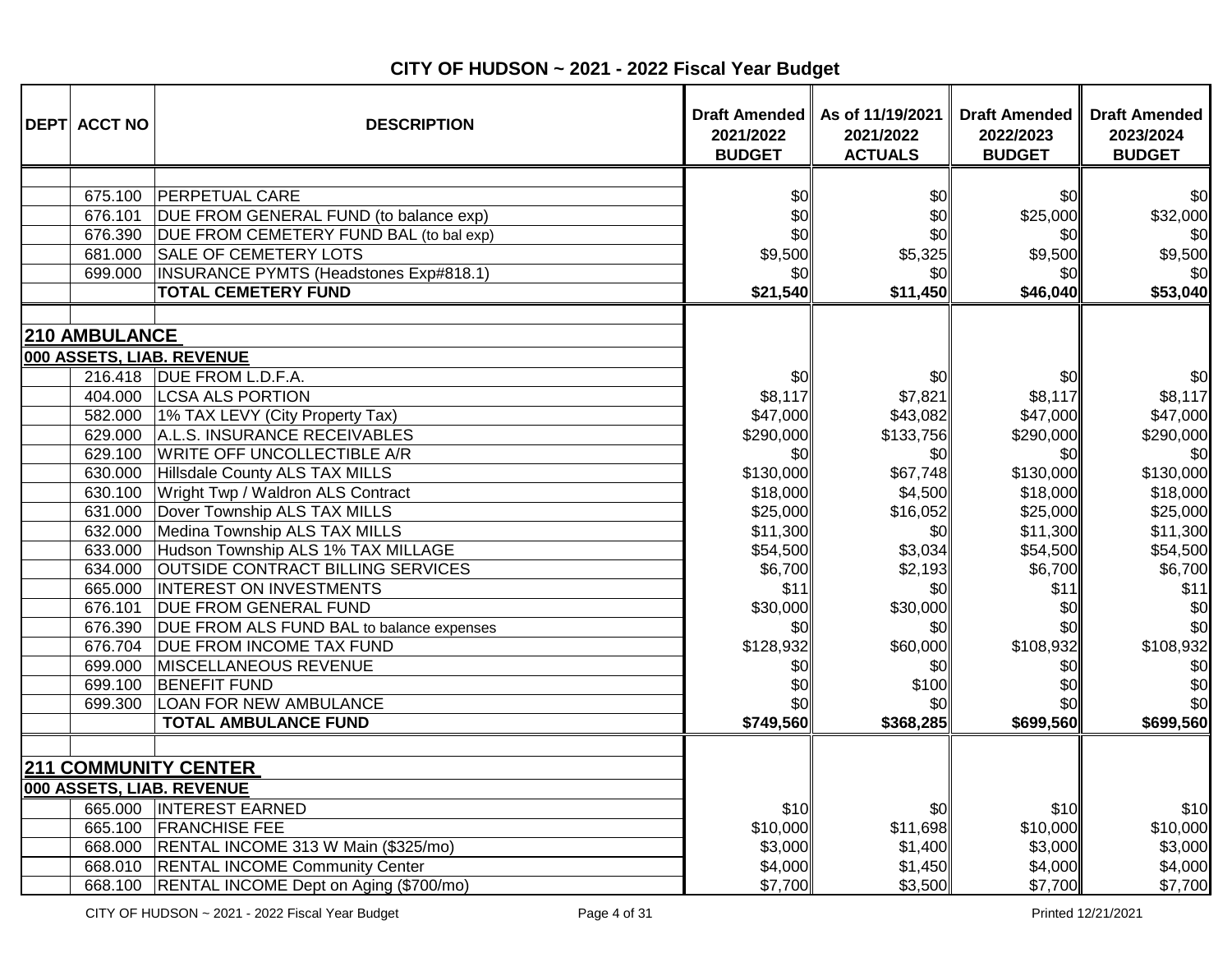| <b>DEPT ACCT NO</b>                                                | <b>DESCRIPTION</b>                                                                                                                                                                                                                                                                                                          | 2021/2022<br><b>BUDGET</b>                                          | Draft Amended   As of 11/19/2021<br>2021/2022<br><b>ACTUALS</b>   | <b>Draft Amended</b><br>2022/2023<br><b>BUDGET</b>                  | <b>Draft Amended</b><br>2023/2024<br><b>BUDGET</b>                  |
|--------------------------------------------------------------------|-----------------------------------------------------------------------------------------------------------------------------------------------------------------------------------------------------------------------------------------------------------------------------------------------------------------------------|---------------------------------------------------------------------|-------------------------------------------------------------------|---------------------------------------------------------------------|---------------------------------------------------------------------|
| 668.200<br>671.000<br>676.101<br>676.390<br>676.704<br>699.000     | <b>TELEPHONE REIMBURSEMENT LCDA</b><br>DONATIONS - COMMUNITY CENTER<br>DUE FROM GENERAL FUND (to balance exp)<br><b>DUE FROM COMMUNITY CTR FUND BALANCE</b><br><b>DUE FROM INCOME TAX (Generator)</b><br>MISC REVENUE                                                                                                       | \$750<br>\$0<br>\$0<br>\$0<br>\$0<br>\$0                            | \$1,064<br>\$0<br>\$0<br>\$0<br>\$0<br>\$0                        | \$750<br>\$0<br>\$0<br>\$0<br>\$0<br>\$0                            | \$750<br>\$0<br>\$0<br>\$0<br>\$0<br>\$0                            |
| <b>273 MUSEUM FUND</b><br>671.000<br>676.101<br>699.000<br>699.100 | <b>TOTAL COMMUNITY CENTER</b><br>000 ASSETS, LIAB. REVENUE<br>665.000  INTEREST - MUSEUM<br>668.000   RENTAL INCOME 217 W Main Street (\$550/mo.)<br><b>DONATIONS - MUSEUM</b><br><b>DUE FROM GENERAL FUND</b><br>676.390 DUE FROM MUSEUM FUND BALANCE<br>BEAN CREEK HISTORICAL SOCIETY BOOK SALES<br>MISCELLANEOUS REVENUE | \$25,460<br>\$100<br>\$6,600<br>\$5,000<br>\$0<br>\$0<br>\$0<br>\$٥ | \$19,112<br>\$1<br>\$2,750<br>\$1,343<br>\$0<br>\$0<br>\$0<br>\$0 | \$25,460<br>\$100<br>\$6,600<br>\$5,000<br>\$0<br>\$0<br>\$0<br>\$0 | \$25,460<br>\$100<br>\$6,600<br>\$5,000<br>\$0<br>\$0<br>\$0<br>\$0 |
| 546.000<br>665.000<br>670.000<br>676.390<br>699.000                | <b>TOTAL MUSEUM FUND</b><br>410 DOWNTOWN DEVELOPMENT AUTHORITY<br>000 ASSETS. LIAB. REVENUE<br><b>TAX MONIES CAPTURED</b><br><b>INTEREST ON INVESTMENTS</b><br>RENTAL INCOME (306 W. Main St)<br><b>DUE FROM D.D.A. FUND BALANCE</b><br>MISCELLANEOUS REVENUE (Sale of Bldg)<br>TOTAL DOWNTOWN DEVELOPMENT AUTHORITY        | \$11,700<br>\$0<br>\$5<br>\$3,800<br>\$0<br>\$0<br>\$3,805          | \$4,094<br>\$0<br>\$0<br>\$1,600<br>\$0<br>\$0<br>\$1,600         | \$11,700<br>\$0<br>\$5<br>\$3,800<br>\$0<br>\$0<br>\$3,805          | \$11,700<br>\$0<br>\$5<br>\$3,800<br>\$0<br>\$0<br>\$3,805          |
| 546.000                                                            | 411 BROWN FIELD AUTHORITY<br>000 ASSETS. LIAB. REVENUE<br><b>REVENUES</b><br><b>TOTAL BROWNFIELD AUTHORITY</b><br>412 INDUSTRIAL PARK FUND                                                                                                                                                                                  | \$0<br>\$0                                                          | \$0<br>\$0                                                        | \$0<br>\$0                                                          | \$0<br>\$0                                                          |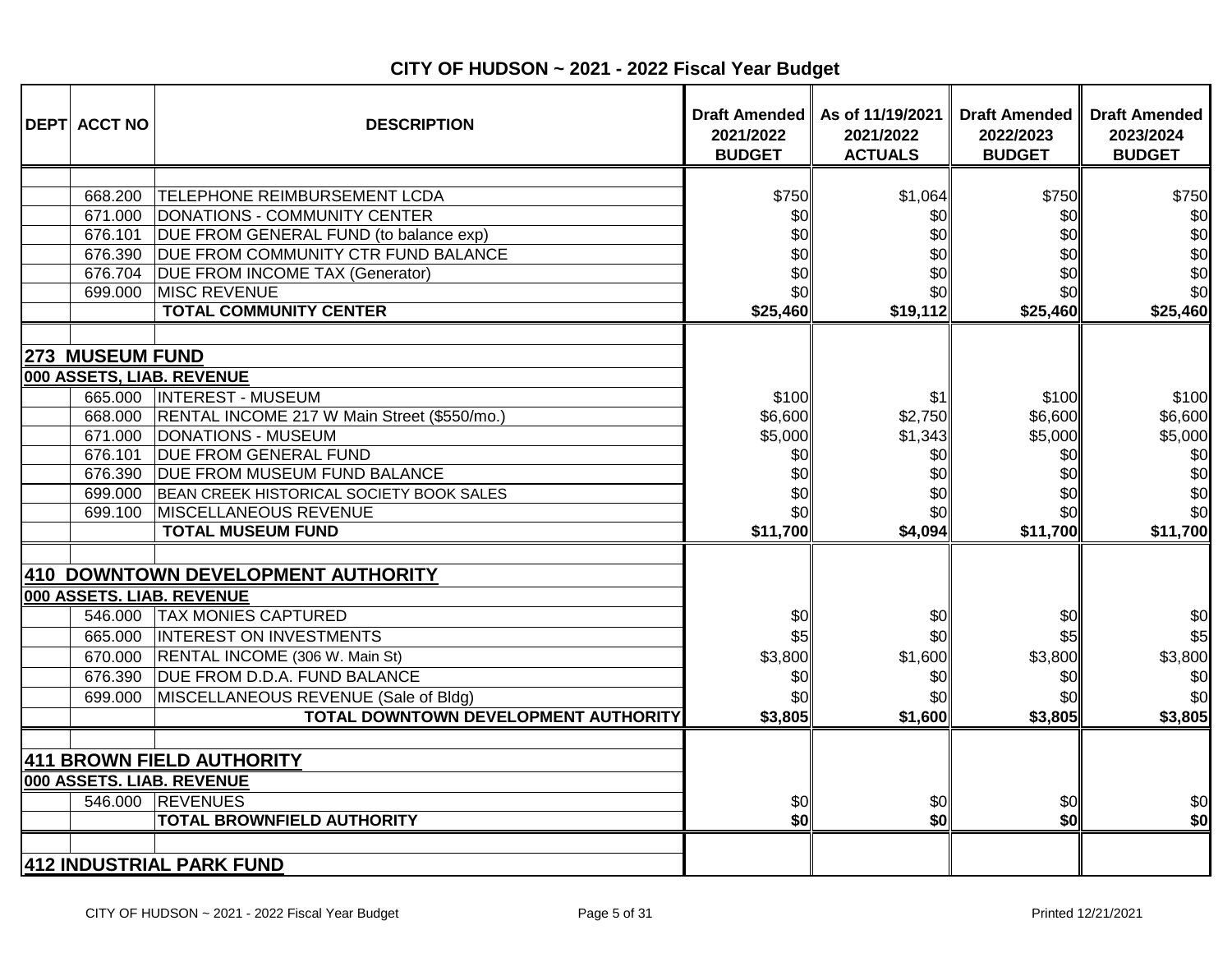| 000 ASSETS, LIAB. REVENUE<br>660.000 DUE FROM LDFA TAX CAPTURE<br>INTEREST ON INVESTMENT<br>665.000<br>670.000 SALE OF INDUSTRIAL PARK LOTS<br>676.390<br><b>DUE FROM IND. PARK FUND BALANCE</b><br><b>DUE FROM INCOME TAX FUND</b><br>676.704<br><b>TOTAL INDUSTRIAL PARK FUND</b><br>444 2021 CAPITAL IMPROVEMENT BOND<br>000 ASSETS, LIAB. REVENUE<br><b>BOND PROCEEDS</b><br>FUNDS FROM OTHER FUNDS FOR BOND PAYMENT<br>TOTAL 2021 CAPITAL IMPROVEMENT BOND FUND<br><b>450 SIDEWALKS, TRAILS &amp; PARKING LOTS</b><br>000 ASSETS, LIAB. REVENUE<br>501.000 DNR GRANT REVENUE (Bridge Preservation)<br>665.000<br><b>INTEREST</b><br><b>DUE FROM GENERAL FUND</b><br>676.101<br>2004 SIDEWALK ASSESSMENTS<br>676.500<br>676.6<br><b>TO BUILD FUND BALANCE</b><br>676.600<br>2002 SIDEWALK ASSESSMENTS<br>676.704<br>DUE FROM INCOME TAX (for maint/repairs)<br>676.704<br>DUE FROM INCOME TAX (for Thompson Trail)<br>676.704<br><b>DUE FROM INCOME TAX (Bridge Preservation)</b><br>combined<br>676.704<br>DUE FROM INCOME TAX (for Sunrise Meadows) | \$0<br>\$0<br>\$0<br>\$0<br>\$7,500<br>\$7,500<br>\$750,000            | \$0<br>\$0<br>\$0<br>\$0<br>\$0<br>\$0                                   | \$0<br>\$0<br>\$0<br>\$0<br>\$7,500<br>\$7,500                        | \$0<br>\$0<br>\$0<br>\$0<br>\$7,500<br>\$7,500                        |
|-----------------------------------------------------------------------------------------------------------------------------------------------------------------------------------------------------------------------------------------------------------------------------------------------------------------------------------------------------------------------------------------------------------------------------------------------------------------------------------------------------------------------------------------------------------------------------------------------------------------------------------------------------------------------------------------------------------------------------------------------------------------------------------------------------------------------------------------------------------------------------------------------------------------------------------------------------------------------------------------------------------------------------------------------------------|------------------------------------------------------------------------|--------------------------------------------------------------------------|-----------------------------------------------------------------------|-----------------------------------------------------------------------|
|                                                                                                                                                                                                                                                                                                                                                                                                                                                                                                                                                                                                                                                                                                                                                                                                                                                                                                                                                                                                                                                           | \$0                                                                    | \$750,000<br>\$0                                                         | \$0<br>\$69,000                                                       | \$0<br>\$69,000                                                       |
|                                                                                                                                                                                                                                                                                                                                                                                                                                                                                                                                                                                                                                                                                                                                                                                                                                                                                                                                                                                                                                                           | \$750,000                                                              | \$750,000                                                                | \$69,000                                                              | \$69,000                                                              |
|                                                                                                                                                                                                                                                                                                                                                                                                                                                                                                                                                                                                                                                                                                                                                                                                                                                                                                                                                                                                                                                           | \$0<br>\$20<br>\$10,500<br>\$0<br>\$0<br>\$0<br>\$10,000<br>\$0<br>\$0 | \$0<br>\$0<br>\$10,500<br>\$0<br>\$0<br>\$0<br>\$10,000<br>\$0<br>\$0    | \$0<br>\$20<br>\$3,500<br>\$0<br>\$0<br>\$0<br>\$10,000<br>\$0<br>\$0 | \$0<br>\$20<br>\$3,500<br>\$0<br>\$0<br>\$0<br>\$10,000<br>\$0<br>\$0 |
| DUE FROM INCOME TAX (for Engle Trail)<br>676.704<br>676.704<br>DUE FROM INCOME TAX (for NW Parking Lot)<br>676.800<br>MAPLE GROVE (Year 2002)<br>MAPLE GROVE (Year 2000)<br>676.800<br>DUE FROM SIDEWALK FUND (to balance exp)<br>676.899<br><b>TOTAL SIDEWALK</b><br><b>590 UTILITIES FUND</b>                                                                                                                                                                                                                                                                                                                                                                                                                                                                                                                                                                                                                                                                                                                                                           | \$0<br>\$0<br>\$0                                                      | \$0<br>\$0<br>\$0<br>\$0<br>\$0<br>\$0<br>\$0<br>\$0 <sub>l</sub><br>\$0 | \$0<br>\$0<br>\$0<br>\$0<br>\$0<br>\$0<br>\$20,500<br>\$13,520        | \$0<br>\$0<br>\$0<br>\$0<br>\$0<br>\$0<br>\$13,520                    |

**CITY OF HUDSON ~ 2021 - 2022 Fiscal Year Budget**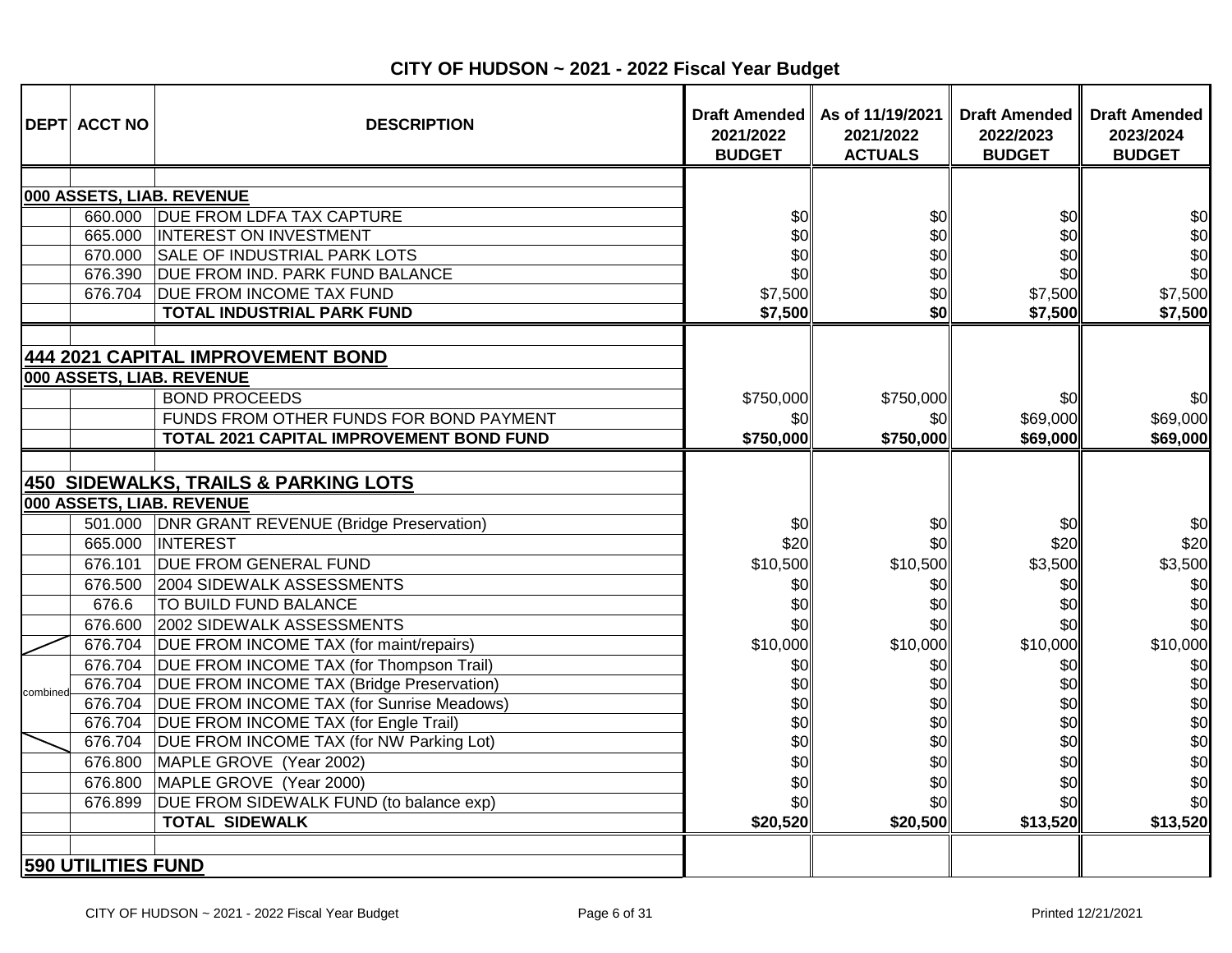|          | <b>DEPT ACCT NO</b> | <b>DESCRIPTION</b>                                                          | <b>Draft Amended</b><br>2021/2022<br><b>BUDGET</b> | As of 11/19/2021<br>2021/2022<br><b>ACTUALS</b> | <b>Draft Amended</b><br>2022/2023<br><b>BUDGET</b> | <b>Draft Amended</b><br>2023/2024<br><b>BUDGET</b> |
|----------|---------------------|-----------------------------------------------------------------------------|----------------------------------------------------|-------------------------------------------------|----------------------------------------------------|----------------------------------------------------|
|          |                     |                                                                             |                                                    |                                                 |                                                    |                                                    |
|          |                     | 000 ASSETS, LIAB. REVENUE                                                   |                                                    |                                                 |                                                    |                                                    |
|          | 501.000             | STATE OF MI S2/SAW GRANT REVENUE                                            | \$0                                                | \$0                                             | \$0                                                | \$0                                                |
|          | 501.000             | WWTP IMPROVEMENT BOND PROCEEDS                                              | \$0                                                | \$0                                             | \$0                                                | \$0                                                |
|          | 628.000             | <b>REPAIRS/LINES/METERS</b>                                                 | \$0                                                | \$0                                             | \$0                                                | \$0                                                |
|          | 630.000             | <b>SEWAGE CONNECTIONS</b>                                                   | \$0                                                | $-$ \$61                                        | \$0                                                | \$0                                                |
|          | 631.000             | LABORATORY SERVICES                                                         | \$4,000                                            | \$0                                             | \$4,000                                            | \$4,000                                            |
|          | 631.100             | <b>INDUSTRIAL PRETREATMENT</b>                                              | \$0                                                | \$0                                             | \$0                                                | \$0                                                |
|          | 632.000             | <b>WATER CONNECTIONS</b>                                                    | \$0                                                | \$0                                             | \$0                                                | \$0                                                |
|          | 643.000             | <b>WATER BOND</b>                                                           | \$101,052                                          | \$34,466                                        | \$101,052                                          | \$0                                                |
|          | 643.100             | <b>SEWER BOND</b>                                                           | \$303,667                                          | \$85,214                                        | \$303,667                                          | \$303,667                                          |
|          | 644.000             | <b>SEWER USE RECEIPTS</b>                                                   | \$300,000                                          | \$173,734                                       | \$309,000                                          | \$319,197                                          |
|          | 644.200             | Ready To Serve Fee for Sewer                                                | \$10,291                                           | \$5,021                                         | \$10,600                                           | \$10,918                                           |
|          | 645.000             | <b>WATER USE RECEIPTS</b>                                                   | \$324,000                                          | \$120,434                                       | \$333,720                                          | \$444,784                                          |
|          |                     | 645.100 Ready To Serve Fee / WATER RENTALS                                  | \$31,664                                           | \$6,020                                         | \$32,614                                           | \$33,593                                           |
|          |                     | 646.000 LATE CHARGES                                                        | \$18,000                                           | \$8,615                                         | \$18,000                                           | \$18,000                                           |
|          | 647.000             | <b>SALE OF MATERIALS</b>                                                    | \$0                                                | \$0                                             | \$0                                                | \$0                                                |
|          | 665.000             | INTEREST ON INVESTMENTS                                                     | \$0                                                | \$0                                             | \$0                                                | \$0                                                |
|          | 668.000             | <b>HYDRANT RENTAL</b>                                                       | \$0                                                | \$0                                             | \$0                                                | \$0                                                |
|          |                     |                                                                             | \$0                                                | \$0                                             | \$0                                                | \$0                                                |
|          | 676.640             | DUE FROM Motor Vehicle & Equipment Fund                                     | \$0                                                | \$0                                             | \$0                                                | \$0                                                |
|          |                     | 676.704 DUE FROM INCOME TAX WWTP Equipment Fund                             | \$0                                                | \$0                                             | \$0                                                | \$0                                                |
|          |                     | 676.704   DUE FROM INCOME TAX Sewer Maint System                            | \$0                                                | \$0                                             | \$0                                                | \$0                                                |
| combined |                     | 676.704 DEQ LSL DRINKING WATER PILOT GRANT                                  | \$0                                                | \$0                                             | \$0                                                | \$0                                                |
|          |                     | 676.704   DUE FROM INCOME TAX St of MI S2 Grant Match                       | \$0                                                | \$0                                             | \$0                                                | \$0                                                |
|          |                     | 676.704   DUE FROM INCOME TAX SRF Interest Pymt                             | \$0                                                | \$0                                             | \$0                                                | \$0                                                |
|          |                     | 676.704 DUE FROM INCOME TAX 1/2 WWTP Bond Pymt                              | \$144,628                                          | \$40,000                                        | \$152,250                                          | \$152,525                                          |
|          |                     | 676.704   DUE FROM INCOME TAX 1/2 Water Bond Pymt                           | \$57,271                                           | \$0                                             | \$35,893                                           | \$0                                                |
|          | 669.100             | MAINTENANCE FUND (created by City Ordinance)                                | \$0                                                | \$0                                             | \$0                                                | \$0                                                |
|          |                     | 669.200 EQUIPMENT REPLACEMENT (created by City Ordinance)                   | \$0                                                | \$0                                             | \$0                                                | \$0                                                |
|          | 676.390             | <b>DUE FROM UTILITIES FUND BALANCE</b>                                      | \$0                                                | \$0                                             | \$0                                                | \$0                                                |
|          | 699.000             | MISCELLANEOUS (turn on/turn off charges)                                    | \$0                                                | \$7,360                                         | \$0                                                | \$0                                                |
|          |                     | WATER TOWER ANTENNA CONTRACT(S)                                             | \$0                                                | \$0                                             | \$0                                                | \$0                                                |
|          |                     | <b>TOTAL UTILITIES FUND</b>                                                 | \$1,294,574                                        | \$480,804                                       | \$1,300,796                                        | \$1,286,683                                        |
|          |                     | <b>640 MOTOR VEHICLE &amp; EQUIPMENT (DPW)</b><br>000 ASSETS, LIAB. REVENUE |                                                    |                                                 |                                                    |                                                    |

**CITY OF HUDSON ~ 2021 - 2022 Fiscal Year Budget**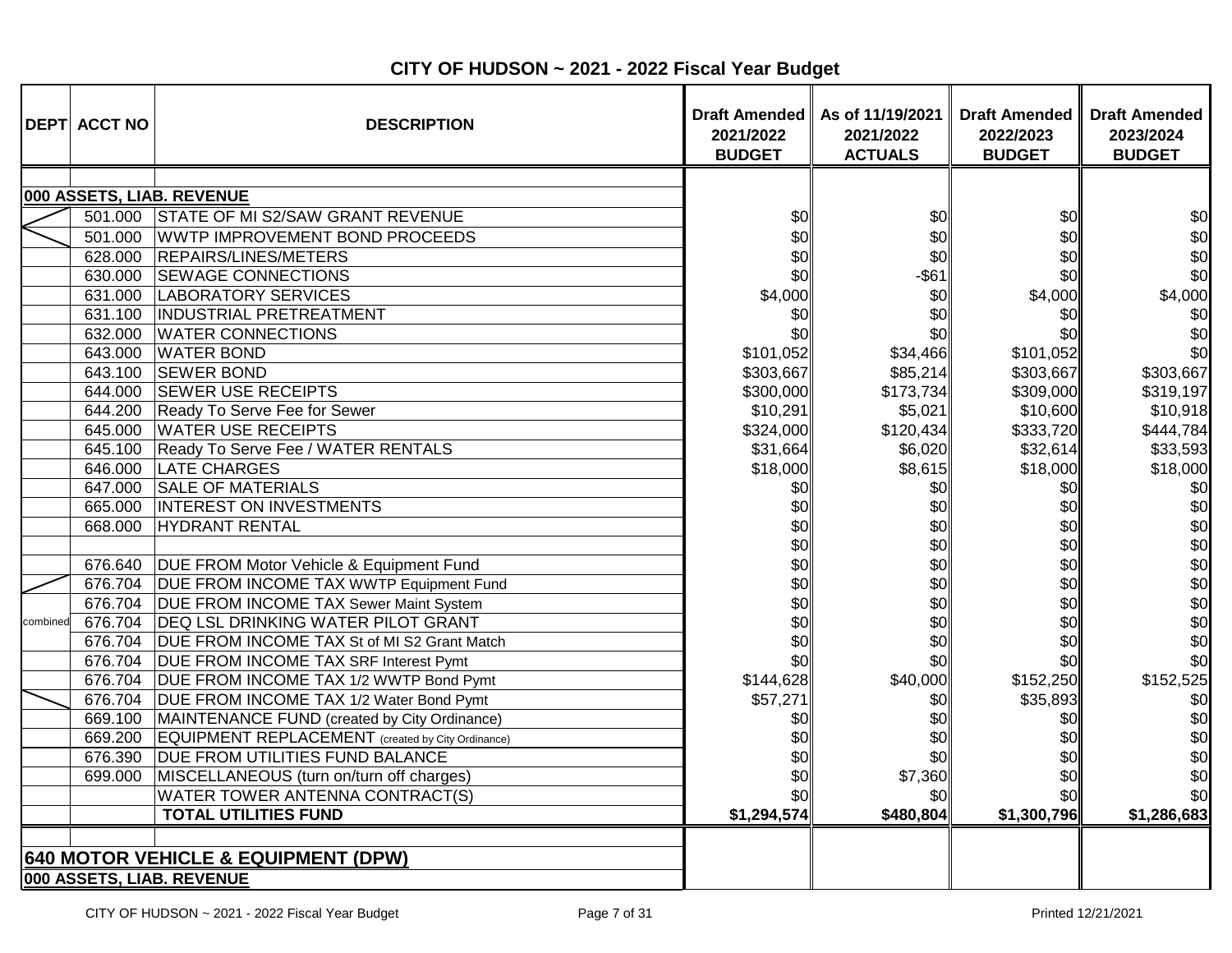|          | <b>DEPT ACCT NO</b>                                                                                                                                                                     | <b>DESCRIPTION</b>                                                                                                                                                                                                                                                                                                                                                                                                                                                                                                                                                                                                                                               | 2021/2022<br><b>BUDGET</b>                                                                                                                                               | Draft Amended   As of 11/19/2021<br>2021/2022<br><b>ACTUALS</b>                                                                                | <b>Draft Amended</b><br>2022/2023<br><b>BUDGET</b>                                                                                                                       | <b>Draft Amended</b><br>2023/2024<br><b>BUDGET</b>                                                                                                                      |
|----------|-----------------------------------------------------------------------------------------------------------------------------------------------------------------------------------------|------------------------------------------------------------------------------------------------------------------------------------------------------------------------------------------------------------------------------------------------------------------------------------------------------------------------------------------------------------------------------------------------------------------------------------------------------------------------------------------------------------------------------------------------------------------------------------------------------------------------------------------------------------------|--------------------------------------------------------------------------------------------------------------------------------------------------------------------------|------------------------------------------------------------------------------------------------------------------------------------------------|--------------------------------------------------------------------------------------------------------------------------------------------------------------------------|-------------------------------------------------------------------------------------------------------------------------------------------------------------------------|
| combined | 665.000<br>676.101<br>676.101<br>676.101<br>676.101<br>676.202<br>676.203<br>676.208<br>676.209<br>676.211<br>676.271<br>676.273<br>676.390<br>676.412<br>676.418<br>676.590<br>699.000 | <b>INTEREST ON INVESTMENTS</b><br>DUE FROM G/F (leaf pickup, forestry, lots/alleys, parks)<br>DUE FROM GENERAL FUND FOR D.P.W.<br>DUE FROM GENERAL FUND FOR City Hall<br>DUE FROM GENERAL FUND FOR Police Dept<br><b>DUE FROM MAJOR STREET</b><br><b>DUE FROM LOCAL STREET</b><br><b>DUE FROM RECREATION FUND</b><br><b>DUE FROM CEMETERY FUND</b><br><b>DUE FROM COMMUNITY CENTER</b><br><b>DUE FROM LIBRARY FUND</b><br><b>DUE FROM MUSEUM FUND</b><br><b>DUE FROM MV&amp;E FUND BALANCE</b><br><b>DUE FROM INDUSTRIAL PARK FUND</b><br><b>DUE FROM L D F A</b><br><b>DUE FROM SEWER FUND</b><br>SALE OF OLD CITY OWNED VEHICLE(s)<br><b>EQUIPMENT RENTALS</b> | \$250<br>\$39,750<br>\$16,150<br>\$3,000<br>\$1,350<br>\$13,000<br>\$10,100<br>\$0<br>\$4,400<br>\$500<br>\$0<br>\$0<br>\$0<br>\$2,500<br>\$OI<br>\$25,000<br>\$0<br>\$0 | \$0<br>\$16,474<br>\$0<br>\$0<br>\$0<br>\$938<br>\$85<br>\$0<br>\$147<br>\$34<br>\$0<br>\$0<br>\$0<br>\$0<br>\$0<br>\$1,625<br>\$0<br>\$45,343 | \$250<br>\$39,750<br>\$16,150<br>\$3,000<br>\$1,350<br>\$13,000<br>\$10,100<br>\$0<br>\$4,400<br>\$500<br>\$0<br>\$0<br>\$0<br>\$2,500<br>\$0l<br>\$25,000<br>\$0<br>\$0 | \$250<br>\$39,750<br>\$16,150<br>\$3,000<br>\$1,350<br>\$13,000<br>\$10,100<br>\$0<br>\$4,400<br>\$500<br>\$0<br>\$0<br>\$0<br>\$2,500<br>\$0<br>\$25,000<br>\$0<br>\$0 |
|          |                                                                                                                                                                                         | <b>TOTAL MOTOR VEHICLE &amp; EQUIPMENT</b><br>704 INCOME TAX FUND                                                                                                                                                                                                                                                                                                                                                                                                                                                                                                                                                                                                | \$116,000                                                                                                                                                                | \$64,647                                                                                                                                       | \$116,000                                                                                                                                                                | \$116,000                                                                                                                                                               |
|          | 439.100<br>440.000<br>441.000<br>665.000<br>676.390<br>699.000<br>677.000                                                                                                               | 000 ASSETS, LIAB. REVENUE<br>069.000 DUE FROM L.D.F.A. (repayment of loan)<br>439.000 RESIDENTIAL INCOME TAX<br>QUARTERLY WITHHOLDINGS<br>NON-RESIDENT INCOME TAX<br><b>CORPORATIONS</b><br><b>INTEREST ON INVESTMENTS</b><br>DUE FROM INCOME TAX FUND BAL to bal expenses<br>MISCELLANEOUS REVENUE<br>S2 GRANT REVENUE (FYE 2013/2014)<br><b>TOTAL INCOME TAX FUND</b>                                                                                                                                                                                                                                                                                          | \$0<br>\$165,400<br>\$372,401<br>\$9,000<br>\$20,000<br>\$100<br>\$0<br>\$0<br>\$0<br>\$566,901                                                                          | \$0<br>\$18,701<br>\$147,240<br>\$2,445<br>\$12<br>\$0<br>\$0<br>\$0<br>\$0<br>\$168,397                                                       | \$0<br>\$165,400<br>\$372,401<br>\$9,000<br>\$20,000<br>\$100<br>\$0<br>\$0<br>\$0<br>\$566,901                                                                          | \$0<br>\$165,400<br>\$372,401<br>\$9,000<br>\$20,000<br>\$100<br>\$0<br>\$0<br>\$0<br>\$566,901                                                                         |
|          | <b>101 GENERAL FUND</b><br>101 CITY COUNCIL                                                                                                                                             | 702.000 SALARIES AND WAGES                                                                                                                                                                                                                                                                                                                                                                                                                                                                                                                                                                                                                                       | \$5,040                                                                                                                                                                  | \$3,060                                                                                                                                        | \$5,040                                                                                                                                                                  | \$5,040                                                                                                                                                                 |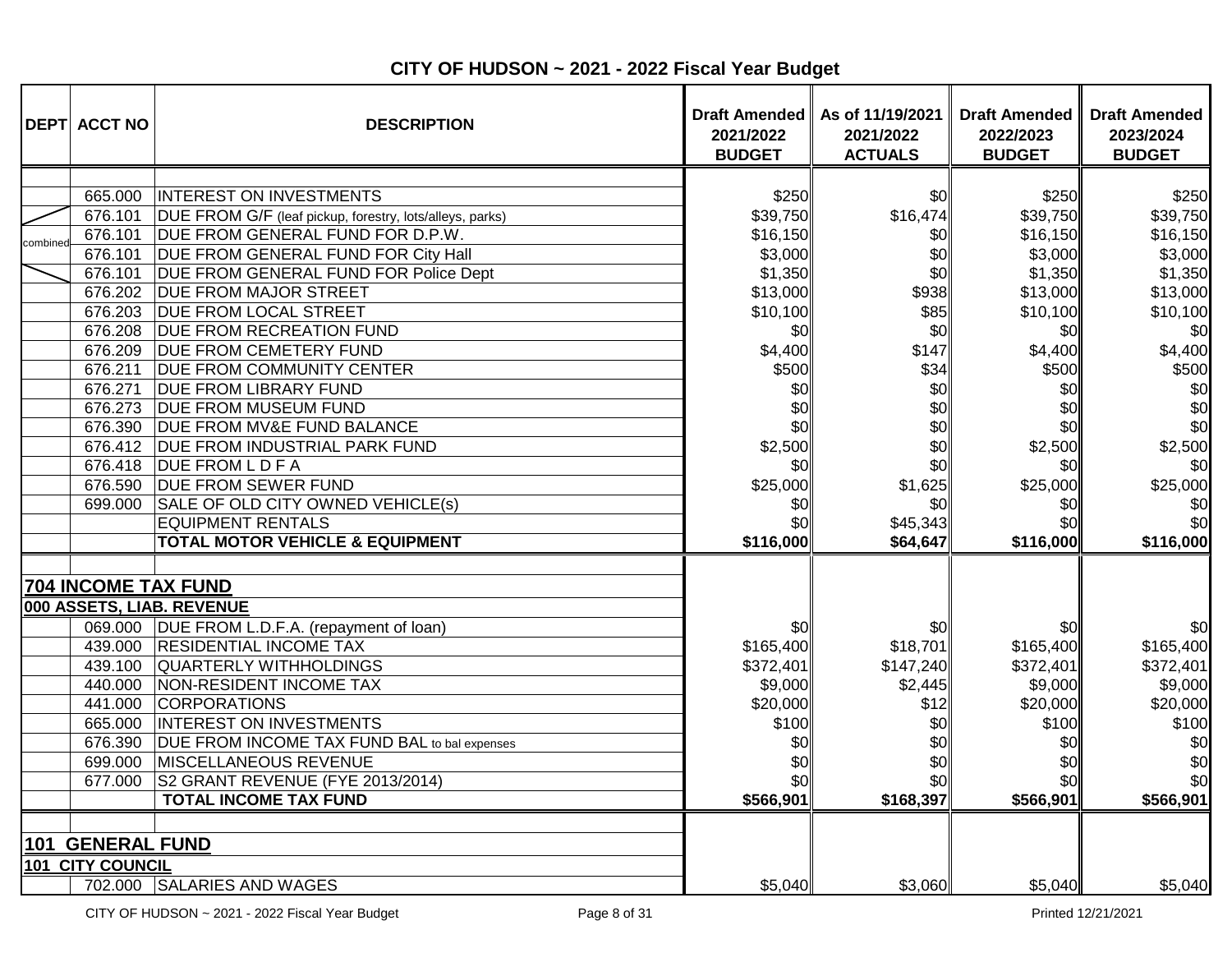| <b>DEPT ACCT NO</b>                                                                                                      | <b>DESCRIPTION</b>                                                                                                                                                                                                                                                                                                                             | 2021/2022<br><b>BUDGET</b>                                                              | Draft Amended   As of 11/19/2021<br>2021/2022<br><b>ACTUALS</b>                | <b>Draft Amended</b><br>2022/2023<br><b>BUDGET</b>                                     | <b>Draft Amended</b><br>2023/2024<br><b>BUDGET</b>                                     |
|--------------------------------------------------------------------------------------------------------------------------|------------------------------------------------------------------------------------------------------------------------------------------------------------------------------------------------------------------------------------------------------------------------------------------------------------------------------------------------|-----------------------------------------------------------------------------------------|--------------------------------------------------------------------------------|----------------------------------------------------------------------------------------|----------------------------------------------------------------------------------------|
| 714.000<br>864.000<br>884.000<br>885.000<br>886.000<br>905.000<br>956.000<br>958.000                                     | <b>FICA PAYROLL TAXES</b><br><b>CONFERENCE &amp; TRAINING</b><br><b>MICHIGAN WEEK ACTIVITIES</b><br><b>PERSONNEL RELATIONS</b><br>CIVIC PROMOTION / FORENSIC AUDIT / BS&A SOFTWARE<br><b>BOOKS &amp; PUBLICATIONS</b><br>MISCELLANEOUS (includes safe deposit boxes)<br>MEMBERSHIP/DUES (MML/MCC/MissDig)<br><b>TOTAL CITY COUNCIL</b>         | \$386<br>\$500<br>\$0<br>\$1,000<br>\$18,500<br>\$1,000<br>\$100<br>\$4,000<br>\$30,526 | \$277<br>\$0<br>\$0<br>\$0<br>\$17,313<br>\$626<br>\$25<br>\$2,759<br>\$24,060 | \$386<br>\$500<br>\$0<br>\$1,000<br>\$7,000<br>\$1,000<br>\$100<br>\$4,000<br>\$19,026 | \$386<br>\$500<br>\$0<br>\$1,000<br>\$7,000<br>\$1,000<br>\$100<br>\$4,000<br>\$19,026 |
| 101 GENERAL FUND<br><b>172 CITY MANAGER</b><br>702.000<br>714.000<br>719.000<br>864.000<br>864.100<br>956.000<br>958.000 | <b>SALARIES &amp; WAGES</b><br><b>FICA PAYROLL TAXES</b><br><b>FRINGE BENEFITS EXPENSE</b><br>CONFERENCE AND TRANSPORTATION<br><b>VEHICLE ALLOWANCE</b><br><b>MISCELLANEOUS</b><br><b>MEMBERSHIP &amp; DUES</b><br><b>TOTAL CITY MANAGER</b>                                                                                                   | \$85,000<br>\$6,503<br>\$32,128<br>\$600<br>\$2,000<br>\$26,492<br>\$200<br>\$152,922   | \$37,911<br>\$2,485<br>\$11,955<br>\$0<br>\$0<br>\$0<br>\$73<br>\$52,424       | \$73,336<br>\$5,610<br>\$33,734<br>\$600<br>\$0<br>\$100<br>\$200<br>\$113,580         | \$75,536<br>\$5,779<br>\$35,421<br>\$600<br>\$0<br>\$100<br>\$200<br>\$117,635         |
| 101 GENERAL FUND<br><b>192 ELECTIONS</b><br>727.000<br>818.000<br>864.000<br>900.000<br>956.000<br>956.100<br>963.000    | Approximately \$1,000 for each election<br>OFFICE SUPPLIES (pens, pencils, paper, etc)<br>CONTRACTUAL SERVICES (workers' pay)<br><b>CONFERENCE AND TRAINING</b><br><b>PRINTING &amp; PUBLISHING (ballots &amp; ads)</b><br>MISCELLANEOUS (mileage, etc)<br>COMPUTER/SOFTWARE SUPPORT<br><b>EQUIPMENT REPLACEMENT</b><br><b>TOTAL ELECTIONS</b> | \$500<br>\$2,000<br>\$300<br>\$1,000<br>\$200<br>\$500<br>\$650<br>\$5,150              | \$122<br>\$1,033<br>\$0<br>\$461<br>\$0<br>\$0<br>\$0<br>\$1,616               | \$500<br>\$2,000<br>\$300<br>\$1,000<br>\$200<br>\$500<br>\$650<br>\$5,150             | \$500<br>\$2,000<br>\$300<br>\$1,000<br>\$200<br>\$500<br>\$650<br>\$5,150             |
| 101 GENERAL FUND<br>209 ASSESSOR                                                                                         | 768.000 CITY REAPPRAISAL                                                                                                                                                                                                                                                                                                                       | \$0                                                                                     | \$0                                                                            | \$0                                                                                    | \$0                                                                                    |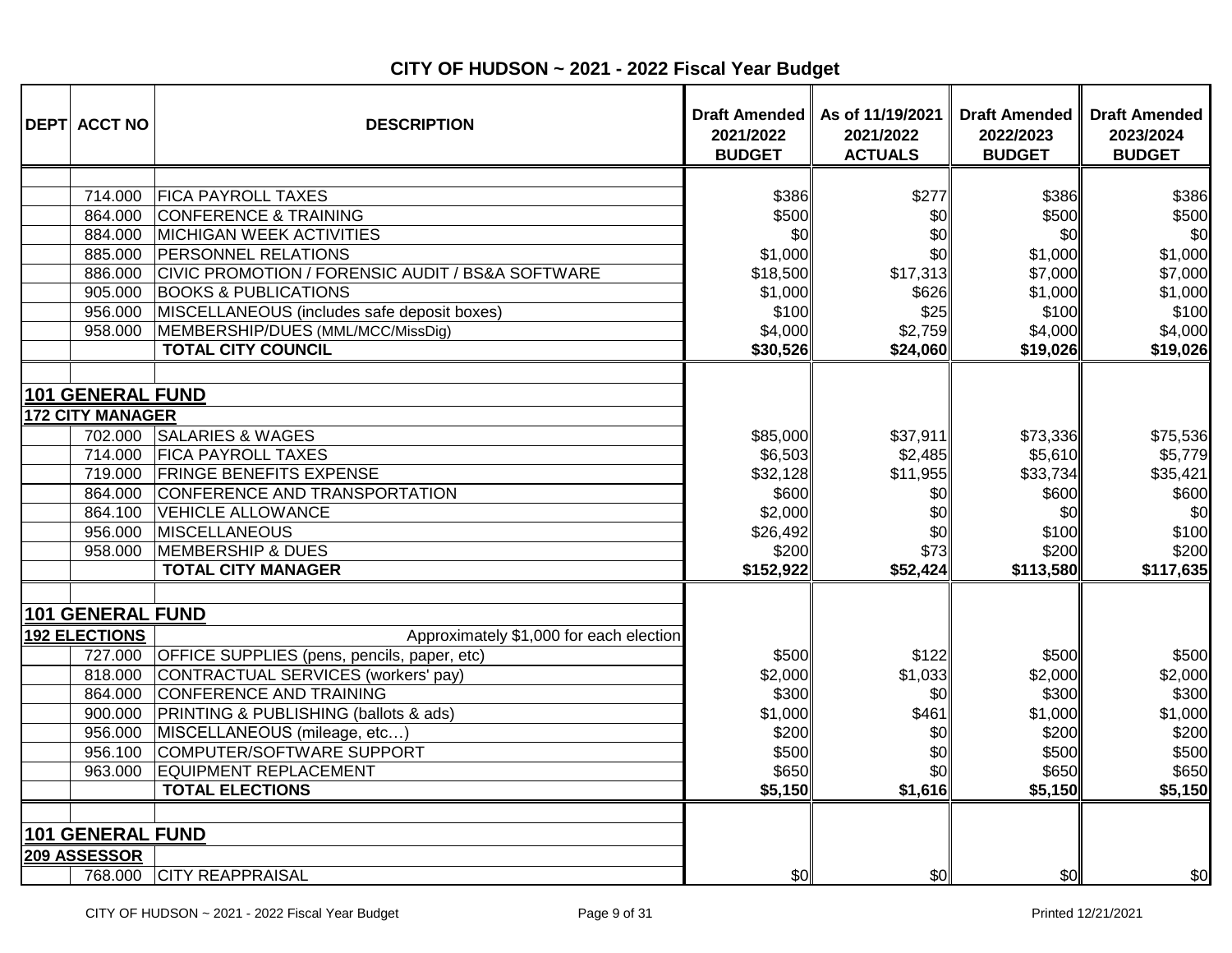| <b>DEPT ACCT NO</b>                                                                                                    | <b>DESCRIPTION</b>                                                                                                                                                                                                                                        | 2021/2022<br><b>BUDGET</b>                                                               | Draft Amended   As of 11/19/2021<br>2021/2022<br><b>ACTUALS</b>                    | <b>Draft Amended</b><br>2022/2023<br><b>BUDGET</b>                                       | <b>Draft Amended</b><br>2023/2024<br><b>BUDGET</b>                                        |
|------------------------------------------------------------------------------------------------------------------------|-----------------------------------------------------------------------------------------------------------------------------------------------------------------------------------------------------------------------------------------------------------|------------------------------------------------------------------------------------------|------------------------------------------------------------------------------------|------------------------------------------------------------------------------------------|-------------------------------------------------------------------------------------------|
| 818.000<br>900.000<br>956.000<br>956.100<br>963.000                                                                    | CONTRACTUAL SERVICES (1 day per week)<br><b>PRINTING-PUBLISHING</b><br>MISCELLANEOUS (Board of Review)<br>SOFTWARE SUPPORT (B S & A)<br>EQUIPMENT REPLACEMENT (Leica \$849)<br><b>TOTAL ASSESSOR</b>                                                      | \$18,350<br>\$1,000<br>\$1,000<br>\$1,100<br>\$0<br>\$21,450                             | \$6,520<br>$-$155$<br>\$150<br>\$621<br>\$0<br>\$7,136                             | \$18,350<br>\$1,000<br>\$1,000<br>\$1,100<br>\$0<br>\$21,450                             | \$18,350<br>\$1,000<br>\$1,000<br>\$1,100<br>\$0<br>\$21,450                              |
| <b>101 GENERAL FUND</b><br><b>210 CITY ATTORNEY</b><br>827,000<br>956.000<br>956.100                                   | <b>LEGAL FEES</b><br><b>BOOKS AND PUBLICATIONS</b><br><b>ORDINANCE VIOLATIONS</b><br><b>TOTAL CITY ATTORNEY</b>                                                                                                                                           | \$15,000<br>\$0<br>\$0<br>\$15,000                                                       | \$3,045<br>\$0<br>\$0<br>\$3,045                                                   | \$15,000<br>\$0<br>\$0<br>\$15,000                                                       | \$15,000<br>\$0<br>\$0<br>\$15,000                                                        |
| <b>101 GENERAL FUND</b><br>215 CITY CLERK<br>714.000<br>719.000<br>864.000<br>900.000<br>956.000<br>956.100<br>958.000 | 702.000 SALARIES & WAGES<br><b>FICA PAYROLL TAXES</b><br><b>FRINGE BENEFITS EXPENSE</b><br><b>CONFERENCE &amp; TRAINING</b><br><b>PRINTING &amp; PUBLISHING</b><br>MISCELLANEOUS<br><b>COMPUTER COSTS</b><br>MEMBERSHIP & DUES<br><b>TOTAL CITY CLERK</b> | \$50,833<br>\$3,889<br>\$34,991<br>\$200<br>\$6,000<br>\$100<br>\$0<br>\$500<br>\$96,513 | \$20,466<br>\$983<br>\$13,952<br>\$0<br>\$2,419<br>\$2<br>\$0<br>\$161<br>\$37,983 | \$52,358<br>\$4,005<br>\$36,741<br>\$200<br>\$6,000<br>\$100<br>\$0<br>\$500<br>\$99,904 | \$53,929<br>\$4,126<br>\$38,578<br>\$200<br>\$6,000<br>\$100<br>\$0<br>\$500<br>\$103,432 |
| <b>101 GENERAL FUND</b><br><b>253 CITY TREASURER</b><br>719.000<br>727.000<br>831.000<br>864.000<br>900.000            | 702.000 SALARIES & WAGES<br>714.000 FICA PAYROLL TAXES<br><b>FRINGE BENEFITS EXPENSE</b><br><b>OFFICE SUPPLIES</b><br><b>TAX SERVICE / LENAWEE COUNTY</b><br>CONFERENCE AND TRANSPORTATION<br><b>PRINTING &amp; PUBLISHING</b>                            | \$48,480<br>\$3,709<br>\$7,000<br>\$100<br>\$3,600<br>\$1,100<br>\$150                   | \$19,591<br>\$1,495<br>\$2,456<br>\$0<br>\$1,086<br>\$15<br>\$47                   | \$49,934<br>\$3,820<br>\$8,000<br>\$100<br>\$3,600<br>\$1,100<br>\$150                   | \$51,432<br>\$3,935<br>\$9,000<br>\$100<br>\$3,600<br>\$1,100<br>\$150                    |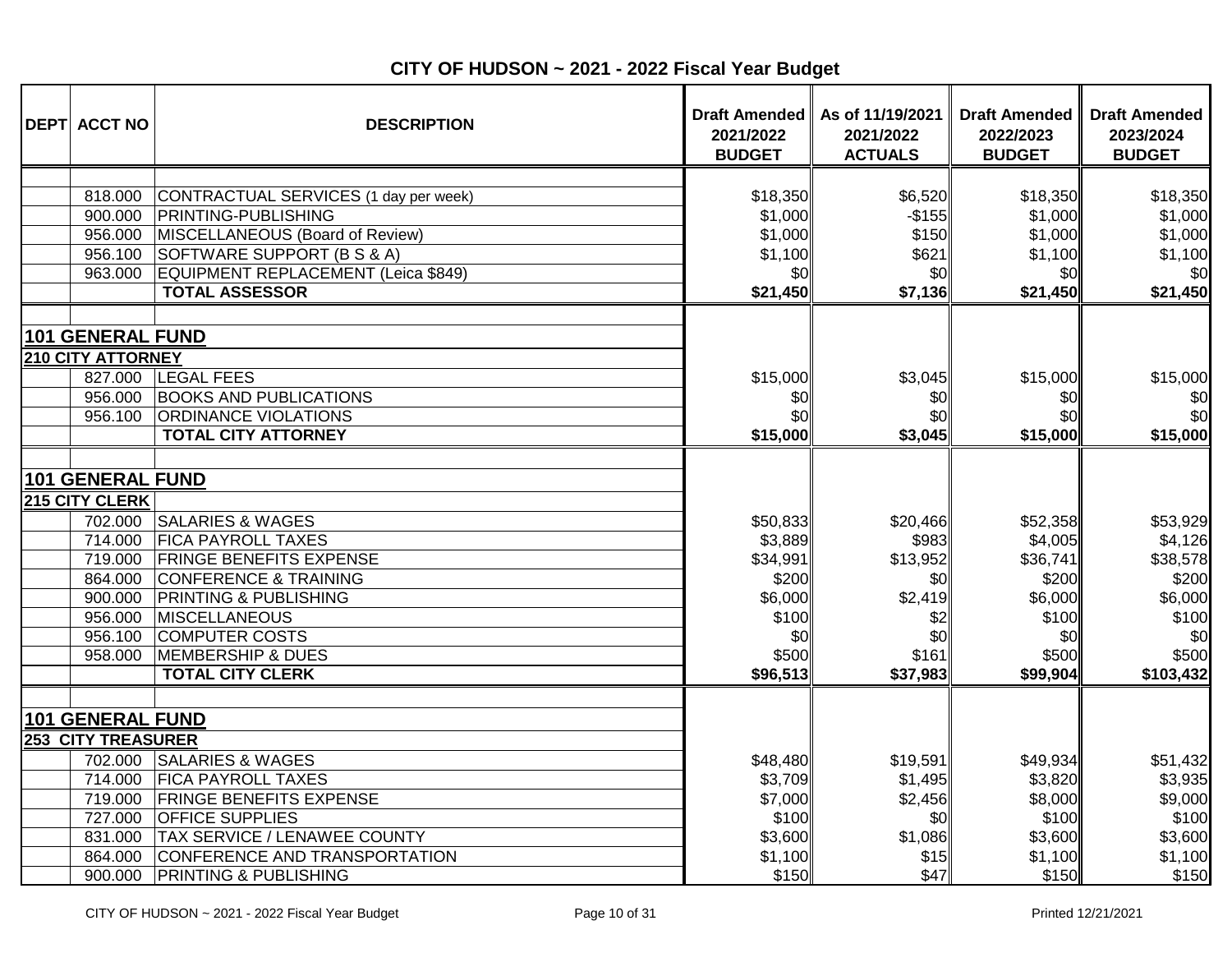| <b>DEPT ACCT NO</b>          | <b>DESCRIPTION</b>                                                       | 2021/2022<br><b>BUDGET</b> | Draft Amended   As of 11/19/2021<br>2021/2022<br><b>ACTUALS</b> | <b>Draft Amended</b><br>2022/2023<br><b>BUDGET</b> | <b>Draft Amended</b><br>2023/2024<br><b>BUDGET</b> |
|------------------------------|--------------------------------------------------------------------------|----------------------------|-----------------------------------------------------------------|----------------------------------------------------|----------------------------------------------------|
| 956.000                      |                                                                          |                            |                                                                 |                                                    | \$300                                              |
| 956.100                      | MISCELLANEOUS (Bank ACH Charges)<br>COMPUTER SOFTWARE SUPPORT (Fundware) | \$7,742<br>\$5,000         | \$7,742<br>\$1,873                                              | \$300<br>\$0                                       | \$0                                                |
| 958.000                      | <b>MEMBERSHIP &amp; DUES</b>                                             | \$250                      | \$75                                                            | \$250                                              | \$250                                              |
| 958.100                      | <b>CAPITAL OUTLAY</b>                                                    | \$0                        | \$0                                                             | \$0                                                | \$0                                                |
|                              | <b>TOTAL CITY TREASURER</b>                                              | \$77,131                   | \$34,380                                                        | \$67,254                                           | \$69,867                                           |
| 101 GENERAL FUND             |                                                                          |                            |                                                                 |                                                    |                                                    |
|                              | <b>265 CITY HALL &amp; GROUNDS</b>                                       |                            |                                                                 |                                                    |                                                    |
| 776.000                      | <b>BUILDING MAINTENANCE &amp; SUPPLY</b>                                 | \$5,000                    | \$216                                                           | \$5,000                                            | \$5,000                                            |
| 921.000                      | <b>ELECTRICITY</b>                                                       | \$5,000                    | \$1,763                                                         | \$5,000                                            | \$5,000                                            |
| 923.000                      | <b>HEATING FUEL</b>                                                      | \$3,500                    | \$313                                                           | \$3,500                                            | \$3,500                                            |
| 927.000                      | <b>WATER</b>                                                             | \$700                      | \$209                                                           | \$700                                              | \$700                                              |
| 927.100                      | DOWNTOWN SPRINKLER                                                       | \$100                      | \$0                                                             | \$100                                              | \$100                                              |
| 943.000                      | <b>EQUIPMENT RENTAL</b>                                                  | \$4,000                    | \$527                                                           | \$4,000                                            | \$4,000                                            |
| 956.000                      | <b>MISCELLANEOUS</b>                                                     | \$100                      | \$0                                                             | \$100                                              | \$100                                              |
| 956.100                      | CAPITAL OUTLAY (LED Lighting Updgrade)                                   | \$0                        | \$0                                                             | \$0                                                | \$0                                                |
|                              | <b>TOTAL CITY HALL &amp; GROUNDS</b>                                     | \$18,400                   | \$3,028                                                         | \$18,400                                           | \$18,400                                           |
|                              |                                                                          |                            |                                                                 |                                                    |                                                    |
| 101 GENERAL FUND             |                                                                          |                            |                                                                 |                                                    |                                                    |
| <b>277 CITY PROSECUTOR</b>   |                                                                          |                            |                                                                 |                                                    |                                                    |
| 827.100                      | <b>PROSECUTOR LEGAL FEES</b>                                             | \$8,000                    | \$750                                                           | \$6,000                                            | \$6,000                                            |
|                              | <b>TOTAL CITY PROSECUTOR</b>                                             | \$8,000                    | <b>\$750</b>                                                    | \$9,000                                            | \$9,000                                            |
|                              |                                                                          |                            |                                                                 |                                                    |                                                    |
| 101 GENERAL FUND             |                                                                          |                            |                                                                 |                                                    |                                                    |
| <b>299 OFFICE OPERATIONS</b> |                                                                          |                            |                                                                 |                                                    |                                                    |
|                              | 702.000 FULL-TIME WAGES (Deputy Clerk/Treasurer)                         | \$60,936                   | \$26,632                                                        | \$45,000                                           | \$46,350                                           |
| 703.000                      | PART-TIME WAGES (Receptionist 650 hrs)                                   | \$OI                       | \$0                                                             | \$0                                                | \$0                                                |
| 714.000                      | <b>FICA PAYROLL TAXES</b>                                                | \$4,662                    | \$1,825                                                         | \$3,443                                            | \$3,546                                            |
| 719.000                      | <b>FRINGE BENEFITS EXPENSE</b>                                           | \$43,011                   | \$15,547                                                        | \$45,162                                           | \$47,420                                           |
| 727.000                      | <b>OFFICE SUPPLIES</b>                                                   | \$4,000                    | \$1,493                                                         | \$4,000                                            | \$4,000                                            |
| 730.000                      | <b>POSTAGE</b>                                                           | \$6,000                    | \$2,059                                                         | \$6,000                                            | \$6,000                                            |
| 740.000                      | COMPUTER MAINTENANCE / REPAIRS                                           | \$2,000                    | \$1,497                                                         | \$7,000                                            | \$7,000                                            |
| 850.000                      | <b>TELEPHONE &amp; COMMUNICATION</b>                                     | \$4,000                    | \$1,632                                                         | \$4,000                                            | \$4,000                                            |
| 864.000                      | CONFERENCE AND TRANSPORTATION                                            | \$100                      | \$0                                                             | \$100                                              | \$100                                              |
| 934.000                      | <b>OFFICE EQUIPMENT MAINT (Postage Meter Lease)</b>                      | \$3,300                    | \$1,581                                                         | \$3,300                                            | \$3,300                                            |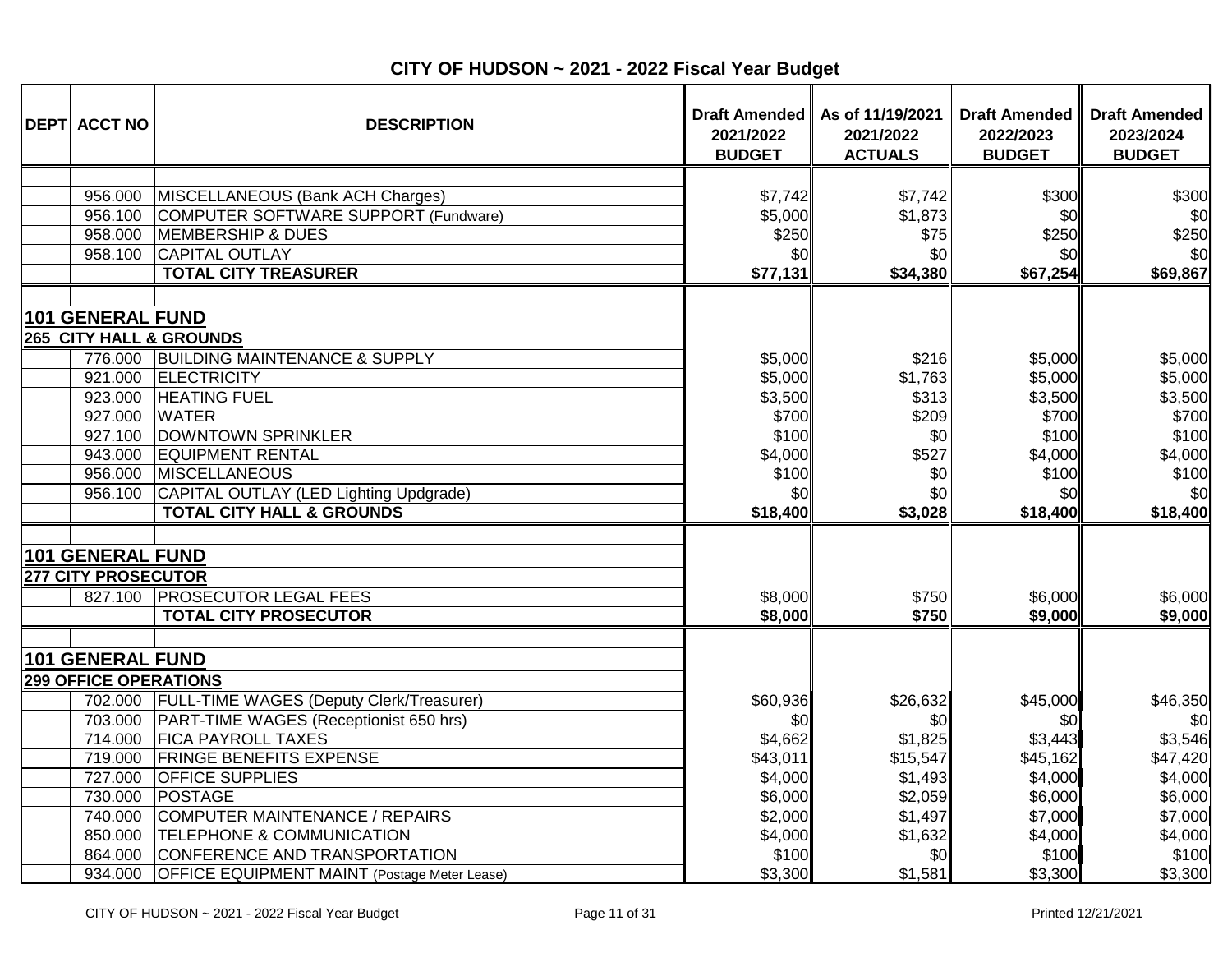| <b>DEPT ACCT NO</b>   | <b>DESCRIPTION</b>                                                                               | 2021/2022<br><b>BUDGET</b> | Draft Amended   As of 11/19/2021<br>2021/2022<br><b>ACTUALS</b> | <b>Draft Amended</b><br>2022/2023<br><b>BUDGET</b> | <b>Draft Amended</b><br>2023/2024<br><b>BUDGET</b> |
|-----------------------|--------------------------------------------------------------------------------------------------|----------------------------|-----------------------------------------------------------------|----------------------------------------------------|----------------------------------------------------|
|                       |                                                                                                  |                            |                                                                 |                                                    |                                                    |
| 956.000               | <b>MISCELLANEOUS</b>                                                                             | \$300                      | \$0                                                             | \$300                                              | \$300                                              |
| 957.000               | CITY WEBSITE MAINTENANCE / SUPPORT                                                               | \$550                      | \$0                                                             | \$550                                              | \$550                                              |
| 958.000               | MEMBERSHIP / DUES                                                                                | \$200                      | \$0                                                             | \$200                                              | \$200                                              |
| 963.000               | EQUIPMENT REPLACEMENT Deputy/Receptionist                                                        | \$1,000                    | \$0                                                             | \$1,000                                            | \$1,000                                            |
|                       | <b>TOTAL OFFICE OPERATIONS</b>                                                                   | \$130,059                  | \$52,265                                                        | \$120,054                                          | \$123,766                                          |
|                       |                                                                                                  |                            |                                                                 |                                                    |                                                    |
| 101 GENERAL FUND      |                                                                                                  |                            |                                                                 |                                                    |                                                    |
| 301 POLICE DEPARTMENT |                                                                                                  |                            |                                                                 |                                                    |                                                    |
| 702.000               | <b>REGULAR SALARIES &amp; WAGES</b>                                                              | \$162,197                  | \$47,207                                                        | \$185,400                                          | \$190,962                                          |
| 703.000               | <b>AUXILIARY SALARIES &amp; WAGES</b>                                                            | \$103,000                  | \$39,373                                                        | \$85,490                                           | \$88,055                                           |
|                       | (these exp accts are offset by Police Protection Revenue & Liquor License Fees, approx. \$3,500) |                            |                                                                 |                                                    |                                                    |
| 704.000               | <b>PART-TIME OFFICERS TRAINING WAGES</b>                                                         | \$7,720                    | \$680                                                           | \$7,720                                            | \$7,720                                            |
|                       | <b>WAGES FOR POTENTIAL COPS GRANT</b>                                                            |                            |                                                                 |                                                    |                                                    |
| 714.000               | <b>FICA PAYROLL TAXES</b>                                                                        | \$20,878                   | \$6,023                                                         | \$21,314                                           | \$21,935                                           |
|                       | FICA TAX FOR POTENTIAL COPS GRANT                                                                |                            |                                                                 |                                                    |                                                    |
| 719.000               | <b>FRINGE BENEFITS EXPENSE</b>                                                                   | \$85,464                   | \$27,636                                                        | \$89,738                                           | \$94,224                                           |
|                       | FRINGES FOR POTENTIAL COPS GRANT                                                                 |                            |                                                                 |                                                    |                                                    |
| 727.000               | <b>OFFICE SUPPLIES</b>                                                                           | \$800                      | \$78                                                            | \$800                                              | \$800                                              |
| 740.000               | <b>OPERATING SUPPLIES</b>                                                                        | \$1,500                    | \$57                                                            | \$1,500                                            | \$1,500                                            |
| 751.000               | GASOLINE                                                                                         | \$6,000                    | \$1,982                                                         | \$6,000                                            | \$6,000                                            |
| 759.000               | <b>UNIFORMS</b>                                                                                  | \$2,500                    | \$0                                                             | \$2,500                                            | \$2,500                                            |
| 776.000               | <b>BUILDING MAINTENANCE</b>                                                                      | \$2,000                    | \$98                                                            | \$2,000                                            | \$2,000                                            |
| 850.000               | <b>TELEPHONE &amp; COMMUNICATION</b>                                                             | \$3,300                    | \$451                                                           | \$3,300                                            | \$3,300                                            |
| 864.000               | CONFERENCE & TRANSPORTATION                                                                      | \$700                      | \$0                                                             | \$700                                              | \$700                                              |
| 905.000               | <b>BOOKS &amp; PUBLICATIONS</b>                                                                  | \$300                      | \$0                                                             | \$300                                              | \$300                                              |
| 921.000               | <b>ELECTRICITY</b>                                                                               | \$5,000                    | \$1,210                                                         | \$5,000                                            | \$5,000                                            |
| 923.000               | <b>HEATING FUEL</b>                                                                              | \$1,200                    | \$180                                                           | \$1,200                                            | \$1,200                                            |
| 927.000               | <b>WATER</b>                                                                                     | \$1,200                    | \$292                                                           | \$1,200                                            | \$1,200                                            |
| 930.000               | VEHICLE REPAIR & MAINTENANCE                                                                     | \$5,000                    | \$65                                                            | \$5,000                                            | \$5,000                                            |
| 943.000               | <b>EQUIPMENT RENTAL</b>                                                                          | \$1,000                    | \$676                                                           | \$1,000                                            | \$1,000                                            |
| 956.000               | MISCELLANEOUS                                                                                    | \$500                      | \$0                                                             | \$500                                              | \$500                                              |
| 956.100               | COMPUTER COSTS (software license/body cameras)                                                   | \$6,500                    | \$3,433                                                         | \$6,500                                            | \$6,500                                            |
| 958.000               | MEMBERSHIP & DUES                                                                                | \$350                      | \$0                                                             | \$350                                              | \$350                                              |
| 958.100               | <b>CAPITAL OUTLAY</b>                                                                            | \$0                        | \$0                                                             | \$0                                                | \$0                                                |
| 961.000               | <b>TRAINING &amp; EQUIPMENT</b>                                                                  | \$3,000                    | \$174                                                           | \$3,000                                            | \$3,000                                            |
|                       | (this exp acct is offset by PBTs/Reports Revenue #101-000-577, approx. \$2,500)                  |                            |                                                                 |                                                    |                                                    |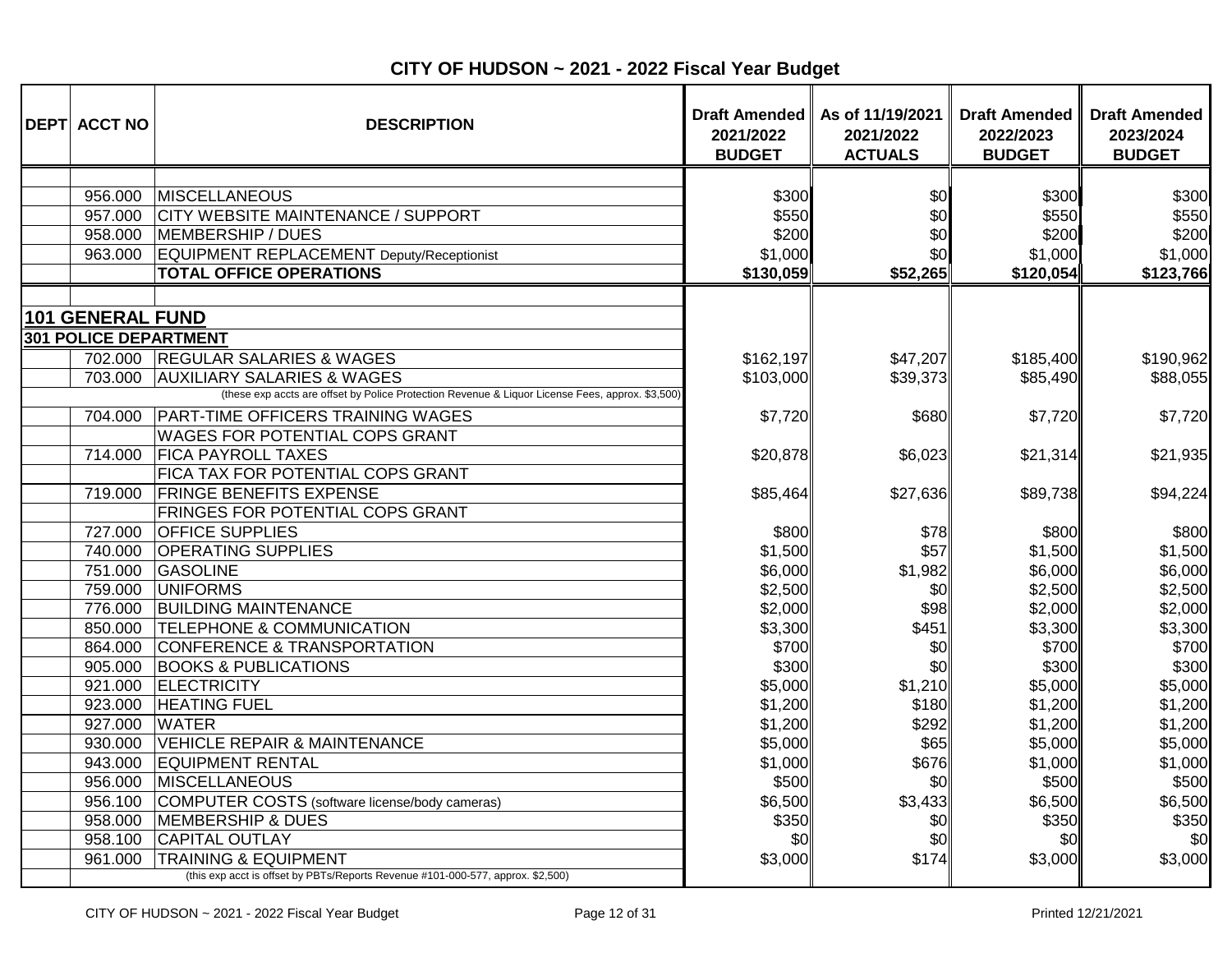| <b>DEPT ACCT NO</b>                      | <b>DESCRIPTION</b>                                                                                       | 2021/2022<br><b>BUDGET</b> | Draft Amended   As of 11/19/2021<br>2021/2022<br><b>ACTUALS</b> | <b>Draft Amended</b><br>2022/2023<br><b>BUDGET</b> | <b>Draft Amended</b><br>2023/2024<br><b>BUDGET</b> |
|------------------------------------------|----------------------------------------------------------------------------------------------------------|----------------------------|-----------------------------------------------------------------|----------------------------------------------------|----------------------------------------------------|
|                                          |                                                                                                          |                            |                                                                 |                                                    |                                                    |
| 961.100                                  | ACT 302 - TRAINING & EQUIPMENT<br>(this exp acct is offset by Act 302 Police Grant Revenue #101-000-570) | \$1,000                    | \$0                                                             | \$1,000                                            | \$1,000                                            |
| 977.000                                  | EQUIPMENT REPAIR/REPLACEMENT                                                                             | \$4,000                    | \$0                                                             | \$4,000                                            | \$4,000                                            |
|                                          | 977.100 POLICE CAR REPLACEMENT once every 3yrs                                                           | \$0                        | \$0                                                             | \$0                                                | \$0                                                |
|                                          | (this exp acct will be offset by Transfer from Income Tax, earmarked for new Police Car)                 |                            |                                                                 |                                                    |                                                    |
|                                          | <b>TOTAL POLICE DEPARTMENT</b>                                                                           | \$425,109                  | \$129,614                                                       | \$435,511                                          | \$448,747                                          |
|                                          |                                                                                                          |                            |                                                                 |                                                    |                                                    |
| <b>101 GENERAL FUND</b>                  |                                                                                                          |                            |                                                                 |                                                    |                                                    |
|                                          | <b>380 BUILDING INSPECTIONS</b>                                                                          |                            |                                                                 |                                                    |                                                    |
| 818.000                                  | CONTRACTUAL SVC's/BUILDING INSPECTOR                                                                     | \$7,250                    | \$1,345                                                         | \$7,250                                            | \$7,250                                            |
| 956.000                                  | <b>MISCELLANEOUS EXPENSES</b>                                                                            | \$0                        | \$0                                                             | \$0                                                | \$0                                                |
| 956.100                                  | <b>RENTAL INSPECTIONS (\$115 x 80)</b><br><b>TOTAL BUILDING INSPECTIONS</b>                              | \$3,000<br>\$10,250        | \$0<br>\$1,345                                                  | \$3,000<br>\$10,250                                | \$3,000<br>\$10,250                                |
|                                          |                                                                                                          |                            |                                                                 |                                                    |                                                    |
| 101 GENERAL FUND                         |                                                                                                          |                            |                                                                 |                                                    |                                                    |
|                                          | 400 PLANNING COMMISSION                                                                                  |                            |                                                                 |                                                    |                                                    |
| 702.000                                  | <b>SALARIES AND WAGES</b>                                                                                | \$960                      | \$140                                                           | \$960                                              | \$960                                              |
| 714.000                                  | <b>FICA PAYROLL TAXES</b>                                                                                | \$75                       | \$11                                                            | \$75                                               | \$75                                               |
| 719.000                                  | <b>FRINGE BENEFITS</b>                                                                                   | \$0                        | \$0                                                             | \$0                                                | \$0                                                |
| 818.000                                  | CONTRACTUAL SERVICES                                                                                     | \$0                        | \$0                                                             | \$0                                                | \$0                                                |
| 864.000                                  | <b>CONFERENCE &amp; TRAINING</b>                                                                         | \$400                      | \$0                                                             | \$400                                              | \$400                                              |
| 905.000                                  | <b>BOOKS &amp; PUBLICATIONS</b>                                                                          | \$100                      | \$0                                                             | \$100                                              | \$100                                              |
| 956.000                                  | MISCELLANEOUS (printing expense too)                                                                     | \$50                       | \$0                                                             | \$50                                               | \$50                                               |
| 958.000                                  | MEMBERSHIP & DUES (Region 2 Planning Comm)                                                               | \$300                      | \$0                                                             | \$300                                              | \$300                                              |
| 958.100                                  | CONTRACTUAL SVCS / Zoning Master Plan                                                                    | \$0                        | \$0                                                             | \$0                                                | \$0                                                |
|                                          | <b>TOTAL PLANNING COMMISSION</b>                                                                         | \$1,885                    | \$151                                                           | \$1,885                                            | \$1,885                                            |
|                                          |                                                                                                          |                            |                                                                 |                                                    |                                                    |
| 101 GENERAL FUND                         |                                                                                                          |                            |                                                                 |                                                    |                                                    |
| <b>441 PUBLIC WORKS DEPT.</b><br>702.000 | <b>SALARIES &amp; WAGES</b>                                                                              |                            |                                                                 |                                                    |                                                    |
| 714.000                                  | <b>FICA</b>                                                                                              | \$263,120<br>\$20,129      | \$93,438<br>\$6,110                                             | \$264,710<br>\$20,250                              | \$272,651<br>\$20,858                              |
| 719.000                                  | FRINGE BENEFITS EXPENSE                                                                                  | \$141,976                  | \$57,286                                                        | \$149,075                                          | \$149,075                                          |
| 727.000                                  | <b>OFFICE SUPPLIES</b>                                                                                   | \$400                      | \$276                                                           | \$400                                              | \$400                                              |
| 731.100                                  | LEAF PICKUP (includes equipment rental)                                                                  | \$11,000                   | \$3,364                                                         | \$11,000                                           | \$11,000                                           |
| 738.000                                  | FORESTRY (includes equip/rental)                                                                         | \$50,000                   | \$28,477                                                        | \$50,000                                           | \$50,000                                           |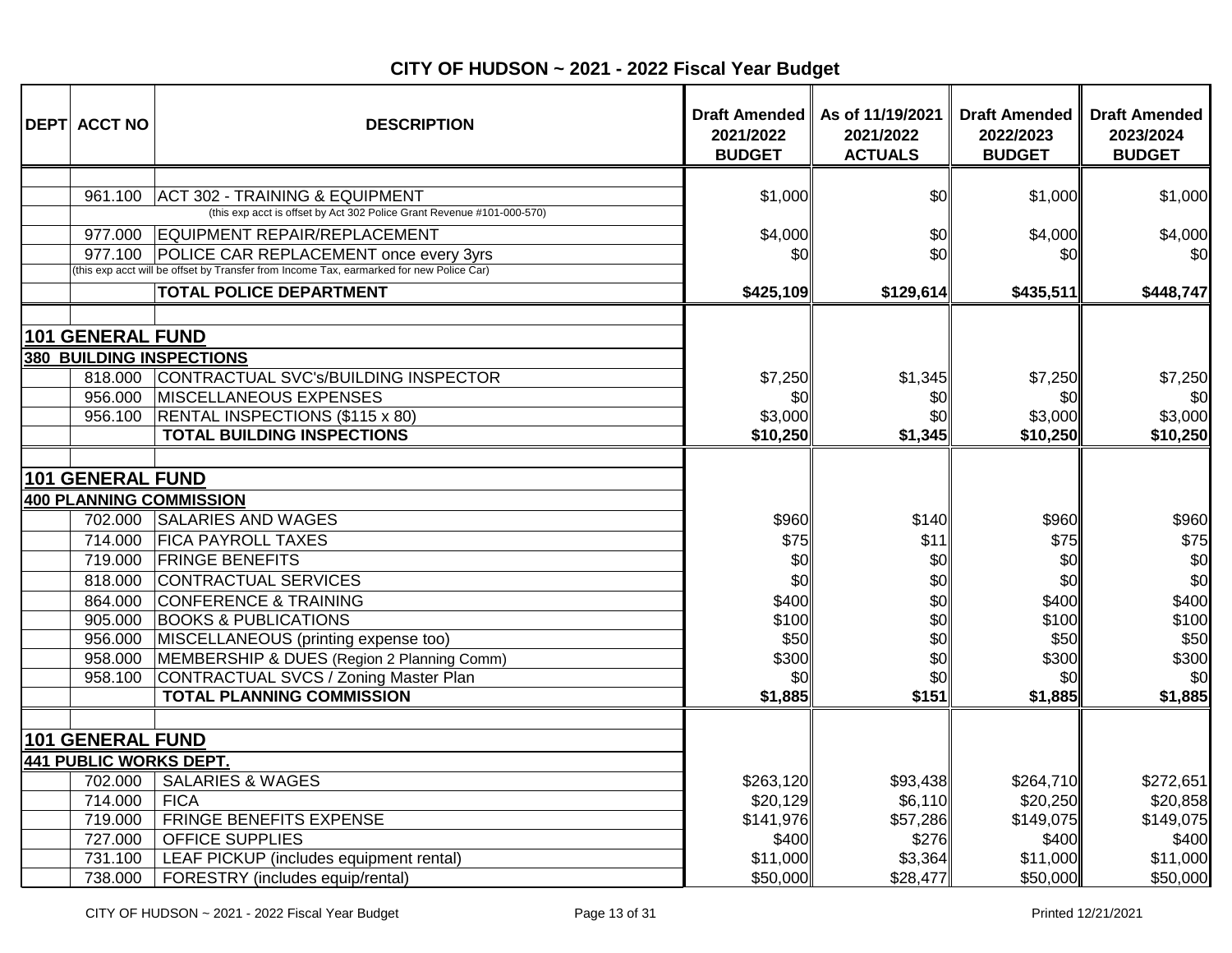| <b>DEPT ACCT NO</b>        | <b>DESCRIPTION</b>                         | <b>Draft Amended</b><br>2021/2022<br><b>BUDGET</b> | As of 11/19/2021<br>2021/2022<br><b>ACTUALS</b> | <b>Draft Amended</b><br>2022/2023<br><b>BUDGET</b> | <b>Draft Amended</b><br>2023/2024<br><b>BUDGET</b> |
|----------------------------|--------------------------------------------|----------------------------------------------------|-------------------------------------------------|----------------------------------------------------|----------------------------------------------------|
|                            |                                            |                                                    |                                                 |                                                    |                                                    |
| 739.000                    | PARKING LOT/ALLEYS (includes equip rental) | \$2,000                                            | \$1,024                                         | \$2,000                                            | \$2,000                                            |
| 740.000                    | <b>OPERATING SUPPLIES</b>                  | \$9,000                                            | \$859                                           | \$12,500                                           | \$12,500                                           |
| 748.000                    | <b>STREET LIGHTING</b>                     | \$43,000                                           | \$17,481                                        | \$43,000                                           | \$43,000                                           |
| 751.000                    | PARKS (includes equipment rental)          | \$42,500                                           | \$27,697                                        | \$32,500                                           | \$32,500                                           |
| 759.000                    | UNIFORMS (\$600 allowance per worker)      | \$3,000                                            | \$856                                           | \$3,000                                            | \$3,000                                            |
| 776.000                    | <b>BUILDING MAINTENANCE</b>                | \$7,500                                            | $-$ \$474                                       | \$7,500                                            | \$7,500                                            |
| 850.000                    | TELEPHONE & COMMUNICATIONS                 | \$4,500                                            | \$1,153                                         | \$4,500                                            | \$4,500                                            |
| 864.000                    | <b>CONFERENCE &amp; TRAINING</b>           | \$750                                              | \$0                                             | \$750                                              | \$750                                              |
| 921.000                    | ELECTRICITY (Storage Bldg 122 Mechanic)    | \$2,600                                            | \$512                                           | \$2,600                                            | \$2,600                                            |
| 943.000                    | <b>EQUIPMENT RENTAL</b>                    | \$16,000                                           | \$4,209                                         | \$16,000                                           | \$16,000                                           |
| 956.000                    | MISCELLANEOUS (drivers testing)            | \$1,250                                            | \$557                                           | \$1,250                                            | \$1,250                                            |
| 958.000                    | MEMBERSHIP & DUES (MML & MRWA)             | \$500                                              | \$0                                             | \$500                                              | \$500                                              |
|                            | CONTRACTUAL COSTS                          | \$3,370                                            | \$3,370                                         | \$0                                                | \$0                                                |
|                            | <b>HEATING FUEL</b>                        | \$1,000                                            | \$177                                           | \$0                                                | \$0                                                |
|                            | <b>TOTAL PUBLIC WORKS DEPT.</b>            | \$622,595                                          | \$246,371                                       | \$621,535                                          | \$630,084                                          |
| <b>101 GENERAL FUND</b>    |                                            |                                                    |                                                 |                                                    |                                                    |
| <b>442 REFUSE SERVICES</b> |                                            |                                                    |                                                 |                                                    |                                                    |
| 726.000                    | SANITARY LANDFILL (once a year)            | \$5,000                                            | \$5,000                                         | \$5,000                                            | \$5,000                                            |
| 731.000                    | <b>REFUSE COLLECTION</b>                   | \$117,448                                          | \$39,662                                        | \$117,448                                          | \$117,448                                          |
| 731.100                    | SPRING / FALL CLEANUP (\$1,100 each)       | \$2,500                                            | \$0                                             | \$2,500                                            | \$2,500                                            |
|                            | <b>TOTAL REFUSE SERVICES</b>               | \$124,948                                          | \$44,662                                        | \$124,948                                          | \$124,948                                          |
|                            |                                            |                                                    |                                                 |                                                    |                                                    |
| <b>101 GENERAL FUND</b>    |                                            |                                                    |                                                 |                                                    |                                                    |
|                            | <b>447 FRINGE BENEFITS ADMINISTRATION</b>  |                                                    |                                                 |                                                    |                                                    |
| 719.030                    | MONTHLY ADMIN FEE (\$125 Qtrly ICMA Fee)   | \$500                                              | \$125                                           | \$500                                              | \$500                                              |
| 719.100                    | STATE CLAIMS TAX was co-pay reimbursement  | \$25                                               | \$0                                             | \$25                                               | \$25                                               |
| 719.200                    | DEDUCTIBLE UTILIZATON (was Ameraplan)      | \$0                                                | \$0                                             | \$0                                                | \$0                                                |
| 719.400                    | OPTICAL REIMBURSEMENT (no longer used)     |                                                    |                                                 |                                                    |                                                    |
|                            | TOTAL FRINGE BENEFIT ADMINISTRATION        | \$525                                              | \$125                                           | \$525                                              | \$525                                              |
| <b>101 GENERAL FUND</b>    |                                            |                                                    |                                                 |                                                    |                                                    |
|                            | 895 GENERAL FUND OTHER                     |                                                    |                                                 |                                                    |                                                    |
| 969.000                    | MONIES TO BUILD FUND BALANCE               | \$0                                                | \$0                                             | \$0                                                | \$0                                                |
|                            | 807.000 AUDIT FEES                         | \$7,446                                            | \$7,446                                         | \$7,446                                            | \$7,446                                            |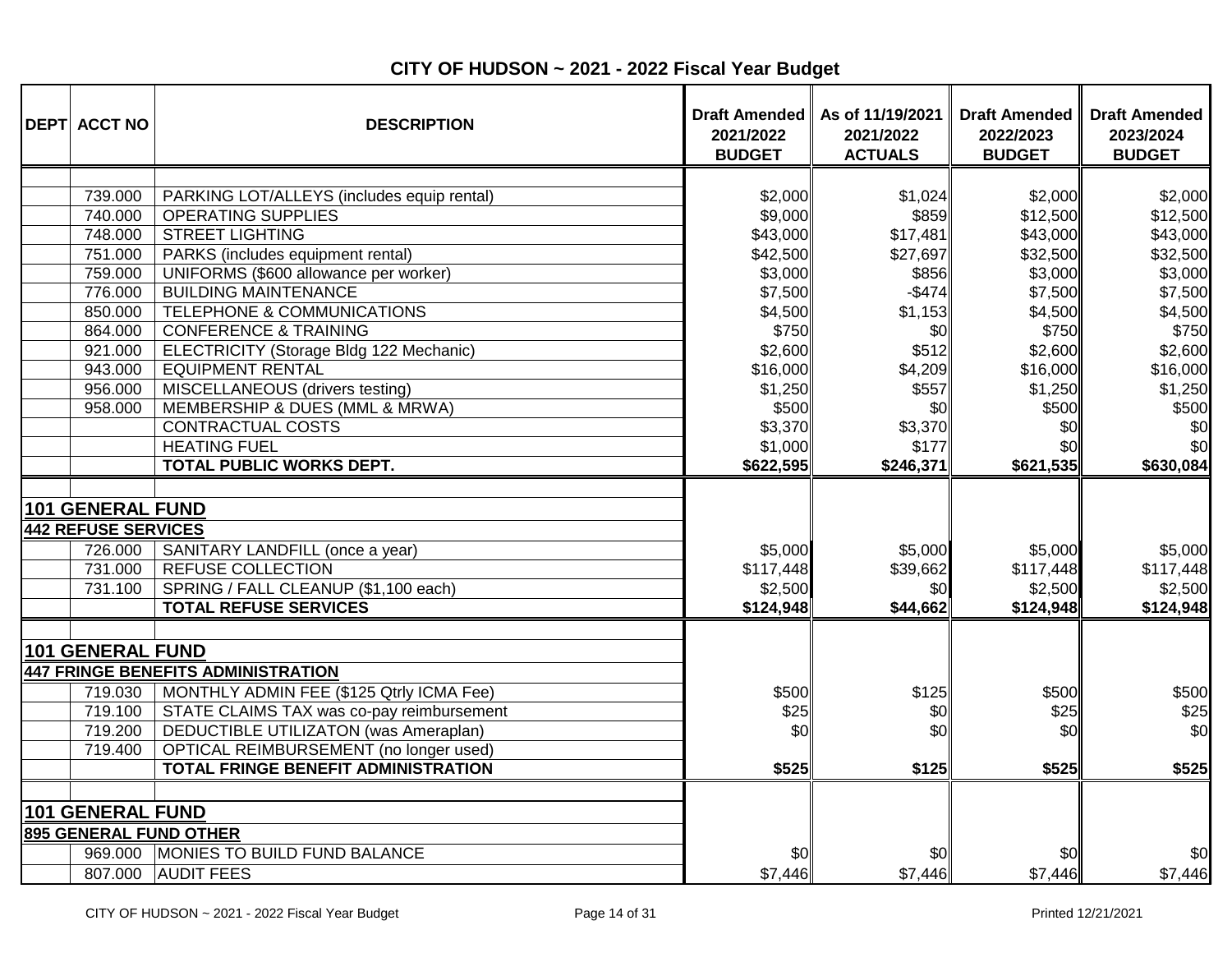|          | <b>DEPT ACCT NO</b> | <b>DESCRIPTION</b>                              | <b>Draft Amended</b><br>2021/2022<br><b>BUDGET</b> | As of 11/19/2021<br>2021/2022<br><b>ACTUALS</b> | Draft Amended II<br>2022/2023<br><b>BUDGET</b> | <b>Draft Amended</b><br>2023/2024<br><b>BUDGET</b> |
|----------|---------------------|-------------------------------------------------|----------------------------------------------------|-------------------------------------------------|------------------------------------------------|----------------------------------------------------|
|          |                     |                                                 |                                                    |                                                 |                                                |                                                    |
|          | 911.100             | SELF INSURANCE FUND (Berends Hendricks & Stuit) | \$75,000                                           | \$40,223                                        | \$78,750                                       | \$78,750                                           |
|          | 956.000             | WORKERS COMPENSATION (actual \$30,376)          | \$24,500                                           | \$12,965                                        | \$24,675                                       | \$24,675                                           |
|          | 956.100             | UNEMPLOYMENT COMPENSATION                       | \$2,800                                            | \$31                                            | \$2,800                                        | \$2,800                                            |
|          | 956.200             | <b>SALT AND SAND INVENTORY</b>                  | \$5,000                                            | \$2,899                                         | \$5,000                                        | \$5,000                                            |
|          | 956.400             | CMAQ TRAILS' EXPENSES (from Income Tax)         | \$0                                                | \$0                                             | \$0                                            | \$0                                                |
| combined | 956.400             | PEDESTRIAN BRIDGE (from LDFA transfer)          | \$0                                                | \$0                                             | \$0                                            | \$0                                                |
|          |                     | 956.400 PEDESTRIAN BRIDGE (from MDOT Grant)     | \$0                                                | \$0                                             | \$0                                            | \$0                                                |
|          |                     | 956.500 PROPERTY TAXES (City Owned Properties)  | \$4,583                                            | \$4,583                                         | \$4,500                                        | \$4,500                                            |
|          | 956.600             | <b>MOSQUITO SPRAYING</b>                        | \$4,000                                            | \$45                                            | \$4,000                                        | \$4,000                                            |
|          | 956.650             | MISCELLANEOUS EXPENSE                           | \$10,000                                           | \$0                                             | \$1,500                                        | \$1,500                                            |
|          | 956.700             | PARK BUILDING MAINTENANCE (roof)                | \$0                                                | \$0                                             | \$0                                            | \$0                                                |
|          | 956.800             | <b>LIBRARY BUILDING MAINTENANCE</b>             | \$0                                                | \$0                                             | \$0                                            | \$0                                                |
|          | 956.900             | <b>MISCELLANEOUS</b>                            | \$0                                                | \$0                                             | \$0                                            | \$0                                                |
|          | 957.000             | DOG LICENSES (85% of revenue)                   | \$4,200                                            | \$263                                           | \$4,200                                        | \$4,200                                            |
|          | 958.000             | <b>WEATHER RELATED REPAIR/RESTORATION</b>       | \$0                                                | \$0                                             | \$0                                            | \$0                                                |
|          | 958.100             | <b>CAPITAL OUTLAY</b>                           | \$0                                                | \$0                                             | \$0                                            | \$0                                                |
|          | 959.000             | <b>TRANSFER TO SIDEWALK (Build Fund Bal)</b>    | \$10,500                                           | \$10,500                                        | \$3,500                                        | \$3,500                                            |
|          | 965.206             | TRANSFER TO FIRE DEPT (to balance exp)          | \$0                                                | \$0                                             | \$0                                            | \$0                                                |
|          | 965.208             | TRANSFER TO RECREATION FUND (bal exp)           | \$0                                                | \$0                                             | \$0                                            | \$0                                                |
|          | 965.209             | TRANSFER TO CEMETERY FUND (to bal exp)          | \$0                                                | \$0                                             | \$25,000                                       | \$32,000                                           |
|          | 965.210             | TRANSFER TO AMBULANCE (bal expenditures)        | \$30,000                                           | \$30,000                                        | \$0                                            | \$0                                                |
|          | 965.211             | TRANSFER TO COMMUNITY CTR (to bal exp)          | \$0                                                | \$0                                             | \$0                                            | \$0                                                |
|          | 965.271             | TRANSFER TO LIBRARY FUND (to bal exp)           | \$0                                                | \$0                                             | \$0                                            | \$0                                                |
|          | 965.273             | TRANSFER TO MUSEUM (to balance exp)             | \$0                                                | \$0                                             | \$0                                            | \$0                                                |
|          | 967.000             | MSHDA RENTAL REHAB EXPENSE                      | \$0                                                | \$0                                             | \$0                                            | \$0                                                |
|          |                     | <b>TOTAL GENERAL FUND OTHER</b>                 | \$178,029                                          | \$108,955                                       | \$161,371                                      | \$168,371                                          |
|          |                     | <b>TOTAL GENERAL FUND</b>                       | \$1,918,491                                        | \$747,909                                       | \$1,844,844                                    | \$1,887,535                                        |
|          |                     | <b>Excess Revenue or Expenditure</b>            | $-$234,953$                                        | \$95,443                                        | \$119,542                                      | \$16,126                                           |
|          |                     |                                                 |                                                    |                                                 |                                                |                                                    |
|          |                     | <b>202 MAJOR STREET FUND</b>                    |                                                    |                                                 |                                                |                                                    |
|          |                     | 451 MAJOR STREET CONSTRUCTION                   |                                                    |                                                 |                                                |                                                    |
|          |                     | 721.000 ADMINISTRATIVE EXPENSE (due to G/F)     | \$0                                                | \$0                                             | \$0                                            | \$0                                                |
|          |                     | 740.100 METRO ACT EXPENSE                       | \$0                                                | \$0                                             | \$0                                            | \$0                                                |
|          | 816.000             | MAJOR STREET PREV MAINTENANCE                   | \$15,000                                           | \$285                                           | \$15,000                                       | \$15,000                                           |
|          |                     | S. CHRUCH STREET GRANT - EXPENSES               |                                                    |                                                 |                                                |                                                    |
|          |                     | 816.100 N MAPLE GROVE RECONSTRUCTION            | \$0                                                | \$0                                             | \$0                                            | \$0                                                |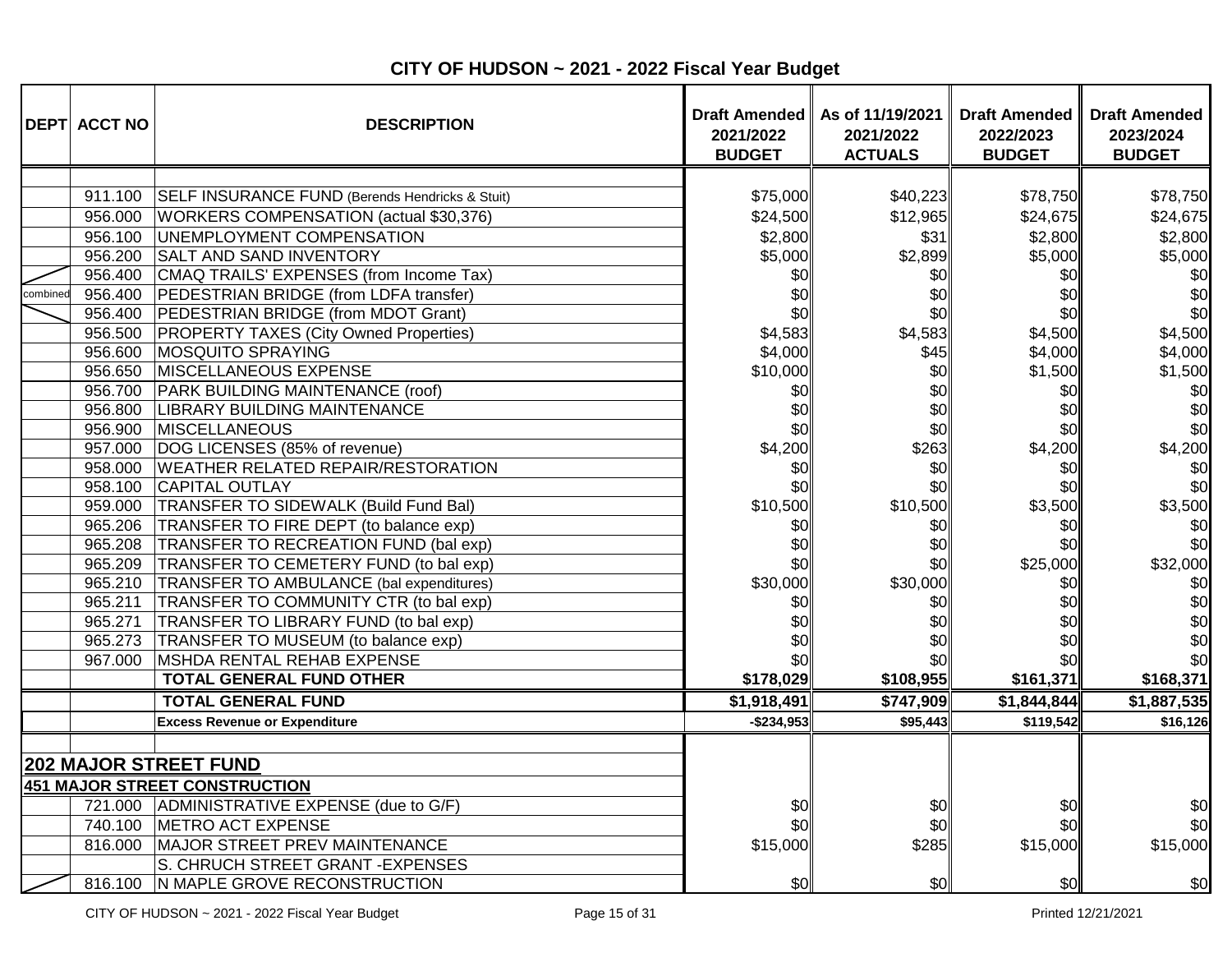| <b>DEPT ACCT NO</b>  | <b>DESCRIPTION</b>                                                       | Draft Amended   <br>2021/2022<br><b>BUDGET</b> | As of 11/19/2021<br>2021/2022<br><b>ACTUALS</b> | <b>Draft Amended</b><br>2022/2023<br><b>BUDGET</b> | <b>Draft Amended</b><br>2023/2024<br><b>BUDGET</b> |
|----------------------|--------------------------------------------------------------------------|------------------------------------------------|-------------------------------------------------|----------------------------------------------------|----------------------------------------------------|
|                      |                                                                          |                                                |                                                 |                                                    |                                                    |
| 816.100              | <b>BRIDGE LIGHTING</b>                                                   | \$0                                            | \$0                                             | \$0                                                | \$0                                                |
| 816.100              | MUNSON HWY RESURFACE                                                     | \$0                                            | \$0                                             | \$0                                                | \$0                                                |
| 816.100              | MAJOR ST RESTORATION Bridge Project GRANT                                | \$0                                            | \$0                                             | \$0                                                | \$0                                                |
| 816.100              | MAJOR ST RESTORATION Bridge Project MATCH                                | \$0                                            | \$0                                             | \$0                                                | \$0                                                |
| 747.000              | <b>PRILIMINARY ENGINEERING</b><br><b>TOTAL MAJOR STREET CONSTRUCTION</b> |                                                |                                                 |                                                    |                                                    |
|                      |                                                                          | \$15,000                                       | \$285                                           | \$15,000                                           | \$15,000                                           |
|                      | <b>202 MAJOR STREET FUND</b>                                             |                                                |                                                 |                                                    |                                                    |
|                      | <b>463 ROUTINE MAINTENANCE</b>                                           |                                                |                                                 |                                                    |                                                    |
| 721.000              | ADMINISTRATIVE EXPENSE (due to G/F)                                      | \$44,892                                       | \$14,964                                        | \$47,585                                           | \$50,440                                           |
| 740.000              | <b>OPERATING SUPPLIES</b>                                                | \$6,000                                        | \$2,860                                         | \$3,000                                            | \$3,000                                            |
| 818.000              | CONTRACTUAL SVC/BRIDGE INSPECT 1x24mos                                   | \$0                                            | \$0                                             | \$0                                                | \$0                                                |
| 930.000              | NON-MOTORIZED TRAILS (1% W>)                                             | \$2,100                                        | \$0                                             | \$2,100                                            | \$2,100                                            |
| 943.000              | <b>EQUIPMENT RENTAL</b>                                                  | \$2,500                                        | \$2,279                                         | \$2,500                                            | \$2,500                                            |
|                      | <b>STREET SIGNS</b>                                                      | \$5,000                                        | \$0                                             | \$5,000                                            | \$5,000                                            |
|                      | <b>TOTAL ROUTINE MAINTENANCE</b>                                         | \$60,492                                       | \$20,103                                        | \$60,185                                           | \$63,040                                           |
|                      |                                                                          |                                                |                                                 |                                                    |                                                    |
|                      | <b>202 MAJOR STREET FUND</b>                                             |                                                |                                                 |                                                    |                                                    |
|                      | <b>466 SWEEPING AND FLUSHING</b>                                         |                                                |                                                 |                                                    |                                                    |
| 721.000              | ADMINISTRATIVE EXPENSE (due to G/F)                                      | \$0                                            | \$0                                             | \$0                                                | \$0                                                |
| 943.000              | <b>EQUIPMENT RENTAL</b>                                                  | \$2,200                                        | \$383                                           | \$2,200                                            | \$2,200                                            |
|                      | <b>TOTAL SWEEP AND FLUSHING</b>                                          | \$2,200                                        | \$383                                           | \$2,200                                            | \$2,200                                            |
|                      | 202 MAJOR STREET FUND                                                    |                                                |                                                 |                                                    |                                                    |
| 474 TRAFFIC SERVICES |                                                                          |                                                |                                                 |                                                    |                                                    |
| 721.000              | ADMINISTRATIVE EXPENSE (due to G/F)                                      | \$0                                            | \$0                                             | \$0                                                | \$0                                                |
| 740.000              | <b>OPERATING SUPPLIES</b>                                                | \$600                                          | \$0                                             | \$600                                              | \$600                                              |
| 818.000              | CONTRACTUAL SERVICES                                                     | \$500                                          | \$0                                             | \$500                                              | \$500                                              |
| 943.000              | <b>EQUIPMENT RENTAL</b>                                                  | \$200                                          | \$0                                             | \$200                                              | \$200                                              |
|                      | <b>TOTAL TRAFFIC SERVICES</b>                                            | \$1,300                                        | \$0                                             | \$1,300                                            | \$1,300                                            |
|                      |                                                                          |                                                |                                                 |                                                    |                                                    |
|                      | <b>202 MAJOR STREET FUND</b>                                             |                                                |                                                 |                                                    |                                                    |
|                      | <b>478 WINTER MAINTENANCE</b>                                            |                                                |                                                 |                                                    |                                                    |
|                      | 721.000 ADMINISTRATIVE EXPENSE (due to G/F)                              | \$25,782                                       | \$8,594                                         | \$27,328                                           | \$28,968                                           |

**CITY OF HUDSON ~ 2021 - 2022 Fiscal Year Budget**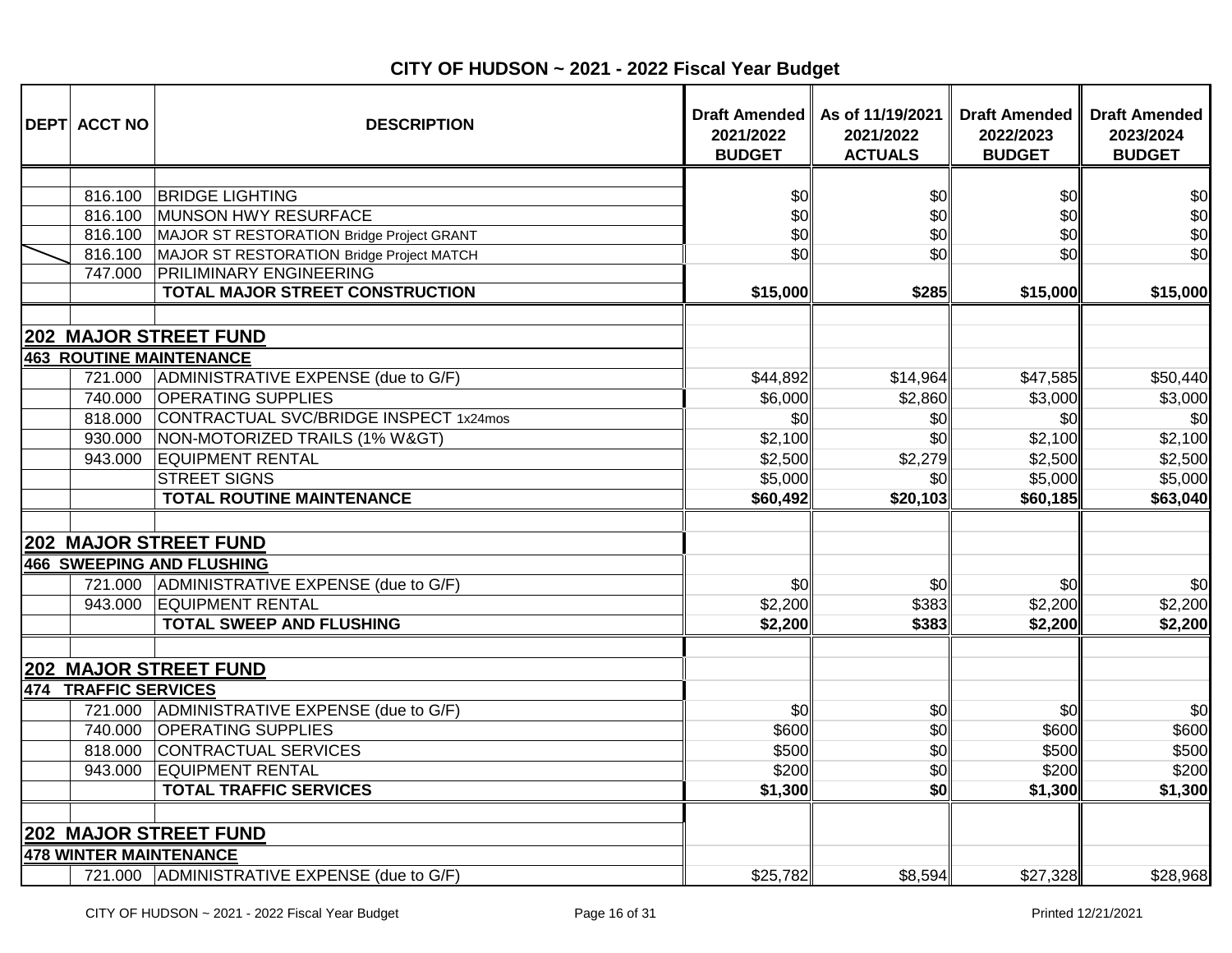| <b>DEPT ACCT NO</b>                 | <b>DESCRIPTION</b>                                               | 2021/2022<br><b>BUDGET</b> | Draft Amended   As of 11/19/2021<br>2021/2022<br><b>ACTUALS</b> | <b>Draft Amended</b><br>2022/2023<br><b>BUDGET</b> | <b>Draft Amended</b><br>2023/2024<br><b>BUDGET</b> |
|-------------------------------------|------------------------------------------------------------------|----------------------------|-----------------------------------------------------------------|----------------------------------------------------|----------------------------------------------------|
|                                     |                                                                  |                            |                                                                 |                                                    |                                                    |
| 740.000                             | <b>OPERATING SUPPLIES</b>                                        | \$750                      | \$0                                                             | \$750                                              | \$750                                              |
| 943.000                             | <b>EQUIPMENT RENTAL</b>                                          | \$6,500                    | \$0                                                             | \$6,500                                            | \$6,500                                            |
|                                     | <b>TOTAL WINTER MAINTENANCE</b>                                  | \$33,032                   | \$8,594                                                         | \$34,578                                           | \$36,218                                           |
|                                     | <b>202 MAJOR STREET FUND</b>                                     |                            |                                                                 |                                                    |                                                    |
|                                     | <b>482 ADMINISTRATION &amp; ENGINEERING</b>                      |                            |                                                                 |                                                    |                                                    |
| 721.000                             | ADMINISTRATIVE EXPENSE (due to G/F)                              | \$27,551                   | \$10,842                                                        | \$29,204                                           | \$30,956                                           |
| 807.000                             | <b>AUDIT FEES</b>                                                | \$1,500                    | \$1,500                                                         | \$1,500                                            | \$1,500                                            |
|                                     | 807.100 ENGINEERING & DESIGN (N Maple Grove)                     | \$0                        | \$0                                                             | \$0                                                | \$0                                                |
| 965.203                             | 25% TRANSFER TO LOCAL STREETS                                    | \$0                        | \$0                                                             | \$0                                                | \$0                                                |
| 969.000                             | TO BUILD MAJOR STREETS FUND BALANCE                              | \$0                        | \$0                                                             | \$0                                                | \$0                                                |
|                                     | <b>TOTAL ADMINISTRATION &amp; ENGINEERING</b>                    | \$29,051                   | \$12,342                                                        | \$30,704                                           | \$32,456                                           |
| <b>486 TRUNKLINE</b>                | <b>202 MAJOR STREET FUND</b>                                     |                            |                                                                 |                                                    |                                                    |
| 721.000                             | ADMINISTRATIVE EXPENSE (due to G/F)                              | \$0                        | \$0                                                             | \$0                                                | \$0                                                |
| 986.000                             | <b>ROUTINE MAINTENANCE</b>                                       | \$100                      | \$0                                                             | \$100                                              | \$100                                              |
| 988.000                             | <b>SWEEP &amp; FLUSHING</b>                                      | \$300                      | \$0                                                             | \$300                                              | \$300                                              |
| 990.000                             | <b>TREES &amp; SHRUBS</b>                                        | \$50                       | \$0                                                             | \$50                                               | \$50                                               |
| 991.000                             | DRAINAGE                                                         | \$100                      | \$0                                                             | \$100                                              | \$100                                              |
| 992.000                             | <b>ROADSIDE CLEANUP</b>                                          | \$50                       | \$0                                                             | \$50                                               | \$50                                               |
| 993.000                             | <b>GRASS &amp; WEEDS</b>                                         | \$750                      | \$740                                                           | \$750                                              | \$750                                              |
| 994.000                             | <b>SIGNS &amp; SIGNALS</b>                                       | \$4,000                    | \$1,507                                                         | \$4,000                                            | \$4,000                                            |
| 995.000                             | <b>PAVEMENT MARKING</b>                                          | \$100                      | \$0                                                             | \$100                                              | \$100                                              |
| 997.000                             | <b>WINTER MAINTENANCE</b>                                        | \$1,500                    | \$0                                                             | \$1,500                                            | \$1,500                                            |
|                                     | <b>TOTAL TRUNKLINE</b>                                           | \$6,950                    | \$2,247                                                         | \$6,950                                            | \$6,950                                            |
|                                     | <b>TOTAL MAJOR STREET FUND</b>                                   | \$148,024                  | \$43,953                                                        | \$150,917                                          | \$157,164                                          |
|                                     | <b>Excess Revenue or Expenditures</b>                            | \$120,966                  | \$74,268                                                        | \$125,437                                          | \$126,774                                          |
| <b>203 LOCAL STREETS</b><br>816.000 | 451 LOCAL STREET CONSTRUCTION<br><b>PREVENTATIVE MAINTENANCE</b> | \$18,000                   | \$0                                                             | \$18,000                                           | \$18,000                                           |
|                                     | 816.100   LOCAL STREET RESTORATION                               | \$0                        | \$0                                                             | \$0                                                | \$0                                                |
|                                     | 816.200 PLEASANT STREET RESTORATION                              | \$0                        | \$ol                                                            | \$0                                                | \$0                                                |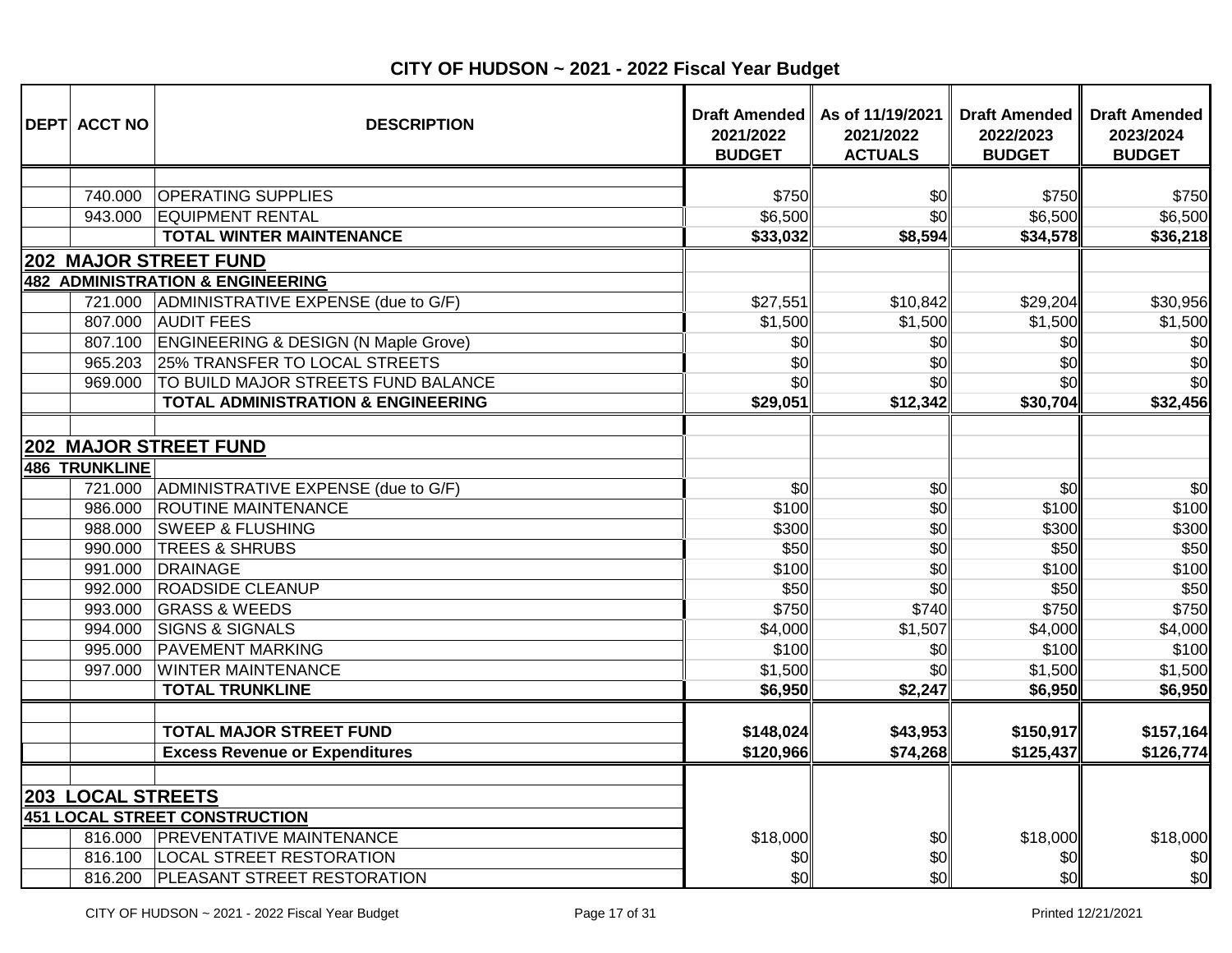| <b>DEPT ACCT NO</b>                                                                                                             | <b>DESCRIPTION</b>                                                                                                                                                                                           | 2021/2022<br><b>BUDGET</b>                | Draft Amended   As of 11/19/2021<br>2021/2022<br><b>ACTUALS</b> | <b>Draft Amended</b><br>2022/2023<br><b>BUDGET</b> | <b>Draft Amended</b><br>2023/2024<br><b>BUDGET</b> |
|---------------------------------------------------------------------------------------------------------------------------------|--------------------------------------------------------------------------------------------------------------------------------------------------------------------------------------------------------------|-------------------------------------------|-----------------------------------------------------------------|----------------------------------------------------|----------------------------------------------------|
|                                                                                                                                 |                                                                                                                                                                                                              |                                           |                                                                 |                                                    |                                                    |
| 816.300                                                                                                                         | <b>METRO ACT EXPENSE</b>                                                                                                                                                                                     | \$1,000                                   | \$0                                                             | \$1,000                                            | \$1,000                                            |
| 818.000                                                                                                                         | <b>LOCAL STREET CONSTRUCTION</b>                                                                                                                                                                             | \$0                                       | \$0<br>\$0                                                      | \$0                                                | \$0                                                |
|                                                                                                                                 | TOTAL LOCAL STREET CONTRUCTION                                                                                                                                                                               | \$19,000                                  |                                                                 | \$19,000                                           | \$19,000                                           |
| <b>203 LOCAL STREETS</b>                                                                                                        |                                                                                                                                                                                                              |                                           |                                                                 |                                                    |                                                    |
|                                                                                                                                 | <b>463 ROUTINE MAINTENANCE</b>                                                                                                                                                                               |                                           |                                                                 |                                                    |                                                    |
| 721.000                                                                                                                         | ADMINISTRATIVE EXPENSE (due to G/F)                                                                                                                                                                          | \$36,500                                  | \$12,167                                                        | \$38,690                                           | \$41,012                                           |
| 740.000                                                                                                                         | <b>OPERATING SUPPLIES</b>                                                                                                                                                                                    | \$2,700                                   | \$293                                                           | \$2,700                                            | \$2,700                                            |
| 740.100                                                                                                                         | METRO ACT EXPENSE (N Church St ROW)                                                                                                                                                                          | \$0                                       | \$0                                                             | \$0                                                | \$0                                                |
| 930.000                                                                                                                         | NON-MOTORIZED TRAILS (1% W>)                                                                                                                                                                                 | \$500                                     | \$0                                                             | \$500                                              | \$500                                              |
| 943.000                                                                                                                         | <b>EQUIPMENT RENTAL</b>                                                                                                                                                                                      | \$2,500                                   | \$1,467                                                         | \$2,500                                            | \$2,500                                            |
|                                                                                                                                 | <b>TOTAL ROUTINE MAINTENANCE</b>                                                                                                                                                                             | \$42,200                                  | \$13,927                                                        | \$44,390                                           | \$46,712                                           |
| <b>203 LOCAL STREETS</b><br>721.000<br>943.000<br><b>203 LOCAL STREETS</b><br><b>474 TRAFFIC SERVICES</b><br>721.000<br>740.000 | <b>466 SWEEPING AND FLUSHING</b><br>ADMINISTRATIVE EXPENSE (due to G/F)<br><b>EQUIPMENT RENTAL</b><br><b>TOTAL SWEEPING AND FLUSHING</b><br>ADMINISTRATIVE EXPENSE (due to G/F)<br><b>OPERATING SUPPLIES</b> | \$0<br>\$3,000<br>\$3,000<br>\$0<br>\$500 | \$0<br>\$270<br>\$270<br>\$0<br>\$317                           | \$0<br>\$3,000<br>\$3,000<br>\$0<br>\$500          | \$0<br>\$3,000<br>\$3,000<br>\$0<br>\$500          |
| 943.000                                                                                                                         | <b>EQUIPMENT RENTAL</b><br><b>TOTAL TRAFFIC SERVICES</b>                                                                                                                                                     | \$100<br>\$600                            | \$0<br>\$317                                                    | \$100<br>\$600                                     | \$100<br>\$600                                     |
| <b>203 LOCAL STREETS</b>                                                                                                        |                                                                                                                                                                                                              |                                           |                                                                 |                                                    |                                                    |
|                                                                                                                                 | <b>478 WINTER MAINTENANCE</b>                                                                                                                                                                                |                                           |                                                                 |                                                    |                                                    |
| 721.000                                                                                                                         | ADMINISTRATIVE EXPENSE (due to G/F)                                                                                                                                                                          | \$15,143                                  | \$5,048                                                         | \$16,051                                           | \$17,014                                           |
| 740.000                                                                                                                         | <b>OPERATING SUPPLIES</b>                                                                                                                                                                                    | \$500                                     | \$0                                                             | \$500                                              | \$500                                              |
| 943.000                                                                                                                         | <b>EQUIPMENT RENTAL</b>                                                                                                                                                                                      | \$6,000                                   | \$0                                                             | \$6,000                                            | \$6,000                                            |
|                                                                                                                                 | <b>TOTAL WINTER MAINTENANCE</b>                                                                                                                                                                              | \$21,643                                  | \$5,048                                                         | \$22,551                                           | \$23,514                                           |
| <b>203 LOCAL STREETS</b>                                                                                                        |                                                                                                                                                                                                              |                                           |                                                                 |                                                    |                                                    |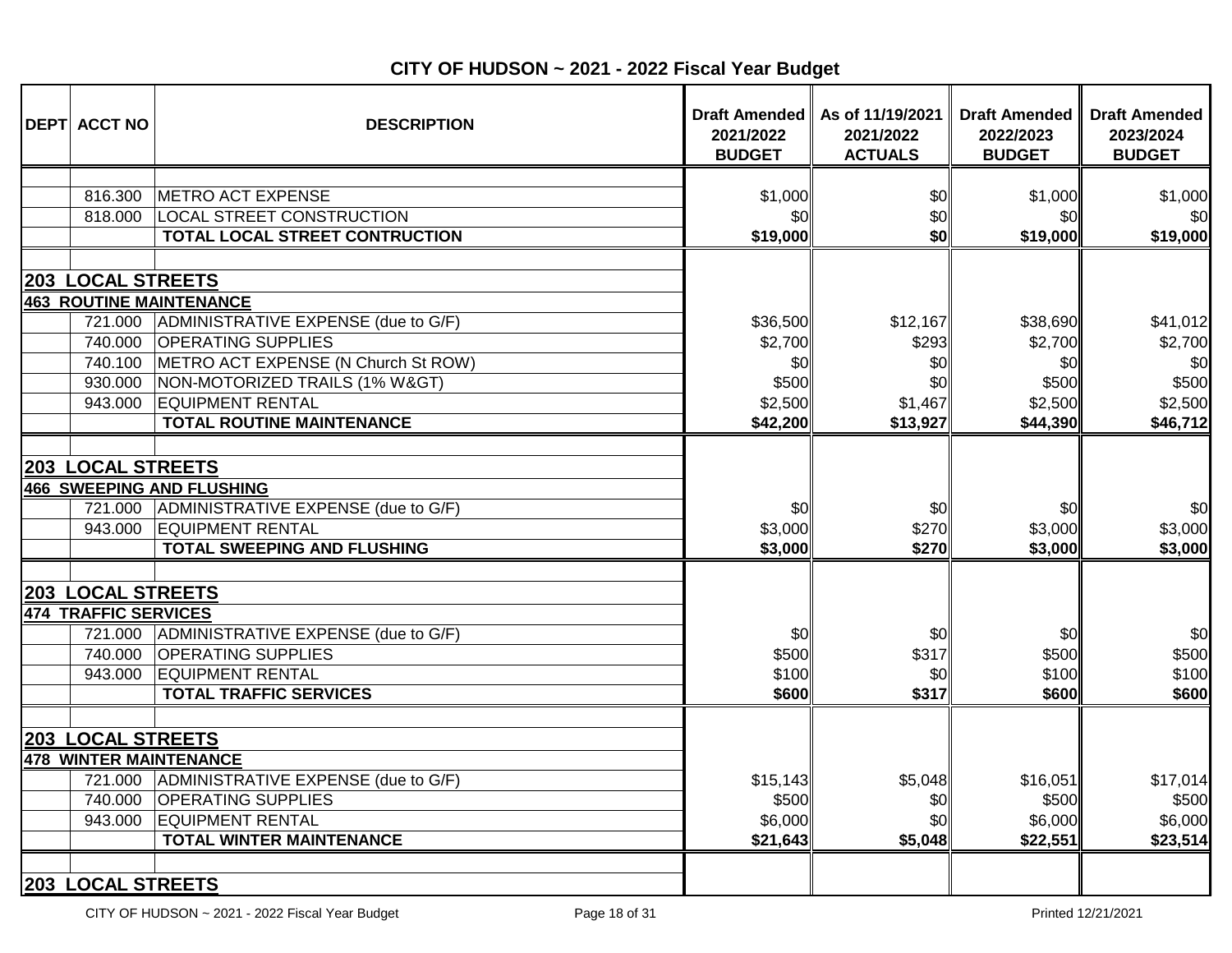| <b>DEPT ACCT NO</b>        | <b>DESCRIPTION</b>                                | <b>Draft Amended</b><br>2021/2022<br><b>BUDGET</b> | As of 11/19/2021<br>2021/2022<br><b>ACTUALS</b> | <b>Draft Amended</b><br>2022/2023<br><b>BUDGET</b> | <b>Draft Amended</b><br>2023/2024<br><b>BUDGET</b> |
|----------------------------|---------------------------------------------------|----------------------------------------------------|-------------------------------------------------|----------------------------------------------------|----------------------------------------------------|
|                            |                                                   |                                                    |                                                 |                                                    |                                                    |
|                            | <b>482 ADMINISTRATION &amp; ENGINEERING</b>       |                                                    |                                                 |                                                    |                                                    |
| 721.000                    | ADMINISTRATIVE EXPENSE (due to G/F)               | \$10,192                                           | \$3,397                                         | \$10,804                                           | \$11,452                                           |
| 807.000                    | <b>AUDIT FEES</b>                                 | \$1,000                                            | \$1,000                                         | \$1,000                                            | \$1,000                                            |
| 807.100                    | <b>ENGINEERING &amp; DESIGN (Mackinaw Street)</b> | \$0                                                | \$0                                             | \$0                                                | \$0                                                |
| 956.000                    | MISCELLANEOUS                                     | \$0                                                | \$0                                             | \$0                                                | \$0                                                |
| 969.000                    | TO BUILD LOCAL STREETS FUND BALANCE               | \$0                                                | \$0                                             | \$0                                                | \$0                                                |
| 969.100                    | <b>DUE TO MAJOR STREETS</b>                       | \$0                                                | \$0                                             | \$0                                                | \$0                                                |
|                            | <b>TOTAL ADMINISTRATION &amp; ENGINEERING</b>     | \$11,192                                           | \$4,397                                         | \$11,804                                           | \$12,452                                           |
|                            | <b>TOTAL LOCAL STREET FUND</b>                    | \$97,635                                           | \$23,958                                        | \$101,345                                          | \$105,278                                          |
|                            | <b>Excess Revenue or Expenditures</b>             | \$21,385                                           | \$20,450                                        | \$20,357                                           | \$19,187                                           |
|                            |                                                   |                                                    |                                                 |                                                    |                                                    |
| <b>206 FIRE DEPARTMENT</b> |                                                   |                                                    |                                                 |                                                    |                                                    |
| 336 FIRE FUND              |                                                   |                                                    |                                                 |                                                    |                                                    |
| 676.418                    | <b>FIRE TRUCK LOAN PYMT</b>                       | \$0                                                | \$0                                             | \$62,480                                           | \$62,480                                           |
| 702.000                    | <b>SALARIES &amp; WAGES</b>                       | \$45,675                                           | \$16,557                                        | \$47,045                                           | \$48,457                                           |
| 714.000                    | <b>FICA PAYROLL TAXES</b>                         | \$3,494                                            | \$1,224                                         | \$3,599                                            | \$3,707                                            |
| 719.000                    | <b>FIREMENS' ACCIDENT INSURANCE</b>               | \$1,635                                            | \$1,499                                         | \$1,635                                            | \$1,635                                            |
| 721.000                    | ADMINISTRATIVE EXPENSE (due to G/F)               | \$0                                                | \$0                                             | \$0                                                | \$0                                                |
| 727.000                    | <b>OFFICE SUPPLIES</b>                            | \$747                                              | \$166                                           | \$747                                              | \$747                                              |
| 730.000                    | POSTAGE                                           | \$50                                               | \$5                                             | \$50                                               | \$50                                               |
| 740.000                    | <b>OPERATING SUPPLIES</b>                         | \$1,750                                            | \$553                                           | \$1,750                                            | \$1,750                                            |
| 741.000                    | <b>CLEANING SERVICE</b>                           | \$0                                                | \$0                                             | \$0                                                | \$0                                                |
| 751.000                    | <b>GASOLINE / DIESEL</b>                          | \$2,250                                            | \$712                                           | \$2,250                                            | \$2,250                                            |
| 776.000                    | <b>BUILDING MAINTENANCE</b>                       | \$1,250                                            | \$446                                           | \$1,250                                            | \$1,250                                            |
| 807.000                    | <b>AUDIT FEES</b>                                 | \$400                                              | \$400                                           | \$400                                              | \$400                                              |
| 850.000                    | <b>TELEPHONE</b>                                  | \$1,000                                            | \$598                                           | \$0                                                | \$0                                                |
| 865.000                    | INSURANCE                                         | \$0                                                | \$0                                             | \$0                                                | \$0                                                |
| 900.000                    | <b>PRINTING &amp; PUBLISHING</b>                  | \$50                                               | \$0                                             | \$50                                               | \$50                                               |
| 921.000                    | ELECTRICITY (pays for ALS too)                    | \$5,000                                            | \$1,763                                         | \$5,000                                            | \$5,000                                            |
| 923.000                    | HEATING FUEL (inactive account now)               | \$0                                                | \$0                                             | \$0                                                | \$0                                                |
| 927.000                    | <b>WATER</b>                                      | \$1,100                                            | \$680                                           | \$1,100                                            | \$1,100                                            |
| 930.000                    | <b>VEHICLE REPAIRS &amp; MAINTENANCE</b>          | \$6,300                                            | \$2,162                                         | \$6,300                                            | \$6,300                                            |
| 934.000                    | <b>RADIO EQUIPMENT MAINTENANCE</b>                | \$2,000                                            | \$0                                             | \$2,000                                            | \$2,000                                            |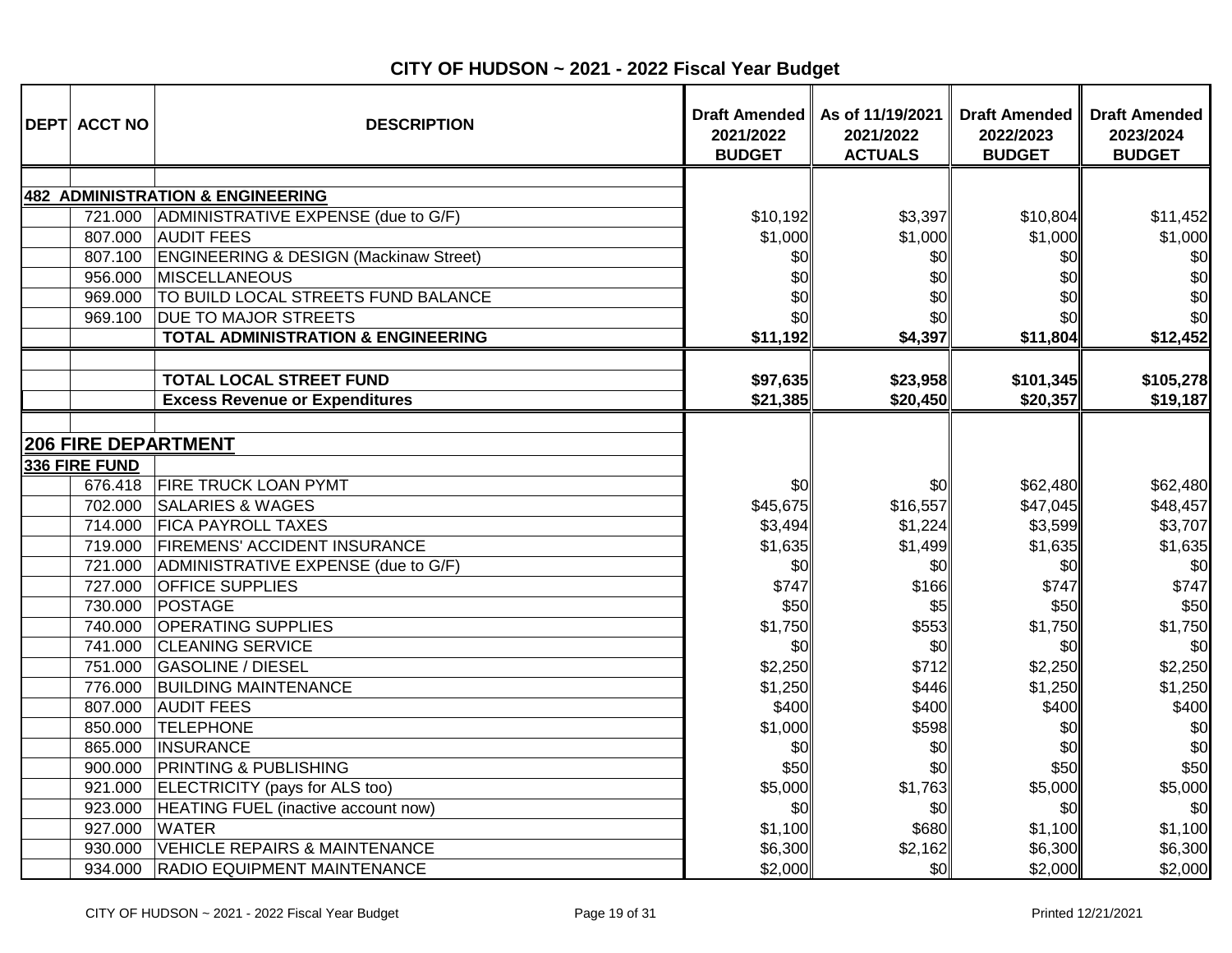| <b>DEPT ACCT NO</b>        | <b>DESCRIPTION</b>                             | <b>Draft Amended</b><br>2021/2022<br><b>BUDGET</b> | As of 11/19/2021<br>2021/2022<br><b>ACTUALS</b> | <b>Draft Amended</b><br>2022/2023<br><b>BUDGET</b> | <b>Draft Amended</b><br>2023/2024<br><b>BUDGET</b> |
|----------------------------|------------------------------------------------|----------------------------------------------------|-------------------------------------------------|----------------------------------------------------|----------------------------------------------------|
|                            |                                                |                                                    |                                                 |                                                    |                                                    |
| 944.000                    | HYDRANT RENTAL                                 | \$0                                                | \$0                                             | \$0                                                | \$0                                                |
| 956.000                    | MISCELLANEOUS / UNIFORMS                       | \$500                                              | \$0                                             | \$500                                              | \$500                                              |
| 956.100                    | <b>BUILDING IMPROVEMENTS / BLDG FUND EXP</b>   | \$1,500                                            | \$0                                             | \$1,500                                            | \$1,500                                            |
| 956.300                    | <b>FIRE DEPT BENEFIT FUND EXPENSE</b>          | \$500                                              | \$0                                             | \$500                                              | \$500                                              |
| 956.400                    | <b>CAPITAL OUTLAY</b>                          | \$18,000                                           | \$1,808                                         | \$0                                                | \$0                                                |
| 956.400                    | CAPITAL OUTLAY (25 new pagers)                 | \$0                                                | \$0                                             | \$0                                                | \$0                                                |
| 956.500                    | NEW ROOF FIRE/AMBULANCE                        | \$0                                                | \$0                                             | \$0                                                | \$0                                                |
| 956.500                    | COMPUTER SOFTWARE SUPPORT ACS Firehouse        | \$1,000                                            | \$52                                            | \$1,000                                            | \$1,000                                            |
| 958.000                    | MEMBERSHIP & DUES Includes \$650 HazMat        | \$1,200                                            | \$0                                             | \$1,200                                            | \$1,200                                            |
| 961.000                    | <b>TRAINING</b>                                | \$2,500                                            | \$0                                             | \$2,500                                            | \$2,500                                            |
| 965.400                    | <b>FIRE TRUCK ASSESSORIES</b>                  | \$0                                                | \$0                                             | \$0                                                | \$0                                                |
| 965.663                    | FIRE EQUIPMENT Replace 3 Sets Turn-Out Gear    | \$0                                                | \$0                                             | \$0                                                | \$0                                                |
| 965.663                    | <b>FIRE EQUIPMENT REPAIR &amp; REPLACEMENT</b> | \$15,000                                           | \$390                                           | \$15,000                                           | \$15,000                                           |
| 969.000                    | <b>TO BUILD FUND BALANCE</b>                   | \$0                                                | \$0                                             | \$0                                                | \$0                                                |
|                            | PAYBACK ON 2021 BOND                           | \$0                                                | \$0                                             | \$5,568                                            | \$5,568                                            |
|                            | <b>TOTAL FIRE DEPARTMENT</b>                   | \$112,901                                          | \$29,014                                        | \$162,974                                          | \$164,493                                          |
|                            | <b>Excess Revenue or Expenditures</b>          | \$28,155                                           | $-$4,813$                                       | $-$1,918$                                          | $-$3,437$                                          |
|                            |                                                |                                                    |                                                 |                                                    |                                                    |
|                            | <b>208 RECREATION DEPT.</b>                    |                                                    |                                                 |                                                    |                                                    |
| <b>752 RECREATION FUND</b> |                                                |                                                    |                                                 |                                                    |                                                    |
|                            | 969.000 MONIES TO BUILD FUND BALANCE           | \$0                                                | \$0                                             | \$0                                                | \$0                                                |
|                            | 702.000 SALARIES & WAGES (Summer Rec Director) | \$0                                                | \$0                                             | \$0                                                | \$0                                                |
| 714.000                    | <b>FICA PAYROLL TAXES</b>                      | \$0                                                | \$0                                             | \$0                                                | \$0                                                |
| 719.000                    | <b>FRINGE BENEFIT EXPENSE</b>                  | \$0                                                | \$0                                             | \$0                                                | \$0                                                |
| 721.000                    | ADMINISTRATIVE EXPENSE (due to G/F)            | \$600                                              | \$0                                             | \$600                                              | \$600                                              |
| 740.000                    | <b>OPERATING SUPPLIES</b>                      | \$250                                              | \$9                                             | \$0                                                | \$0                                                |
| 770.000                    | <b>FIELD/GENERAL MAINTENANCE</b>               | \$0                                                | \$0                                             | \$0                                                | \$0                                                |
| 807.000                    | <b>AUDIT FEES</b>                              | \$0                                                | \$0                                             | \$0                                                | \$0                                                |
| 810.000                    | MENS SOFTBALL                                  | \$0                                                | \$0                                             | \$0                                                | \$0                                                |
| 812.000                    | <b>MENS BASKTEBALL</b>                         | \$0                                                | \$0                                             | \$0                                                | \$0                                                |
| 814.000                    | <b>FIELD TRIPS</b>                             | \$0                                                | \$0                                             | \$0                                                | \$0                                                |
| 817.000                    | <b>OPEN SWIM &amp; LESSONS</b>                 | \$0                                                | \$0                                             | \$0                                                | \$0                                                |
| 818.000                    | <b>RECREATION UPGRADES (Basketball Court)</b>  | \$0                                                | \$0                                             | \$0                                                | \$0                                                |
| 820.100                    | <b>T-BALL</b>                                  | \$0                                                | \$0                                             | \$0                                                | \$0                                                |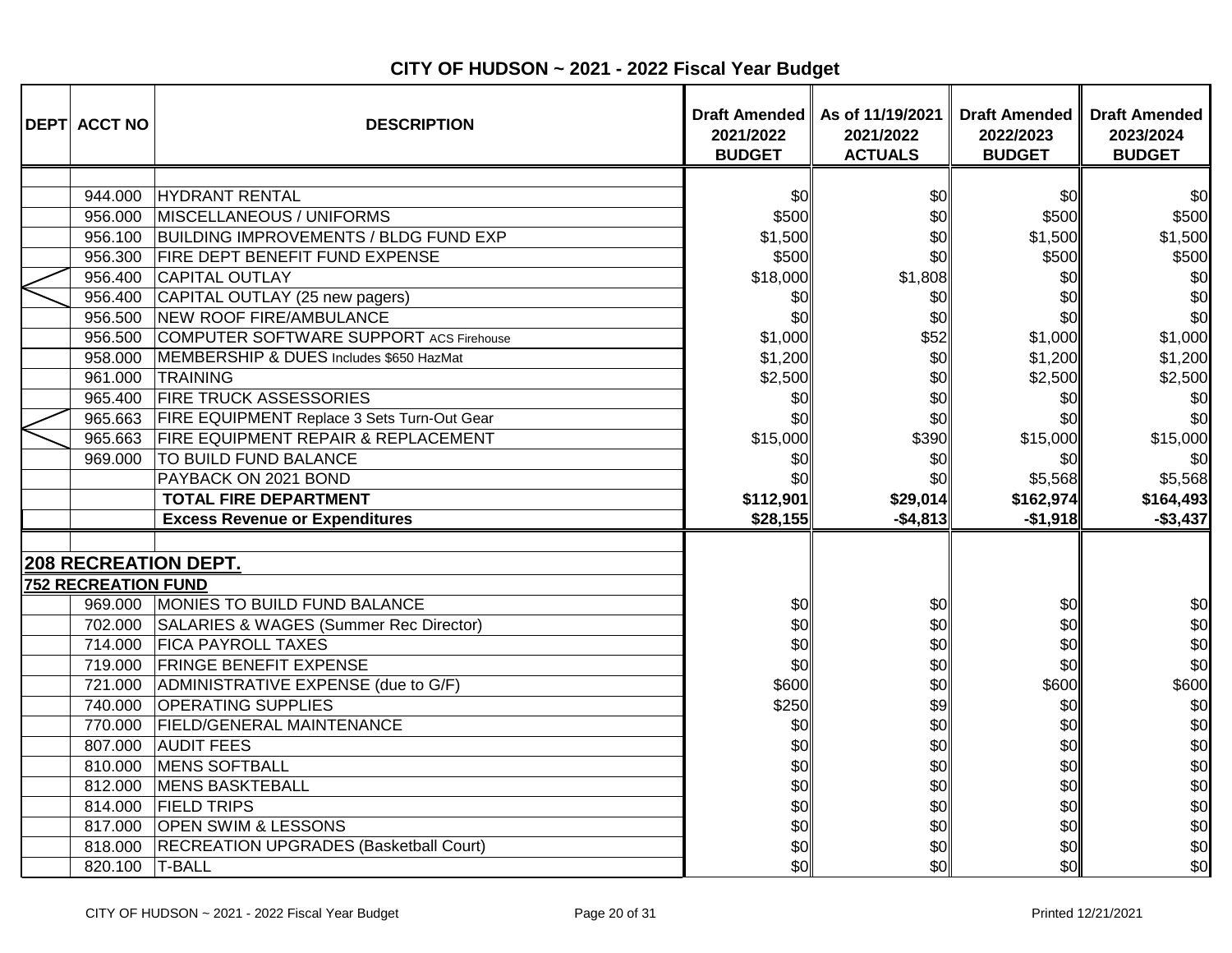| <b>DEPT ACCT NO</b>                              | <b>DESCRIPTION</b>                            | 2021/2022<br><b>BUDGET</b> | Draft Amended   As of 11/19/2021<br>2021/2022<br><b>ACTUALS</b> | <b>Draft Amended</b><br>2022/2023<br><b>BUDGET</b> | <b>Draft Amended</b><br>2023/2024<br><b>BUDGET</b> |
|--------------------------------------------------|-----------------------------------------------|----------------------------|-----------------------------------------------------------------|----------------------------------------------------|----------------------------------------------------|
|                                                  |                                               |                            |                                                                 |                                                    |                                                    |
| 943.000                                          | <b>EQUIPMENT RENTAL</b>                       | \$150                      | \$22                                                            | \$150                                              | \$150                                              |
| 956.000                                          | MISC EXPENSE                                  | \$12,004                   | \$12,004                                                        | \$0                                                | \$0                                                |
| 956.100                                          | CONTRACTUAL SERVICES ~ Rec Plan Prep          | \$0                        | \$0                                                             | \$0                                                | \$0                                                |
|                                                  | <b>TOTAL RECREATION FUND</b>                  | \$13,004                   | \$12,035                                                        | \$750                                              | \$750                                              |
|                                                  | <b>Excess Revenue or Expenditures</b>         | $-$11,254$                 | $-$12,035$                                                      | \$1,000                                            | \$1,000                                            |
|                                                  |                                               |                            |                                                                 |                                                    |                                                    |
| <b>209 CEMETERY FUND</b>                         | 276 CEMETERY - GRAVE EXPENSE                  |                            |                                                                 |                                                    |                                                    |
| 721.000                                          | ADMINISTRATIVE EXPENSE (due to G/F)           | \$0                        | \$0                                                             | \$0                                                | \$0                                                |
| 740.000                                          | <b>OPERATING SUPPLIES</b>                     | \$100                      | \$0                                                             | \$100                                              | \$100                                              |
| 943.000                                          | <b>EQUIPMENT RENTAL</b>                       | \$2,500                    | \$369                                                           | \$2,500                                            | \$2,500                                            |
|                                                  | <b>TOTAL CEMETERY - GRAVE EXPENSE</b>         | \$2,600                    | \$369                                                           | \$2,600                                            | \$2,600                                            |
|                                                  |                                               |                            |                                                                 |                                                    |                                                    |
| <b>209 CEMETERY FUND</b>                         |                                               |                            |                                                                 |                                                    |                                                    |
| <b>277 CEMETERY MAINTENANCE</b>                  |                                               |                            |                                                                 |                                                    |                                                    |
| 721.000                                          | ADMINISTRATIVE EXPENSE (due to G/F)           | \$11,795                   | \$3,932                                                         | \$12,502                                           | \$13,253                                           |
| 738.000                                          | FORESTRY                                      | \$3,000                    | \$0                                                             | \$3,000                                            | \$3,000                                            |
| 740.000                                          | <b>OPERATING SUPPLIES</b>                     | \$1,000                    | \$475                                                           | \$1,000                                            | \$1,000                                            |
| 776.000                                          | <b>BUILDING MAINTENANCE</b>                   | \$1,000                    | \$4                                                             | \$1,000                                            | \$1,000                                            |
|                                                  | 776.100 ROADS & FENCE REPAIR                  | \$2,000                    | \$0                                                             | \$2,000                                            | \$2,000                                            |
|                                                  | 807.000 AUDIT FEES                            | \$200                      | \$200                                                           | \$200                                              | \$200                                              |
| 818.000                                          | CONTRACTUAL SERVICES (Contract plus 2 extras) | \$25,000                   | \$13,350                                                        | \$25,000                                           | \$25,000                                           |
| 818.100                                          | <b>FOUNDATIONS &amp; HEADSTONE REPAIRS</b>    | \$1,500                    | \$0                                                             | \$1,500                                            | \$1,500                                            |
| 943.000                                          | <b>EQUIPMENT RENTAL</b>                       | \$1,500                    | \$170                                                           | \$1,500                                            | \$1,500                                            |
| 956.000                                          | COMPUTER SOFTWARE SUPPORT                     | \$750                      | \$740                                                           | \$750                                              | \$750                                              |
| 977.000                                          | CAPITAL OUTLAY (New Cemetery Software)        | \$0                        | \$0                                                             | \$0l                                               | \$0                                                |
|                                                  | <b>TOTAL CEMETERY MAINTENANCE</b>             | \$47,745                   | \$18,871                                                        | \$48,452                                           | \$49,203                                           |
|                                                  |                                               |                            |                                                                 |                                                    |                                                    |
|                                                  | <b>TOTAL CEMETERY FUND</b>                    | \$50,345                   | \$19,240                                                        | \$51,052                                           | \$51,803                                           |
|                                                  | <b>Excess Revenue or Expenditures</b>         | $-$28,805$                 | $-$7,790$                                                       | $-$5,012$                                          | \$1,237                                            |
|                                                  |                                               |                            |                                                                 |                                                    |                                                    |
| 210 AMBULANCE<br><b>344 AMBULANCE DEPARTMENT</b> |                                               |                            |                                                                 |                                                    |                                                    |
|                                                  | 702.000 SALARIES & WAGES                      | \$456,750                  | \$167,385                                                       | \$470,453                                          | \$484,566                                          |
|                                                  |                                               |                            |                                                                 |                                                    |                                                    |

**CITY OF HUDSON ~ 2021 - 2022 Fiscal Year Budget**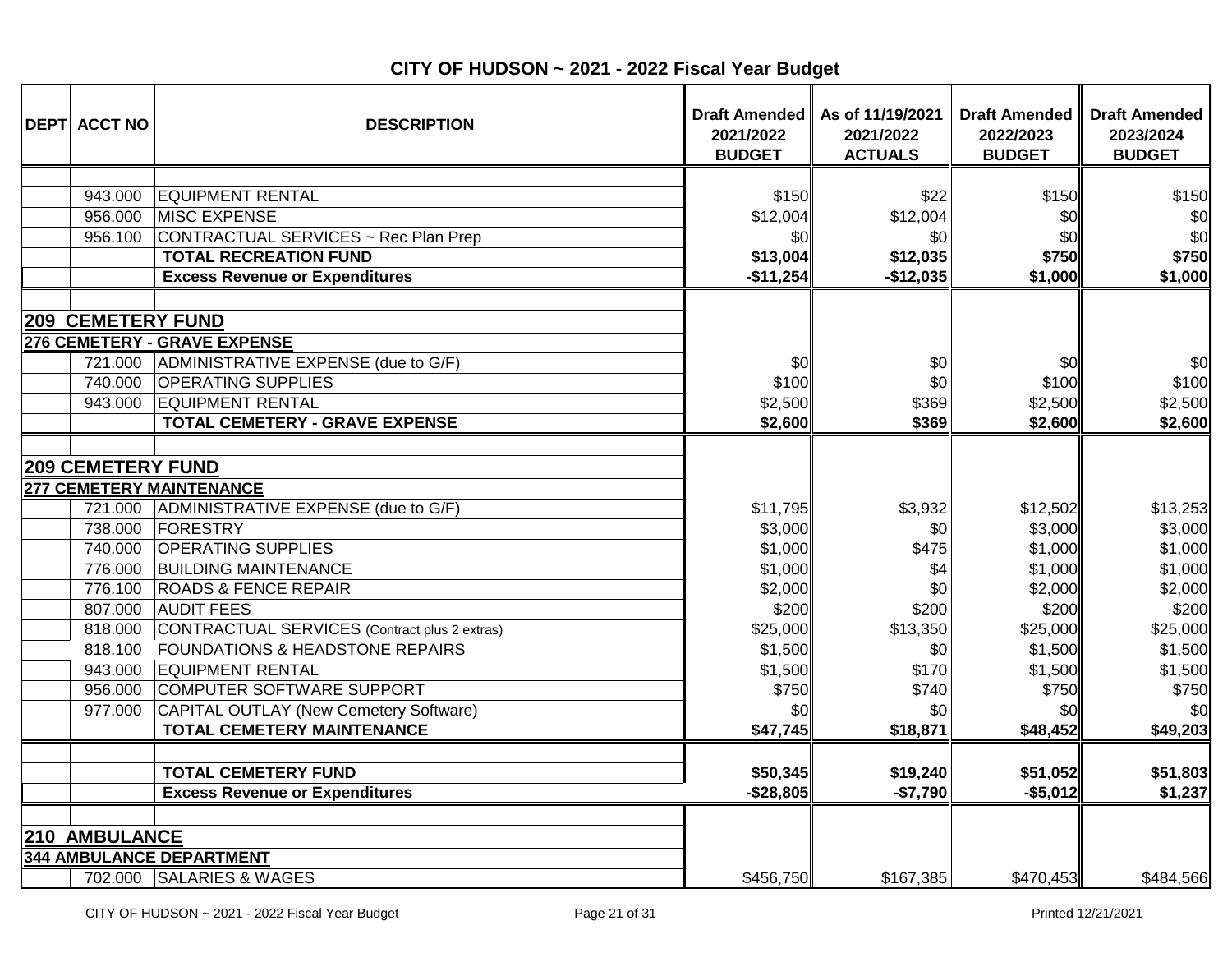| <b>DEPT ACCT NO</b> | <b>DESCRIPTION</b>                       | 2021/2022<br><b>BUDGET</b> | Draft Amended   As of 11/19/2021<br>2021/2022<br><b>ACTUALS</b> | <b>Draft Amended</b><br>2022/2023<br><b>BUDGET</b> | <b>Draft Amended</b><br>2023/2024<br><b>BUDGET</b> |
|---------------------|------------------------------------------|----------------------------|-----------------------------------------------------------------|----------------------------------------------------|----------------------------------------------------|
|                     |                                          |                            |                                                                 |                                                    |                                                    |
| 714.000             | <b>FICA PAYROLL TAXES</b>                | \$34,941                   | \$11,740                                                        | \$35,990                                           | \$37,069                                           |
| 719.000             | EMPLOYEE FRINGE BENEFITS Req'd per ACA   | \$58,763                   | \$21,842                                                        | \$61,701                                           | \$61,701                                           |
| 721.000             | ADMINISTRATIVE EXPENSE (due to G/F)      | \$0                        | \$0                                                             | \$0                                                | \$0                                                |
| 727.000             | <b>OFFICE SUPPLIES</b>                   | \$1,100                    | \$325                                                           | \$1,100                                            | \$1,100                                            |
| 730.000             | <b>POSTAGE &amp; MAILINGS</b>            | \$750                      | \$437                                                           | \$250                                              | \$250                                              |
| 740.000             | <b>OPERATING SUPPLIES</b>                | \$8,000                    | \$2,889                                                         | \$8,000                                            | \$8,000                                            |
| 740.100             | EQUIPMENT MAINTENANCE/REPAIRS            | \$5,000                    | \$1,446                                                         | \$5,000                                            | \$5,000                                            |
| 741.000             | <b>CLEANING SUPPLIES</b>                 | \$1,000                    | \$104                                                           | \$1,000                                            | \$1,000                                            |
| 751.000             | GASOLINE                                 | \$9,500                    | \$3,742                                                         | \$9,500                                            | \$9,500                                            |
| 759.000             | <b>UNIFORMS</b>                          | \$3,000                    | \$414                                                           | \$3,000                                            | \$3,000                                            |
| 807.000             | <b>AUDIT FEES</b>                        | \$350                      | \$350                                                           | \$350                                              | \$350                                              |
| 818.000             | CONTRACTUAL SERVICES                     | \$4,300                    | \$2,002                                                         | \$4,300                                            | \$4,300                                            |
| 818.100             | <b>HEALTH SERVICES</b>                   | \$300                      | \$0                                                             | \$300                                              | \$300                                              |
| 818.200             | <b>STATION 2 HOUSING EXPENSES</b>        | \$8,000                    | \$2,459                                                         | \$8,000                                            | \$8,000                                            |
| 850.000             | TELEPHONE/COMMUNICATION (pays for HFD)   | \$4,170                    | \$1,778                                                         | \$4,170                                            | \$4,170                                            |
| 864.000             | CONFERENCE & TRANSPORTATION              | \$0                        | \$0                                                             | \$0                                                | \$0                                                |
| 921.000             | ELECTRICITY (paid for by Fire Dept)      | \$0                        | \$0                                                             | \$0                                                | \$0                                                |
| 930.000             | <b>VEHICLE REPAIRS &amp; MAINTENANCE</b> | \$4,300                    | \$1,834                                                         | \$4,300                                            | \$4,300                                            |
| 934.000             | <b>RADIO EQUIPMENT MAINTENANCE</b>       | \$1,500                    | \$0                                                             | \$1,500                                            | \$1,500                                            |
| 956.000             | MISCELLANEOUS                            | \$100                      | \$0                                                             | \$100                                              | \$100                                              |
| 956.200             | <b>BUILDING MAINTENANCE</b>              | \$5,000                    | \$0                                                             | \$5,000                                            | \$5,000                                            |
| 956.200             | <b>CAPITAL OUTLAY</b>                    | \$0                        | \$0                                                             | \$0                                                | \$0                                                |
| 956.300             | ALS BENEFIT FUND EXPENSE                 | \$0                        | \$0                                                             | \$0                                                | \$0                                                |
| 957.000             | CONTRACT BILLING SERVICES EXPENSE        | \$300                      | \$0                                                             | \$300                                              | \$300                                              |
| 958.000             | <b>MEMBERSHIP &amp; DUES</b>             | \$500                      | \$356                                                           | \$225                                              | \$225                                              |
| 959.000             | HILLSDALE CTY CAPITAL IMPROVEMENTS       | \$18,000                   | \$9,399                                                         | \$18,000                                           | \$18,000                                           |
| 961.000             | TRAINING                                 | \$1,925                    | \$0                                                             | \$1,925                                            | \$1,925                                            |
| 961.100             | AMBULANCE LOAN PAYMENT                   | \$0                        | \$0                                                             | \$28,935                                           | \$28,935                                           |
| 961.600             | TO BUILD ALS FUND BALANCE                | \$0                        | \$0                                                             | \$0                                                | \$0                                                |
| 968.000             | <b>SOFTWARE MAINTENANCE</b>              | \$1,800                    | \$0                                                             | \$1,800                                            | \$1,800                                            |
|                     | PAYBACK ON 2021 BOND                     | \$0                        | \$0                                                             | \$2,538                                            | \$2,538                                            |
|                     | <b>HEATING FUEL</b>                      | \$500                      | \$49                                                            | \$0                                                | \$0                                                |
|                     | <b>TOTAL AMBULANCE DEPARTMENT</b>        | \$629,849                  | \$228,553                                                       | \$677,736                                          | \$692,929                                          |
|                     | <b>Excess Revenue or Expenditures</b>    | \$119,711                  | \$139,733                                                       | \$21,824                                           | \$6,631                                            |
|                     |                                          |                            |                                                                 |                                                    |                                                    |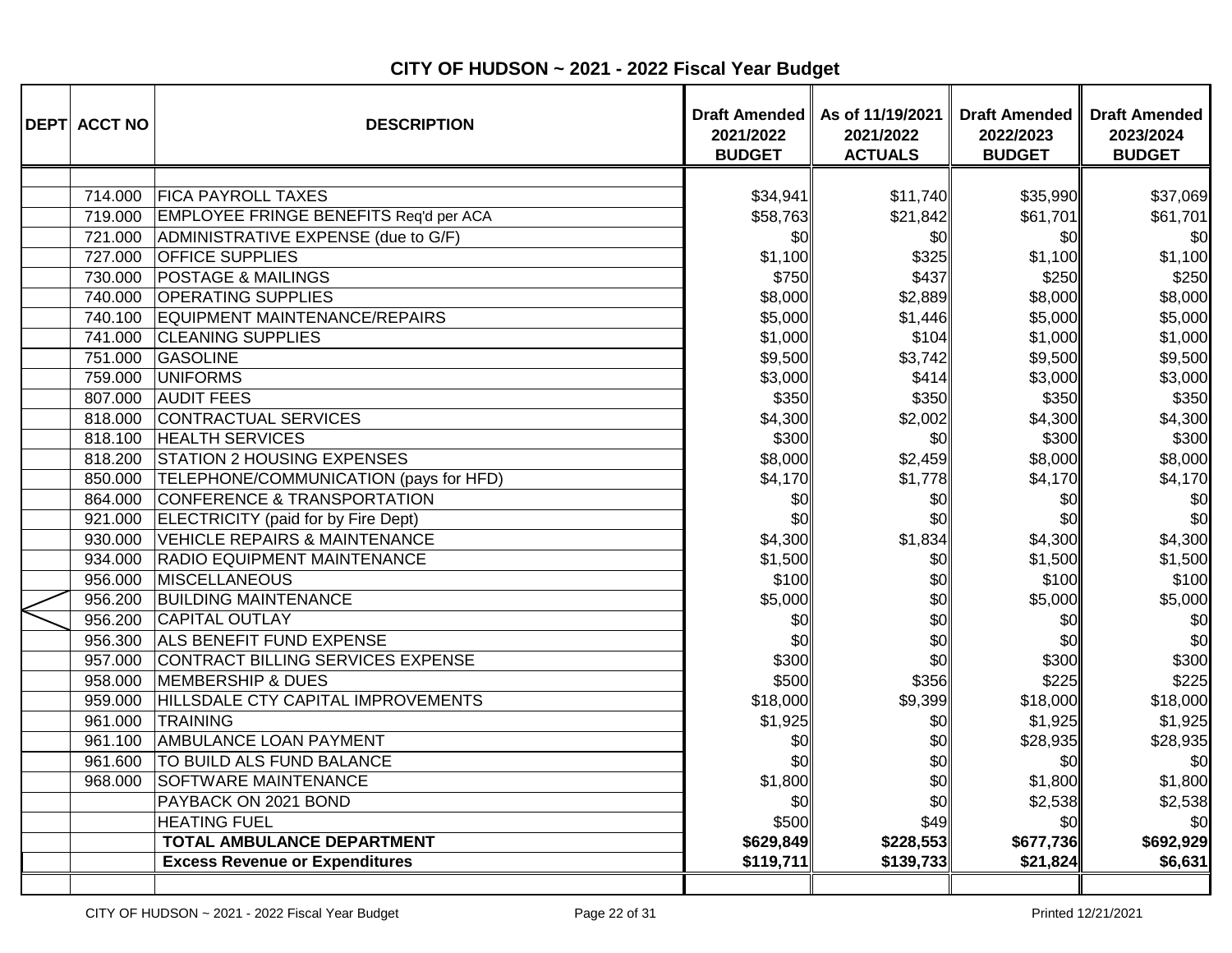| <b>DEPT ACCT NO</b>         | <b>DESCRIPTION</b>                              | 2021/2022<br><b>BUDGET</b> | Draft Amended   As of 11/19/2021<br>2021/2022<br><b>ACTUALS</b> | <b>Draft Amended</b><br>2022/2023<br><b>BUDGET</b> | <b>Draft Amended</b><br>2023/2024<br><b>BUDGET</b> |
|-----------------------------|-------------------------------------------------|----------------------------|-----------------------------------------------------------------|----------------------------------------------------|----------------------------------------------------|
|                             |                                                 |                            |                                                                 |                                                    |                                                    |
| <b>211 COMMUNITY CENTER</b> |                                                 |                            |                                                                 |                                                    |                                                    |
| 805 FACILITY OPERATIONS     |                                                 |                            |                                                                 |                                                    |                                                    |
| 969.000                     | <b>TO BUILD FUND BALANCE</b>                    | <b>SOI</b>                 | \$0                                                             | \$0                                                | \$0                                                |
| 721.000                     | ADMINISTRATIVE EXPENSE (due to G/F)             | \$2,500                    | \$0                                                             | \$2,500                                            | \$2,500                                            |
| 740.000                     | <b>OPERATING SUPPLIES</b>                       | \$500                      | \$0                                                             | \$500                                              | \$500                                              |
| 776.000                     | <b>BUILDING MAINTENANCE</b>                     | \$3,000                    | \$148                                                           | \$3,000                                            | \$3,000                                            |
| 776.100                     | 313 W MAIN STREET (Utilities Only While Vacant) | \$0                        | \$0                                                             | \$0                                                | \$0                                                |
| 807.000                     | <b>AUDIT FEES</b>                               | \$200                      | \$200                                                           | \$200                                              | \$200                                              |
| 818.000                     | CONTRACTUAL SVC (pest control \$40/mo)          | \$480                      | \$240                                                           | \$480                                              | \$480                                              |
| 850.000                     | TELEPHONE (offset by revenue from LDA)          | \$900                      | \$498                                                           | \$900                                              | \$900                                              |
| 921.000                     | <b>ELECTRICITY</b>                              | \$8,400                    | \$4,678                                                         | \$8,400                                            | \$8,400                                            |
| 923.000                     | <b>HEATING FUEL</b>                             | \$1,850                    | \$511                                                           | \$1,850                                            | \$1,850                                            |
| 927.000                     | <b>WATER</b>                                    | \$400                      | \$196                                                           | \$400                                              | \$400                                              |
| 943.000                     | <b>EQUIPMENT RENTAL</b>                         | \$800                      | \$78                                                            | \$800                                              | \$800                                              |
| 956.000                     | <b>MISCELLANEOUS</b>                            | \$50                       | \$0                                                             | \$50                                               | \$50                                               |
| 956.500                     | PROPERTY TAXES (313 W MAIN STREET)              | \$1,500                    | \$1,069                                                         | \$1,500                                            | \$1,500                                            |
| 965.410                     | <b>TRANSFER TO DDA</b>                          | \$0                        | \$0                                                             | \$0                                                | \$0                                                |
| 977.000                     | <b>CAPITAL OUTLAY</b>                           | \$0                        | \$0                                                             | \$0                                                | \$0                                                |
|                             | <b>TOTAL COMMUNITY CENTER</b>                   | \$20,580                   | \$7,619                                                         | \$20,580                                           | \$20,580                                           |
|                             |                                                 | \$4,880                    | \$11,493                                                        | \$4,880                                            | \$4,880                                            |
|                             |                                                 |                            |                                                                 |                                                    |                                                    |
| <b>273 MUSEUM FUND</b>      |                                                 |                            |                                                                 |                                                    |                                                    |
| <b>795 MUSEUM FUND</b>      |                                                 |                            |                                                                 |                                                    |                                                    |
| 969.000                     | MONIES TO BUILD FUND BALANCE                    | \$0                        | \$0                                                             | \$0                                                | \$0                                                |
| 721.000                     | ADMINISTRATIVE EXPENSE (due to G/F)             | \$0                        | \$0                                                             | \$0                                                | \$0                                                |
| 727.000                     | <b>OFFICE SUPPLIES</b>                          | \$200                      | \$0                                                             | \$200                                              | \$200                                              |
| 730.000                     | POSTAGE                                         | \$50                       | \$14                                                            | \$50                                               | \$50                                               |
| 740.100                     | <b>ARCHIVAL BOXES</b>                           | \$0                        | \$0                                                             | \$0                                                | \$0                                                |
| 740.200                     | <b>PRESERVATION SUPPLIES</b>                    | \$0                        | \$0                                                             | \$0                                                | \$0                                                |
| 740.300                     | <b>COPY SUPPLIES</b>                            | \$0                        | \$0                                                             | \$0                                                | \$0                                                |
| 741.000                     | <b>CLEANING SUPPLIES</b>                        | \$0                        | \$0                                                             | \$0                                                | \$0                                                |
| 746.300                     | <b>BOOKS</b>                                    | \$0                        | \$0                                                             | \$0                                                | \$0                                                |
| 759.100                     | <b>DRY CLEANING</b>                             | \$0                        | \$0                                                             | \$0                                                | \$0                                                |
| 776.000                     | <b>BUILDING MAINTENANCE</b>                     | \$500                      | \$0                                                             | \$500                                              | \$500                                              |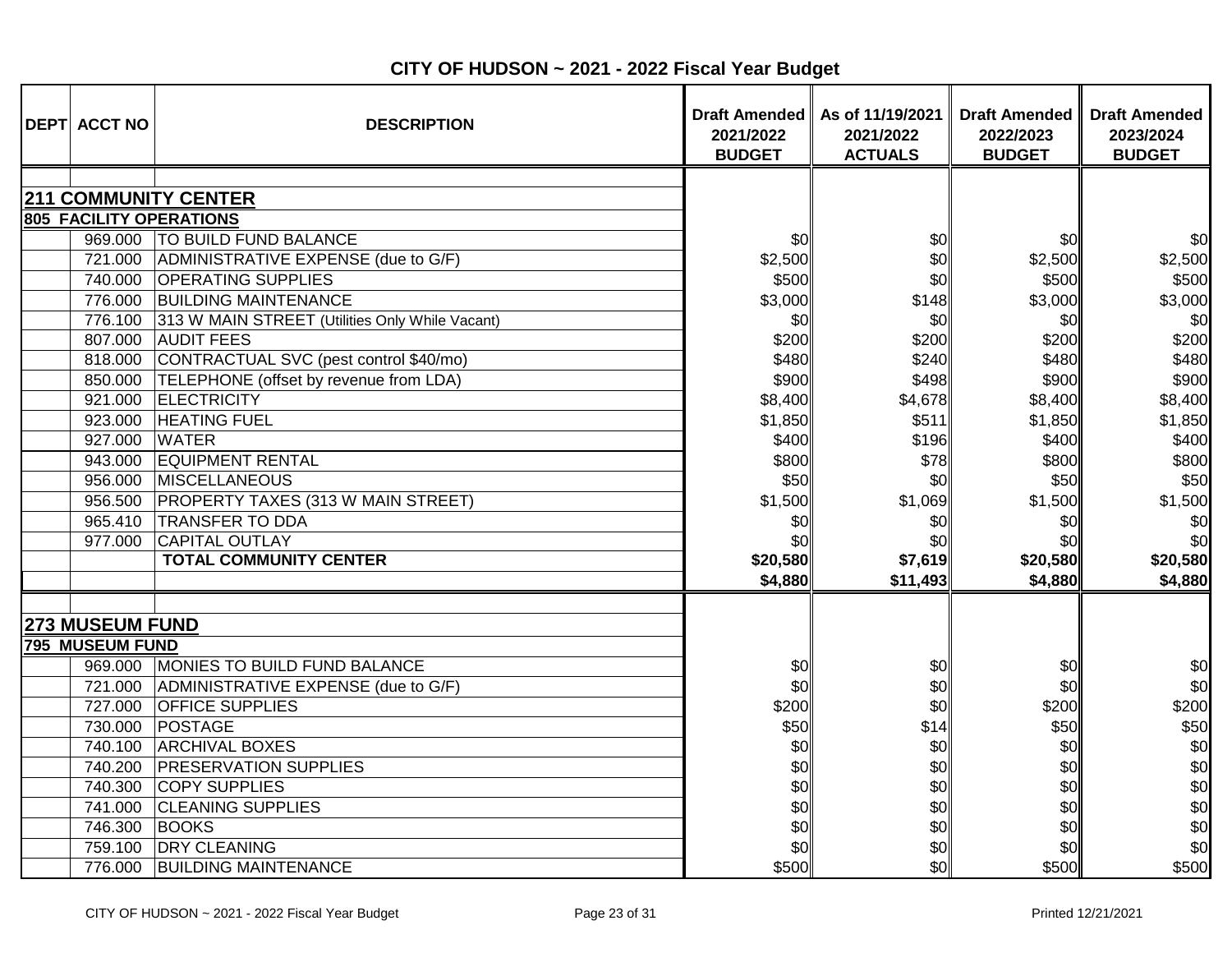| <b>DEPT ACCT NO</b>                                 | <b>DESCRIPTION</b>                                                                                                                                 | 2021/2022<br><b>BUDGET</b>                | Draft Amended   As of 11/19/2021  <br>2021/2022<br><b>ACTUALS</b> | <b>Draft Amended</b><br>2022/2023<br><b>BUDGET</b> | <b>Draft Amended</b><br>2023/2024<br><b>BUDGET</b> |
|-----------------------------------------------------|----------------------------------------------------------------------------------------------------------------------------------------------------|-------------------------------------------|-------------------------------------------------------------------|----------------------------------------------------|----------------------------------------------------|
| 807.000<br>818.000<br>850.000<br>864.000            | <b>AUDIT FEES</b><br>CONTRACTUAL SERVICES<br><b>TELEPHONE &amp; COMMUNICATIONS</b><br>CONFERENCE AND TRAINING                                      | \$50<br>\$600<br>\$450<br>\$0             | \$50<br>\$0<br>\$194<br>\$0                                       | \$50<br>\$600<br>\$450<br>\$0                      | \$50<br>\$600<br>\$450<br>\$0                      |
| 921.000<br>923.000<br>927.000<br>934.000<br>943.000 | <b>ELECTRICITY</b><br><b>HEATING FUEL</b><br><b>WATER</b><br><b>OFFICE EQUIPMENT MAINTENANCE</b><br><b>EQUIPMENT RENTAL</b>                        | \$2,000<br>\$3,200<br>\$360<br>\$0<br>\$0 | \$538<br>\$163<br>\$261<br>\$0<br>\$0                             | \$2,000<br>\$3,200<br>\$360<br>\$0<br>\$0          | \$2,000<br>\$3,200<br>\$360<br>\$0<br>\$0          |
| 956.000<br>956.100<br>958.000                       | MISCELLANEOUS<br>PROPERTY TAXES (217 W MAIN STREET)<br><b>TRANSFER TO DDA</b><br><b>TOTAL MUSEUM FUND</b><br><b>Excess Revenue or Expenditures</b> | \$0<br>\$700<br>\$0<br>\$8,110<br>\$3,590 | \$0<br>\$476<br>\$0<br>\$1,696<br>\$2,398                         | \$0<br>\$700<br>\$0<br>\$8,110<br>\$3,590          | \$0<br>\$700<br>\$0<br>\$8,110<br>\$3,590          |
| 901 D.D.A.                                          | 410 DOWNTOWN DEVELOPMENT AUTHORITY                                                                                                                 |                                           |                                                                   |                                                    |                                                    |
| 969.000<br>880.000<br>880.100<br>864.000            | <b>TO BUILD DDA FUND BALANCE</b><br>ADVERTISING<br>MAINTENANCE 306 W. MAIN ST<br><b>CONFERENCES</b><br>Decorations/Displays                        | \$0<br>\$0<br>\$0<br>\$0                  | \$0<br>\$0<br>\$0<br>\$0                                          | \$0<br>\$0<br>\$0<br>\$0                           | \$0<br>\$0<br>\$0<br>\$0                           |
| 921.000<br>923.000                                  | Maintenance/DPW<br>Painting of Street Light Poles<br>LIGHTING/ELECTRICITY<br><b>HEATING FUEL</b>                                                   | \$0<br>\$0                                | \$0<br>\$0                                                        | \$0<br>\$0                                         | \$0<br>\$0                                         |
| 927.000<br>956.000<br>961.100<br>956.200            | WATER/SPRINKLER/LAWN (April-October)<br>MISCELLANEOUS (North West Parking Lot)<br><b>EQUIPMENT RENTAL</b><br>COMMUNITY LANDSCAPING & TRESS         | \$0<br>\$0<br>\$0<br>\$0                  | \$0<br>\$0<br>\$0<br>\$0                                          | \$0<br>\$0<br>\$0<br>\$0                           | \$0<br>\$0<br>\$0<br>\$0                           |
| 956.500<br>956.600<br>957.000                       | COMMUNITY PAINTING PROJECT<br><b>PROPERTY TAXES</b><br>ADMINISTRATIVE SERVICES (annual audit fee)<br><b>CITY LIMIT SIGNS</b>                       | \$1,000<br>\$1,300<br>\$0                 | \$0<br>\$938<br>\$0                                               | \$1,000<br>\$1,300<br>\$0                          | \$1,000<br>\$1,300<br>\$0                          |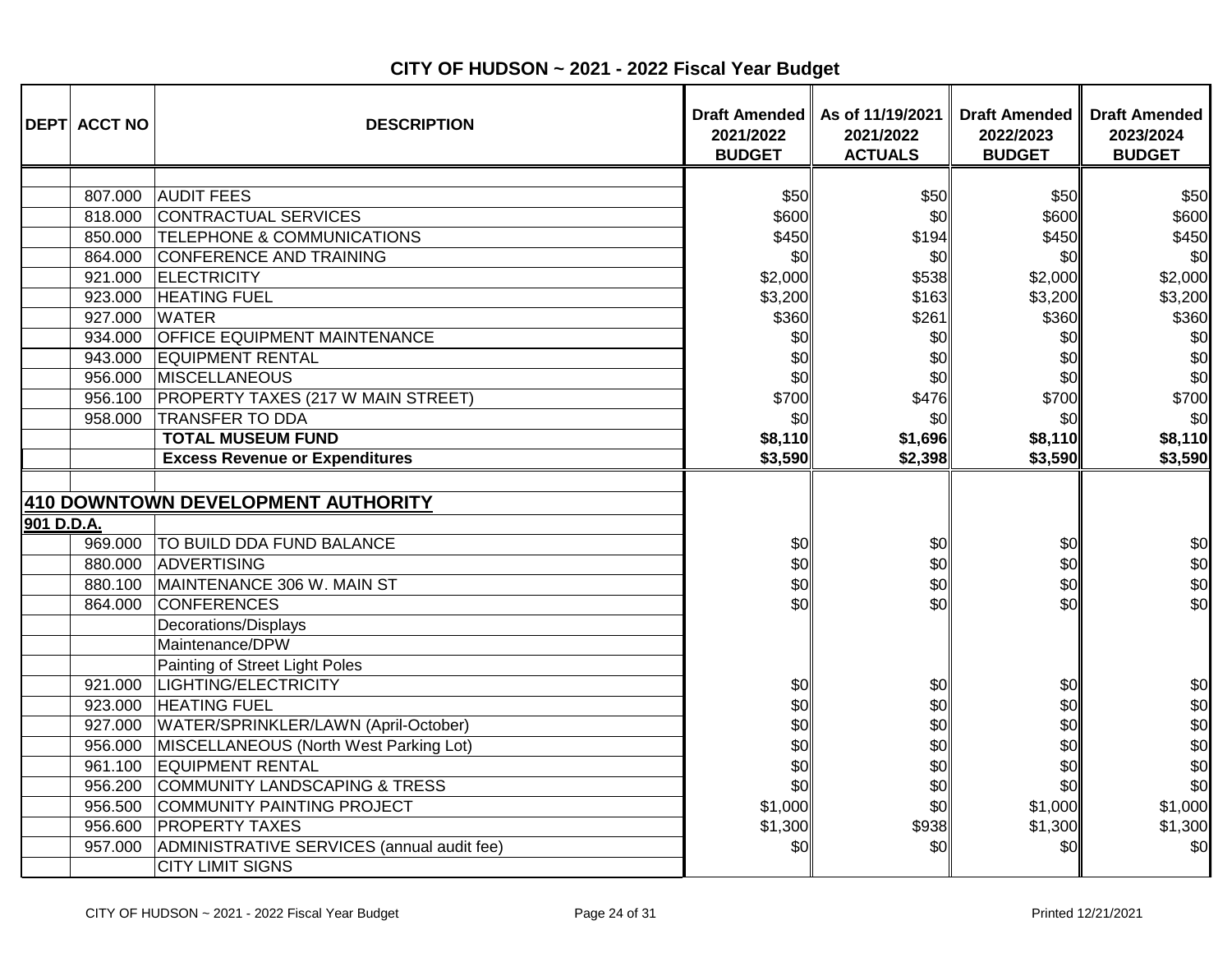|            | <b>DEPT ACCT NO</b> | <b>DESCRIPTION</b>                           | <b>Draft Amended</b><br>2021/2022<br><b>BUDGET</b> | As of 11/19/2021<br>2021/2022<br><b>ACTUALS</b> | <b>Draft Amended</b><br>2022/2023<br><b>BUDGET</b> | <b>Draft Amended</b><br>2023/2024<br><b>BUDGET</b> |
|------------|---------------------|----------------------------------------------|----------------------------------------------------|-------------------------------------------------|----------------------------------------------------|----------------------------------------------------|
|            |                     |                                              |                                                    |                                                 |                                                    |                                                    |
|            |                     | <b>HISTORIC SIGNS</b>                        |                                                    |                                                 |                                                    |                                                    |
|            |                     | <b>RENOVATIONS</b>                           |                                                    |                                                 |                                                    |                                                    |
|            |                     | REPLACEMENT BANNERS                          |                                                    |                                                 |                                                    |                                                    |
|            | 957.100             | <b>CITY SIGN / BANNER PROGRAM</b>            | \$0                                                | \$0                                             | \$0                                                | \$0                                                |
|            | 957.200             | HOLIDAY DÉCOR / LIGHTS (landscaping)         | \$0                                                | \$0                                             | \$0                                                | \$0                                                |
|            | 957.300             | TRASH BINS & MISCELLANEOUS (benches)         | \$0                                                | \$0                                             | \$0                                                | \$0                                                |
|            |                     | SUBSCRIPTIONS-MDA                            |                                                    |                                                 |                                                    |                                                    |
|            |                     | TOTAL DOWNTOWN DEVELOPMENT AUTHORITY         | \$2,300                                            | \$938                                           | \$2,300                                            | \$2,300                                            |
|            |                     | <b>Excess Revenue or Expenditures</b>        | \$1,505                                            | \$662                                           | \$1,505                                            | \$1,505                                            |
|            |                     |                                              |                                                    |                                                 |                                                    |                                                    |
|            |                     | 411 BROWNFIELD DEVELOPMENT AUTHORITY         |                                                    |                                                 |                                                    |                                                    |
| 901 B.F.A. |                     |                                              |                                                    |                                                 |                                                    |                                                    |
|            | 956.000             | MISC. EXPENSES                               | \$0                                                | \$0                                             | \$0                                                | \$0<br>\$0                                         |
|            |                     | TOTAL BROWNFIELD DEVELOPMENT AUTHORITY       | \$0<br>\$0                                         | \$0<br>\$0                                      | \$0<br>\$O                                         | \$0                                                |
|            |                     | <b>Excess Revenue or Expenditures</b>        |                                                    |                                                 |                                                    |                                                    |
|            |                     |                                              |                                                    |                                                 |                                                    |                                                    |
|            |                     | 412 INDUSTRIAL PARK FUND                     |                                                    |                                                 |                                                    |                                                    |
|            | 900 INDUSTRIAL PARK | 969.000 BUILD FUND BALANCE FOR FUTURE MAINT. |                                                    |                                                 |                                                    | \$0                                                |
|            |                     | 921.000 ELECTRICITY                          | \$0                                                | \$0                                             | \$0                                                | \$0                                                |
|            |                     | 943.000 EQUIPMENT RENTAL                     | \$0                                                | \$0<br>\$0                                      | \$0<br>\$2,500                                     |                                                    |
|            | 956.000             | MISC EXPENSES (Maintain MEDA Membership)     | \$2,500                                            |                                                 | \$0                                                | \$2,500                                            |
|            | 991.000             | <b>PRINCIPAL ON BOND DEBT (US Bank) May</b>  | \$0<br>\$0                                         | \$0                                             | \$0                                                | \$0<br>\$0                                         |
|            | 995.000             | INTEREST ON BOND DEBT (US Bank) Nov/May      | \$0                                                | \$0<br>\$0                                      | \$0                                                | \$0                                                |
|            | 977.000             | CAPITAL OUTLAY (ELECTRICAL SERVICE)          | \$0                                                | \$0                                             | \$0                                                | \$0                                                |
|            |                     | <b>TOTAL INDUSTRIAL PARK FUND</b>            | \$2,500                                            | \$0                                             | \$2,500                                            | \$2,500                                            |
|            |                     | <b>Excess Revenue or Expenditures</b>        | \$5,000                                            | \$0                                             | \$5,000                                            | \$5,000                                            |
|            |                     |                                              |                                                    |                                                 |                                                    |                                                    |
|            |                     | 444 2021 CAPITAL IMPROVEMENT BOND FUND       |                                                    |                                                 |                                                    |                                                    |
|            | 900 EXPENSES        |                                              |                                                    |                                                 |                                                    |                                                    |
|            |                     | WATER AND SEWER BOND PAYMENTS                | \$373,621                                          | \$373,621                                       | \$0                                                | \$0                                                |
|            |                     | FIRE TRUCK LOAN PAYMENT                      | \$62,480                                           | \$62,481                                        | \$0                                                | \$0                                                |
|            |                     | AMBULANCE LOAN PAYMENT                       | \$28,935                                           | \$28,481                                        | \$0                                                | \$0                                                |
|            |                     | <b>UPGRADES TO LIFT STATIONS</b>             | \$259,814                                          | \$2,877                                         | \$0                                                | \$0                                                |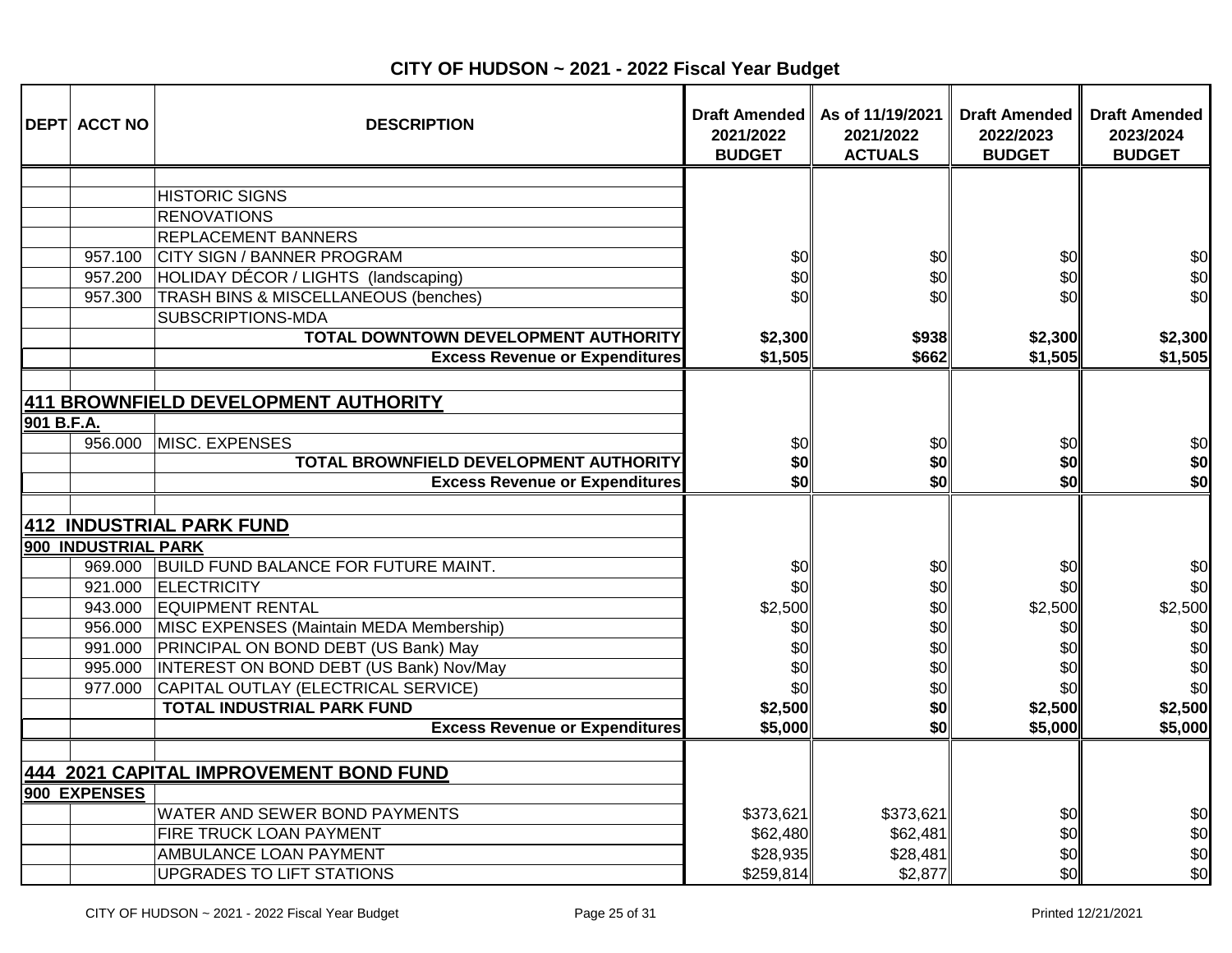| <b>DEPT ACCT NO</b>       | <b>DESCRIPTION</b>                         | Draft Amended<br>2021/2022<br><b>BUDGET</b> | As of 11/19/2021<br>2021/2022<br><b>ACTUALS</b> | <b>Draft Amended</b><br>2022/2023<br><b>BUDGET</b> | <b>Draft Amended</b><br>2023/2024<br><b>BUDGET</b> |
|---------------------------|--------------------------------------------|---------------------------------------------|-------------------------------------------------|----------------------------------------------------|----------------------------------------------------|
|                           |                                            |                                             |                                                 |                                                    |                                                    |
|                           | <b>MISCELLANOUS BOND ISSUANCE FEES</b>     | \$25,150                                    | \$25,150                                        | \$0                                                | \$0                                                |
|                           | <b>BOND PAY-BACK</b>                       | \$0                                         | \$0                                             | \$69,000                                           | \$69,000                                           |
|                           | TOTAL 2021 CAPITAL IMPROVEMENT BOND FUND   | \$750,000                                   | \$492,610                                       | \$69,000                                           | \$69,000                                           |
|                           | <b>Excess Revenue or Expenditures</b>      |                                             |                                                 |                                                    |                                                    |
|                           |                                            |                                             |                                                 |                                                    |                                                    |
|                           | 450 SIDEWALKS, TRAILS & PARKING LOTS       |                                             |                                                 |                                                    |                                                    |
| 692 SIDEWALKS             |                                            |                                             |                                                 |                                                    |                                                    |
|                           | 969.000 MONIES TO BUILD FUND BALANCE       | \$0                                         | \$0                                             | \$0                                                | \$0                                                |
| 721.000                   | ADMINISTRATIVE EXPENSE (due to G/F)        | \$0                                         | \$0                                             | \$0                                                | \$0                                                |
| 818.000                   | CONTRACTUAL SVC'S / MAINT & REPAIR         | \$2,500                                     | \$0                                             | \$2,500                                            | \$2,500                                            |
| 818.100                   | CONSTRUCTION ENGINEERING NW Park Lot       | \$0                                         | \$0                                             | \$0                                                | \$0                                                |
| 818.200                   | <b>FINDLAY TRAIL WALKWAY</b>               | \$0                                         | \$0                                             | \$0                                                | \$0                                                |
| 818.200                   | <b>BRIDGE PRESERVATION</b>                 | \$0                                         | \$0                                             | \$0                                                | \$0                                                |
| 818.300                   | <b>SUNRISE MEADOWS TRAIL</b>               | \$0                                         | \$0                                             | \$0                                                | \$0                                                |
| 818.400                   | <b>ENGLE TRAIL (CONNECTOR TRAIL)</b>       | \$0                                         | \$0                                             | \$0                                                | \$0                                                |
| 818.500                   | THOMPSON TRAIL (Phase 2)                   | \$0                                         | \$0                                             | \$0                                                | \$0                                                |
| 818.500                   | MURDOCK TRAIL BRIDGE REHABILITATION        | \$0                                         | \$0                                             | \$0                                                | \$0                                                |
| 819.000                   | <b>DESIGN ENGINEERING (Murdock Bridge)</b> | \$0                                         | \$0                                             | \$0                                                | \$0                                                |
| 956.000                   | MISCELLANEOUS EXPENSE                      | \$0                                         | \$0                                             | \$0                                                | \$0                                                |
|                           | <b>TOTAL SIDEWALK</b>                      | \$2,500                                     | \$0                                             | \$2,500                                            | \$2,500                                            |
|                           | <b>Excess Revenue or Expenditures</b>      | \$18,020                                    | \$20,500                                        | \$11,020                                           | \$11,020                                           |
| <b>590 UTILITIES FUND</b> |                                            |                                             |                                                 |                                                    |                                                    |
|                           | <b>560 SEWER SYSTEM MAINT.</b>             |                                             |                                                 |                                                    |                                                    |
| 969.000                   | MONIES TO BUILD FUND BALANCE               | \$0                                         | \$0                                             | \$0                                                | \$0                                                |
| 721.000                   | ADMINISTRATIVE EXPENSE (due to G/F)        | \$127,126                                   | \$42,375                                        | \$134,754                                          | \$142,381                                          |
| 740.000                   | <b>OPERATING SUPPLIES</b>                  | \$200                                       | \$480                                           | \$200                                              | \$200                                              |
| 747.000                   | <b>PRELIMINARY ENGINEER</b>                | \$0                                         | \$0                                             | \$0                                                | \$0                                                |
| 807.000                   | <b>AUDIT FEES</b>                          | \$1,000                                     | \$1,000                                         | \$1,000                                            | \$1,000                                            |
| 818.000                   | CONTRACTUAL SERVICES                       | \$0                                         | \$0                                             | \$0                                                | \$0                                                |
| 921.000                   | <b>ELECTRICITY</b>                         | \$0                                         | \$0                                             | \$0                                                | \$0                                                |
| 943.000                   | <b>EQUIPMENT RENTAL</b>                    | \$2,000                                     | \$78                                            | \$2,000                                            | \$2,000                                            |
| 956.000                   | MISCELLANEOUS                              | \$100                                       | \$0                                             | \$100                                              | \$100                                              |
| 956.100                   | <b>SEWER REHABILITATION &amp; REPLACE</b>  | \$1,000                                     | \$0                                             | \$1,000                                            | \$1,000                                            |

**CITY OF HUDSON ~ 2021 - 2022 Fiscal Year Budget**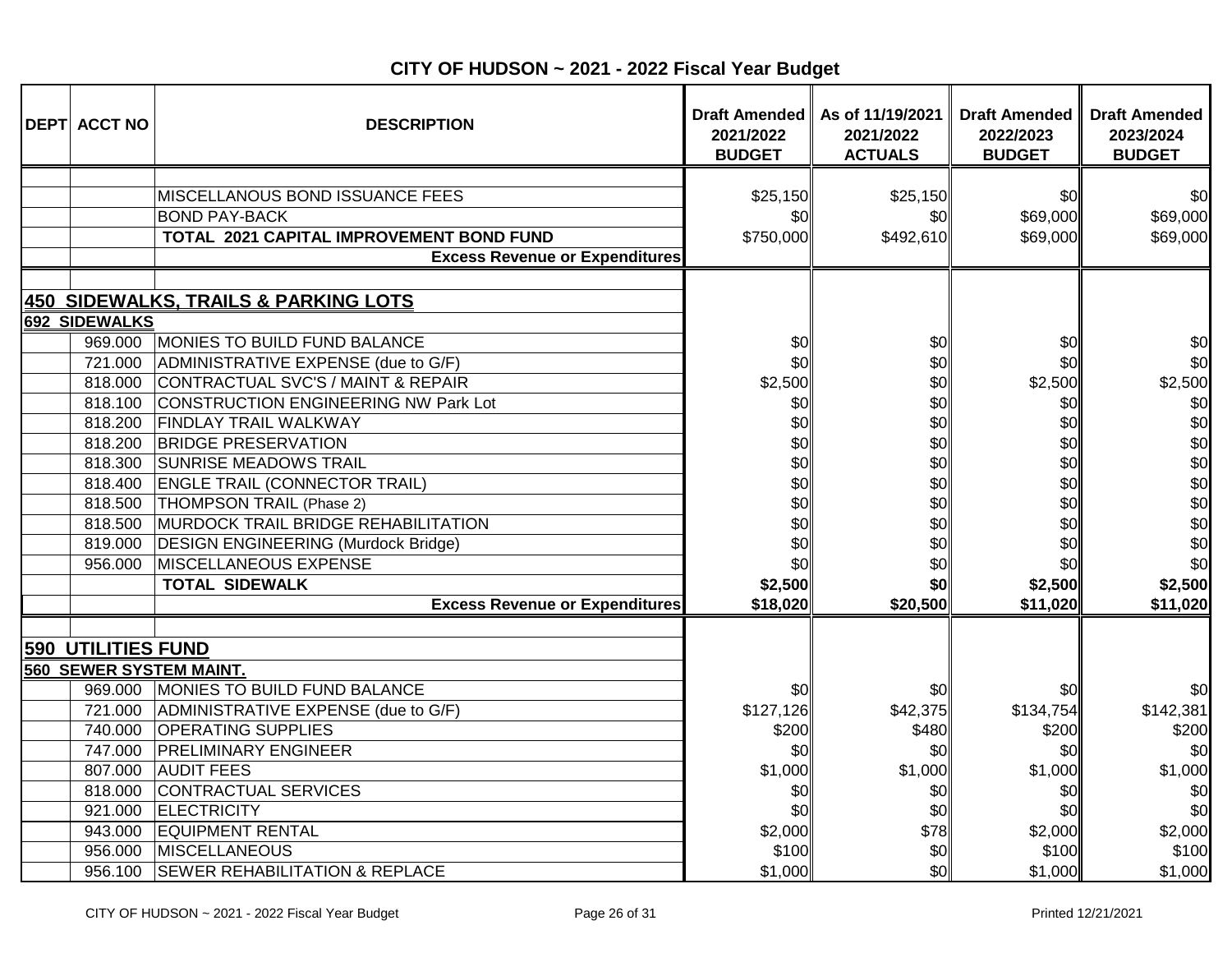| <b>DEPT ACCT NO</b>         | <b>DESCRIPTION</b>                        | 2021/2022<br><b>BUDGET</b> | Draft Amended   As of 11/19/2021<br>2021/2022<br><b>ACTUALS</b> | <b>Draft Amended</b><br>2022/2023<br><b>BUDGET</b> | <b>Draft Amended</b><br>2023/2024<br><b>BUDGET</b> |
|-----------------------------|-------------------------------------------|----------------------------|-----------------------------------------------------------------|----------------------------------------------------|----------------------------------------------------|
| 968.000                     | DEPRECIATION                              | \$0                        | \$0                                                             | \$0                                                | \$0                                                |
| 995.000                     | WWTP BOND DEBT (initial interest payment) | \$0                        | \$0                                                             | \$0                                                | \$0                                                |
|                             | <b>TOTAL SEWER SYSTEM MAINTENANCE</b>     | \$131,426                  | \$43,934                                                        | \$139,054                                          | \$146,681                                          |
|                             |                                           |                            |                                                                 |                                                    |                                                    |
| <b>590 UTILITIES FUND</b>   |                                           |                            |                                                                 |                                                    |                                                    |
| <b>561 SEWAGE TREATMENT</b> |                                           |                            |                                                                 |                                                    |                                                    |
| 702.000                     | <b>SALARIES &amp; WAGES</b>               | \$97,663                   | \$34,719                                                        | \$100,593                                          | \$103,611                                          |
| 703.000                     | <b>PART TIME WAGES (WEEKENDS)</b>         | \$0                        | \$0                                                             | \$0                                                | \$0                                                |
| 714.000                     | <b>FICA PAYROLL TAXES</b>                 | \$7,471                    | \$2,378                                                         | \$7,695                                            | \$7,926                                            |
| 719.000                     | <b>FRINGE BENEFITS EXPENSE</b>            | \$46,379                   | \$18,495                                                        | \$48,698                                           | \$51,133                                           |
| 727.000                     | <b>OFFICE SUPPLIES</b>                    | \$500                      | \$275                                                           | \$500                                              | \$500                                              |
| 730.000                     | POSTAGE                                   | \$0                        | \$0                                                             | \$0                                                | \$0                                                |
| 731.000                     | REFUSE SERVICE / DUMPSTER \$60/month      | \$0                        | \$0                                                             | \$0                                                | \$0                                                |
| 740.000                     | <b>OPERATING SUPPLIES</b>                 | \$1,500                    | \$538                                                           | \$1,500                                            | \$1,500                                            |
| 743.000                     | <b>TREATMENT CHEMICAL</b>                 | \$10,000                   | \$2,151                                                         | \$10,000                                           | \$10,000                                           |
| 744.000                     | <b>LAB SUPPLIES</b>                       | \$8,000                    | \$4,238                                                         | \$8,000                                            | \$8,000                                            |
| 744.100                     | LAB EQUIPMENT REPLACEMENT                 | \$2,000                    | \$1,570                                                         | \$2,000                                            | \$2,000                                            |
| 750.000                     | <b>DIESEL FUEL FOR GENERATOR</b>          | \$600                      | \$0                                                             | \$600                                              | \$600                                              |
| 759.000                     | <b>UNIFORMS</b>                           | \$1,000                    | \$643                                                           | \$1,000                                            | \$1,000                                            |
| 776.000                     | <b>BUILDING MAINTENANCE</b>               | \$1,100                    | \$497                                                           | \$1,100                                            | \$1,100                                            |
| 778.000                     | <b>EQUIPMENT MAINTENANCE</b>              | \$5,000                    | \$1,292                                                         | \$5,000                                            | \$5,000                                            |
| 781.000                     | <b>REPAIR PARTS</b>                       | \$5,000                    | \$211                                                           | \$5,000                                            | \$5,000                                            |
| 817.000                     | <b>CONSULTING FEES</b>                    | \$0                        | \$0                                                             | \$0                                                | \$0                                                |
| 818.000                     | CONTRACTUAL SERVICES                      | \$5,000                    | \$2,181                                                         | \$5,000                                            | \$5,000                                            |
| 818.100                     | <b>SLUDGE APPLICATION</b>                 | \$16,500                   | \$0                                                             | \$16,500                                           | \$16,500                                           |
| 818.200                     | PERMITS AND FEES (SOM; BCC and DNRE)      | \$3,000                    | \$70                                                            | \$3,000                                            | \$3,000                                            |
| 818.300                     | INDUSTRIAL PRETREATMENT                   | \$0                        | \$0                                                             | \$0                                                | \$0                                                |
| 850.000                     | <b>TELEPHONE &amp; COMMUNICATION</b>      | \$1,700                    | \$741                                                           | \$1,700                                            | \$1,700                                            |
| 864.000                     | CONFERENCE AND TRAINING                   | \$750                      | \$320                                                           | \$750                                              | \$750                                              |
| 921.000                     | <b>ELECTRICITY</b>                        | \$49,000                   | \$17,078                                                        | \$49,000                                           | \$49,000                                           |
| 923.000                     | <b>HEATING FUEL</b>                       | \$6,500                    | \$1,445                                                         | \$6,500                                            | \$6,500                                            |
| 927.000                     | <b>WATER</b>                              | \$900                      | \$469                                                           | \$900                                              | \$900                                              |
| 943.000                     | <b>EQUIPMENT RENTAL</b>                   | \$6,000                    | \$583                                                           | \$8,000                                            | \$8,000                                            |
| 956.000                     | MISCELLANEOUS                             | \$100                      | \$0                                                             | \$100                                              | \$100                                              |
| 956.100                     | <b>WORKERS COMPENSATION INSURANCE</b>     | \$0                        | \$0                                                             | \$0                                                | \$0                                                |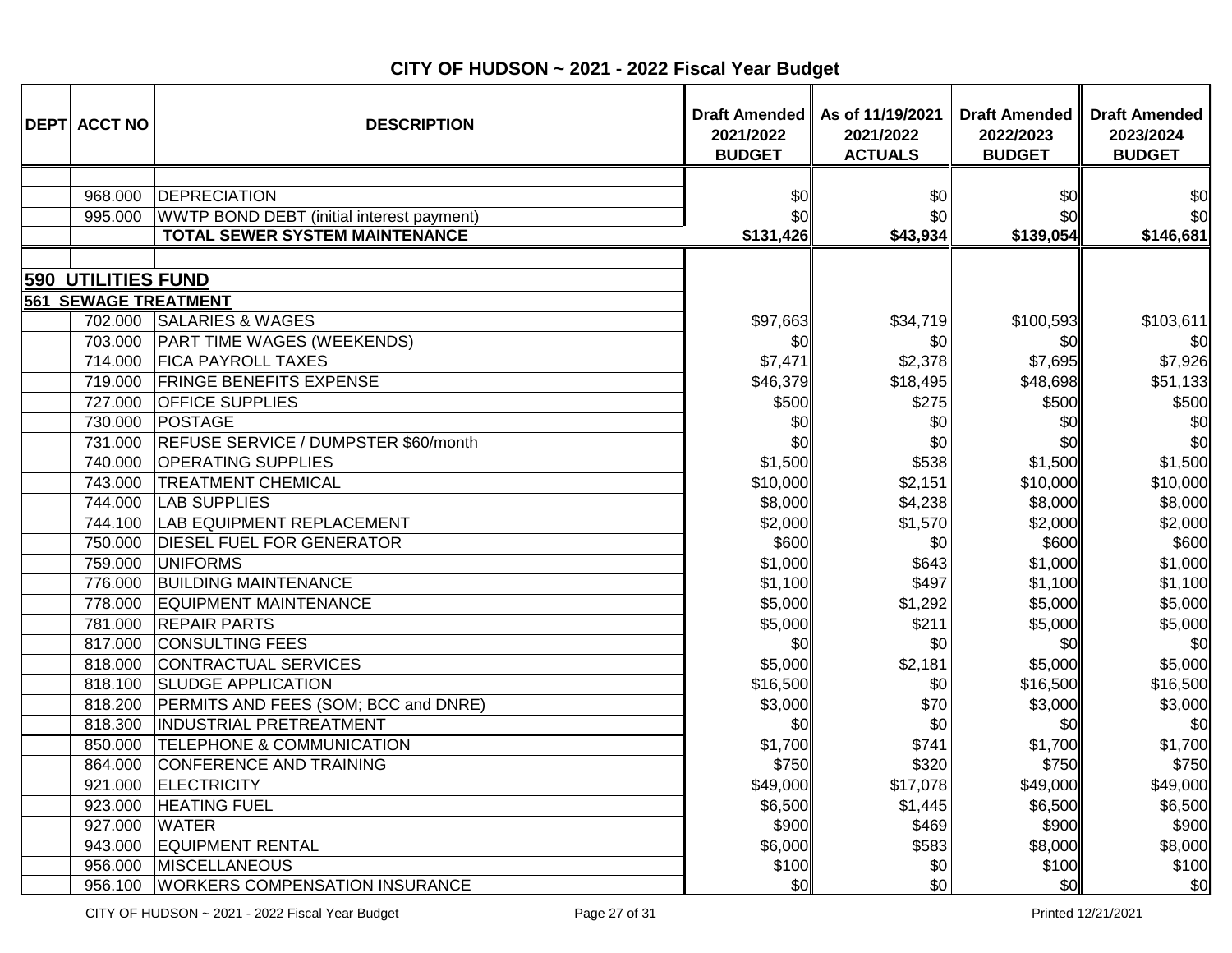| <b>DEPT ACCT NO</b>                                        | <b>DESCRIPTION</b>                              | <b>Draft Amended</b><br>2021/2022<br><b>BUDGET</b> | As of 11/19/2021<br>2021/2022<br><b>ACTUALS</b> | <b>Draft Amended</b><br>2022/2023<br><b>BUDGET</b> | <b>Draft Amended</b><br>2023/2024<br><b>BUDGET</b> |
|------------------------------------------------------------|-------------------------------------------------|----------------------------------------------------|-------------------------------------------------|----------------------------------------------------|----------------------------------------------------|
| 956.200                                                    | S2 I&I FLOW STUDY EXPENSE                       | \$0                                                | \$0                                             | \$0                                                | \$0                                                |
| 956.300                                                    | WWTP/ SRF IMPROVEMENT (SAW Grant FYE16)         | \$0                                                | \$0                                             | \$0                                                | \$0                                                |
| 956.400                                                    | <b>SRF REPAYMENT</b>                            | \$43,350                                           | \$0                                             | \$304,500                                          | \$305,050                                          |
| 957.000                                                    | GASOLINE                                        | \$750                                              | \$0                                             | \$750                                              | \$750                                              |
| 958.000                                                    | <b>MEMBERSHIP &amp; DUES</b>                    | \$300                                              | \$0                                             | \$300                                              | \$300                                              |
| 977.000                                                    | <b>EQUIPMENT REPLACEMENT</b>                    | \$18,000                                           | \$626                                           | \$6,000                                            | \$6,000                                            |
| 995.000                                                    | <b>WWTP BOND RETIREMENT HALF FROM INC TAX</b>   | \$0                                                | \$0                                             | \$0                                                | \$0                                                |
| 995.100                                                    | <b>RESIDENTIAL LIFTSTATIONS Sunrise Upgrade</b> | \$12,000                                           | \$7,299                                         | \$12,000                                           | \$12,000                                           |
| 995.200                                                    | <b>CAPITAL OUTLAY</b>                           | \$0                                                | \$0                                             | \$0                                                | \$0                                                |
| 995.400                                                    | <b>EQUIPMENT FUND</b>                           | \$6,000                                            | \$0                                             | \$18,000                                           | \$18,000                                           |
|                                                            | <b>TOTAL SEWAGE TREATMENT</b>                   | \$356,063                                          | \$97,817                                        | \$624,686                                          | \$630,919                                          |
| <b>590 UTILITIES FUND</b>                                  | 570 UTILITIES ADMINISTRATION                    |                                                    |                                                 |                                                    |                                                    |
|                                                            | 702.000 SALARIES & WAGES (City Clerk 416 hrs)   | \$0                                                | \$0                                             | \$0                                                | \$0                                                |
| 714.000                                                    | <b>FICA PAYROLL TAXES</b>                       | \$0                                                | \$0                                             | \$0                                                | \$0                                                |
|                                                            | 721.000 ADMINISTRATIVE EXPENSE (due to G/F)     | \$79,204                                           | \$26,401                                        | \$83,956                                           | \$88,994                                           |
|                                                            | 730.000 POSTAGE                                 | \$1,000                                            | \$0                                             | \$1,000                                            | \$1,000                                            |
| 740.000                                                    | <b>OPERATING SUPPLIES</b>                       | \$0                                                | \$0                                             | \$0                                                | \$0                                                |
| 900.000                                                    | <b>PRINTING &amp; PUBLISHING</b>                | \$75                                               | \$3                                             | \$75                                               | \$75                                               |
| 923.000                                                    | <b>HEATING FUEL</b>                             | \$0                                                | \$0                                             | \$0                                                | \$0                                                |
| 943.000                                                    | <b>EQUIPMENT RENTAL</b>                         | \$150                                              | \$0                                             | \$150                                              | \$150                                              |
| 956.100                                                    | COMPUTER SUPPORT (Cogitate & SensusAutoread)    | \$5,000                                            | \$600                                           | \$10,000                                           | \$10,000                                           |
| 958.100                                                    | CAPITAL OUTLAY (Sensus upgrade)                 | \$0                                                | \$0                                             | \$0                                                | \$0                                                |
| 960.000                                                    | <b>BAD DEBT EXPENSE</b>                         | \$0                                                | \$20                                            | \$0                                                | \$0                                                |
|                                                            | PAYBACK ON 2021 BOND                            | \$0                                                | \$0                                             | \$60,894                                           | \$60,894                                           |
|                                                            | <b>TOTAL UTILITIES ADMINISTRATION</b>           | \$85,429                                           | \$27,024                                        | \$156,076                                          | \$161,113                                          |
| <b>590 UTILITIES FUND</b><br><b>571 WATER DISTRIBUTION</b> |                                                 |                                                    |                                                 |                                                    |                                                    |
|                                                            | 721.000 ADMINISTRATIVE EXPENSE (due to G/F)     | \$76,625                                           | \$25,542                                        | \$81,223                                           | \$86,096                                           |
| 727.000                                                    | <b>OFFICE SUPPLIES</b>                          | \$75                                               | \$0                                             | \$75                                               | \$75                                               |
| 740.000                                                    | <b>OPERATING SUPPLIES</b>                       | \$10,000                                           | $-$2,065$                                       | \$10,000                                           | \$10,000                                           |
|                                                            | 747.000 PRELIMINARY ENGINEERING                 | \$0                                                | \$0                                             | \$0                                                | \$0                                                |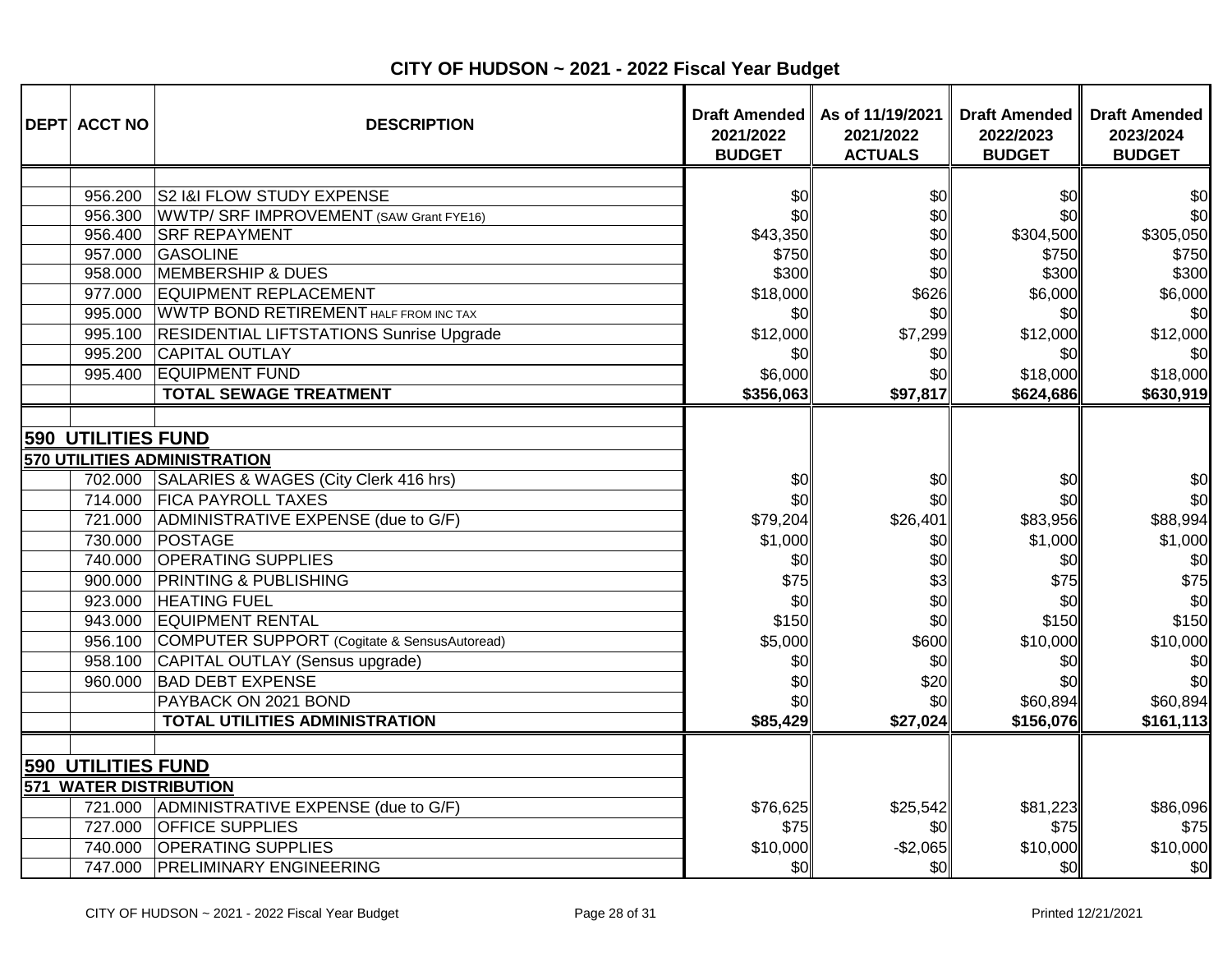| <b>DEPT ACCT NO</b>                                                                                                                                           | <b>DESCRIPTION</b>                                                                                                                                                                                                                                                                                                                                                                                                                                                                                                                                                                                                                          | 2021/2022<br><b>BUDGET</b>                                                                                                                                             | Draft Amended   As of 11/19/2021<br>2021/2022<br><b>ACTUALS</b>                                                                                    | <b>Draft Amended</b><br>2022/2023<br><b>BUDGET</b>                                                                                                                        | <b>Draft Amended</b><br>2023/2024<br><b>BUDGET</b>                                                                                                                   |
|---------------------------------------------------------------------------------------------------------------------------------------------------------------|---------------------------------------------------------------------------------------------------------------------------------------------------------------------------------------------------------------------------------------------------------------------------------------------------------------------------------------------------------------------------------------------------------------------------------------------------------------------------------------------------------------------------------------------------------------------------------------------------------------------------------------------|------------------------------------------------------------------------------------------------------------------------------------------------------------------------|----------------------------------------------------------------------------------------------------------------------------------------------------|---------------------------------------------------------------------------------------------------------------------------------------------------------------------------|----------------------------------------------------------------------------------------------------------------------------------------------------------------------|
| 807.000<br>818.000<br>864.000<br>921.000<br>943.000<br>956.000<br>977.000<br>977.100                                                                          | <b>AUDIT FEES</b><br>CONTRACTUAL SVCS (Rate Study)<br>CONFERENCE & TRAINING<br><b>ELECTRICITY</b><br><b>EQUIPMENT RENTAL</b><br><b>MISCELLANEOUS</b><br>CAPITAL OUTLAY (replacement meters)<br>CAPITAL OUTLAY (DEQ LSL GRANT)<br><b>TOTAL WATER DISTRIBUTION</b>                                                                                                                                                                                                                                                                                                                                                                            | \$0<br>\$5,000<br>\$0<br>\$0<br>\$6,000<br>\$100<br>\$15,000<br>\$0<br>\$112,800                                                                                       | \$0<br>\$554<br>\$240<br>\$0<br>\$2,181<br>\$30<br>\$0<br>\$0<br>\$26,482                                                                          | \$0<br>\$5,000<br>\$0<br>\$0<br>\$6,000<br>\$100<br>\$15,000<br>\$0<br>\$117,398                                                                                          | \$0<br>\$5,000<br>\$0<br>\$0<br>\$6,000<br>\$100<br>\$15,000<br>\$0<br>\$122,271                                                                                     |
| <b>590 UTILITIES FUND</b><br>743.000<br>778.000<br>818.000<br>864.000<br>921.000<br>923.000<br>943.000<br>956.000<br>957.100<br>958.000<br>968.000<br>995.000 | 572 WATER TREATMENT PLANT- PUMPING AND TREATING<br>702.000 SALARIES & WAGES (3hrs daily, 780 hrs per year)<br>714.000 FICA PAYROLL TAXES<br>721.000 ADMINISTRATIVE EXPENSE (due to G/F)<br><b>TREATMENT CHEMICALS</b><br>776.000 BUILDING MAINTENANCE<br>EQUIPMENT REPAIR/ REPLACEMENT<br>CONTRACTUAL SERVICES<br><b>CONFERENCE &amp; TRAINING</b><br><b>ELECTRICITY</b><br><b>HEATING FUEL</b><br><b>EQUIPMENT RENTAL</b><br>MISCELLANEOUS<br><b>OPERATING SUPPLIES</b><br>MEMBERSHIP & DUES MRWA, AWWA, DNRE WtrSupplyFee<br><b>DEPRECIATION</b><br>WTP BOND DEBT Half of cost from Income Tax Fund<br><b>TOTAL WATER TREATMENT PLANT</b> | \$0<br>\$0<br>\$76,625<br>\$4,500<br>\$500<br>\$22,500<br>\$1,000<br>\$750<br>\$23,000<br>\$5,500<br>\$5,000<br>\$100<br>\$500<br>\$2,000<br>\$0<br>\$120<br>\$142,095 | \$0<br>\$0<br>\$25,542<br>\$3,411<br>\$0<br>\$152<br>\$280<br>\$0<br>\$11,683<br>\$563<br>\$2,713<br>\$0<br>\$384<br>\$0<br>\$0<br>\$0<br>\$44,728 | \$0<br>\$0<br>\$81,223<br>\$4,500<br>\$500<br>\$22,500<br>\$1,000<br>\$750<br>\$23,000<br>\$5,500<br>\$1,750<br>\$100<br>\$500<br>\$2,000<br>\$0<br>\$71,785<br>\$215,108 | \$0<br>\$0<br>\$85,820<br>\$4,500<br>\$500<br>\$22,500<br>\$1,000<br>\$750<br>\$23,000<br>\$5,500<br>\$1,750<br>\$100<br>\$500<br>\$2,000<br>\$0<br>\$0<br>\$147,920 |
|                                                                                                                                                               | <b>TOTAL UTILITIES FUND</b><br><b>Excess Revenue or Expenditures</b><br>640 MOTOR VEHICLE & EQUIPMENT (DPW)<br>875 MOTOR VEH & EXPENSE                                                                                                                                                                                                                                                                                                                                                                                                                                                                                                      | \$827,813<br>\$466,760                                                                                                                                                 | \$239,985<br>\$240,818                                                                                                                             | \$1,252,320<br>\$48,475                                                                                                                                                   | \$1,208,905<br>\$77,779                                                                                                                                              |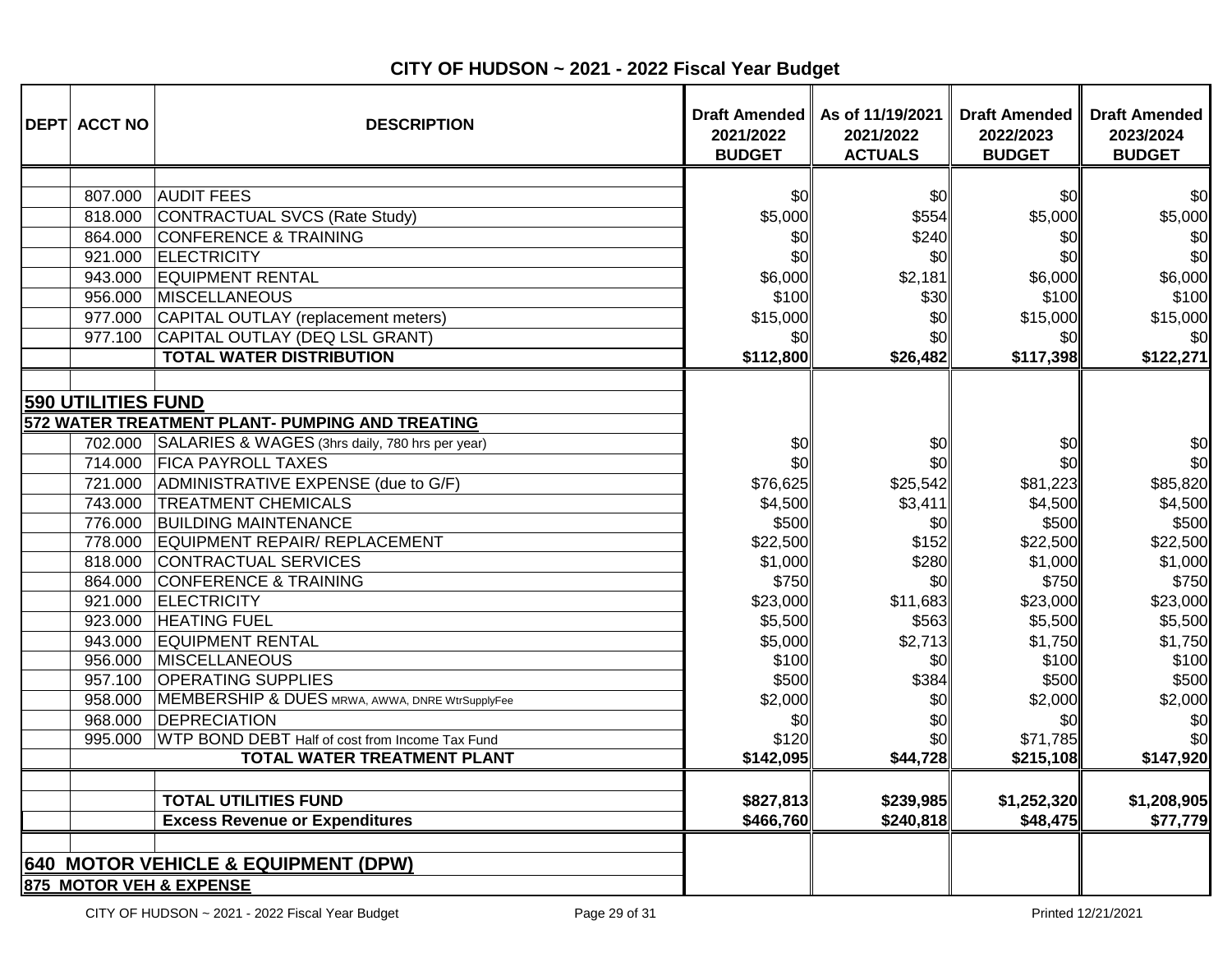| <b>DEPT ACCT NO</b>        | <b>DESCRIPTION</b>                                    | <b>Draft Amended</b><br>2021/2022<br><b>BUDGET</b> | As of 11/19/2021<br>2021/2022<br><b>ACTUALS</b> | <b>Draft Amended</b><br>2022/2023<br><b>BUDGET</b> | <b>Draft Amended</b><br>2023/2024<br><b>BUDGET</b> |
|----------------------------|-------------------------------------------------------|----------------------------------------------------|-------------------------------------------------|----------------------------------------------------|----------------------------------------------------|
|                            |                                                       |                                                    |                                                 |                                                    |                                                    |
| 969.000                    | TO BUILD MV&E FUND BAL. (excess revenue)              | \$0                                                | \$0                                             | \$0                                                | \$0                                                |
| 721.000                    | ADMINISTRATIVE EXPENSE (due to G/F)                   | \$36,267                                           | \$12,089                                        | \$38,443                                           | \$40,749                                           |
| 721.000                    | <b>DUE TO UTILITIES FUND</b>                          | \$0                                                | \$0                                             | \$0                                                | \$0                                                |
| 751.000                    | <b>GASOLINE / DIESEL FUEL</b>                         | \$15,000                                           | \$8,328                                         | \$11,000                                           | \$11,000                                           |
| 752.000                    | <b>OIL &amp; GREASE</b>                               | \$500                                              | \$92                                            | \$500                                              | \$500                                              |
| 753.000                    | PROPANE                                               | \$0                                                | \$0                                             | \$0                                                | \$0                                                |
| 781.000                    | <b>REPAIR PARTS</b>                                   | \$3,000                                            | \$1,084                                         | \$3,000                                            | \$3,000                                            |
| 807.000                    | <b>AUDIT FEES</b>                                     | \$500                                              | \$500                                           | \$500                                              | \$500                                              |
| 930.000                    | <b>VEHICLE REPAIR &amp; MAINTENANCE</b>               | \$29,000                                           | \$5,686                                         | \$29,000                                           | \$29,000                                           |
| 956.000                    | <b>MISCELLANEOUS</b>                                  | \$300                                              | \$86                                            | \$300                                              | \$300                                              |
| 956.100                    | <b>AUTO LEASE OR ALLOWANCE</b>                        | \$0                                                | \$0                                             | \$3,000                                            | \$3,000                                            |
| 968.000                    | DEPRECIATION                                          | \$0                                                | \$0                                             | \$0                                                | \$0                                                |
| 977.000                    | <b>EQUIPMENT REPLACEMENT</b>                          | \$20,000                                           | \$2,133                                         | \$20,000                                           | \$20,000                                           |
| 977.100                    | CAPITAL OUTLAY (Tractor Replacement)                  | \$0                                                | \$0                                             | \$0                                                | \$0                                                |
| 977.200                    | PURCHASE OF USED STREET SWEEPER                       | \$0                                                | \$0                                             | \$0                                                | \$0                                                |
|                            | <b>TOTAL MOTOR VEHICLE EXPENSE</b>                    | \$104,567                                          | \$29,999                                        | \$105,743                                          | \$108,049                                          |
|                            | <b>Excess Revenue or Expenditures</b>                 | \$11,433                                           | \$34,648                                        | \$10,257                                           | \$7,951                                            |
|                            |                                                       |                                                    |                                                 |                                                    |                                                    |
| <b>704 INCOME TAX FUND</b> |                                                       |                                                    |                                                 |                                                    |                                                    |
|                            | 878 INCOME TAX EXPENDITURES                           |                                                    |                                                 |                                                    |                                                    |
|                            | 969.000 MONIES TO BUILD FUND BALANCE                  | \$0                                                | \$0                                             | \$0                                                | \$0                                                |
|                            | 719.000 FRINGE BENEFITS                               | \$0                                                | \$0                                             | \$0                                                | \$0                                                |
|                            | 721.000 ADMINISTRATIVE EXPENSE (due to G/F)           | \$87,433                                           | \$29,072                                        | \$92,678                                           | \$98,239                                           |
| 727.000                    | <b>OFFICE SUPPLIES</b> (checks, envelopes, binders)   | \$1,500                                            | \$0                                             | \$1,500                                            | \$1,500                                            |
| 730.000                    | POSTAGE (and PO Box Rental \$110)                     | \$500                                              | \$0                                             | \$500                                              | \$500                                              |
| 807.000                    | <b>AUDIT FEES</b>                                     | \$4,000                                            | \$4,000                                         | \$4,000                                            | \$4,000                                            |
| 827.000                    | <b>LEGAL FEES</b>                                     | \$700                                              | \$0                                             | \$700                                              | \$700                                              |
| 864.000                    | <b>CONFERENCE AND TRAINING</b>                        | \$0                                                | \$0                                             | \$0                                                | \$0                                                |
| 900.000                    | PRINTING & PUBLISHING (HU-1040 & 1099 tax forms, etc) | \$0                                                | \$0                                             | \$0                                                | \$0                                                |
| 956.000                    | <b>MISCELLANEOUS - SOFTWARE SUPPORT</b>               | \$4,300                                            | \$0                                             | \$4,300                                            | \$4,300                                            |
| 956.100                    | CAPITAL IMPROVEMENT (Network Upgrade)                 | \$0                                                | \$0                                             | \$0                                                | \$0                                                |
| 956.300                    | <b>OFFSET EXPENSE TO BUILD FUND BALANCE</b>           | \$0                                                | \$0                                             | \$0                                                | \$0                                                |
| 964.000                    | <b>INCOME TAX REFUNDS</b>                             | \$21,300                                           | \$0                                             | \$21,300                                           | \$21,300                                           |
| 965.000                    | <b>DUE TO PRELIMINARY ENGINEERING</b>                 | \$0                                                | \$0                                             | \$0                                                | \$0                                                |